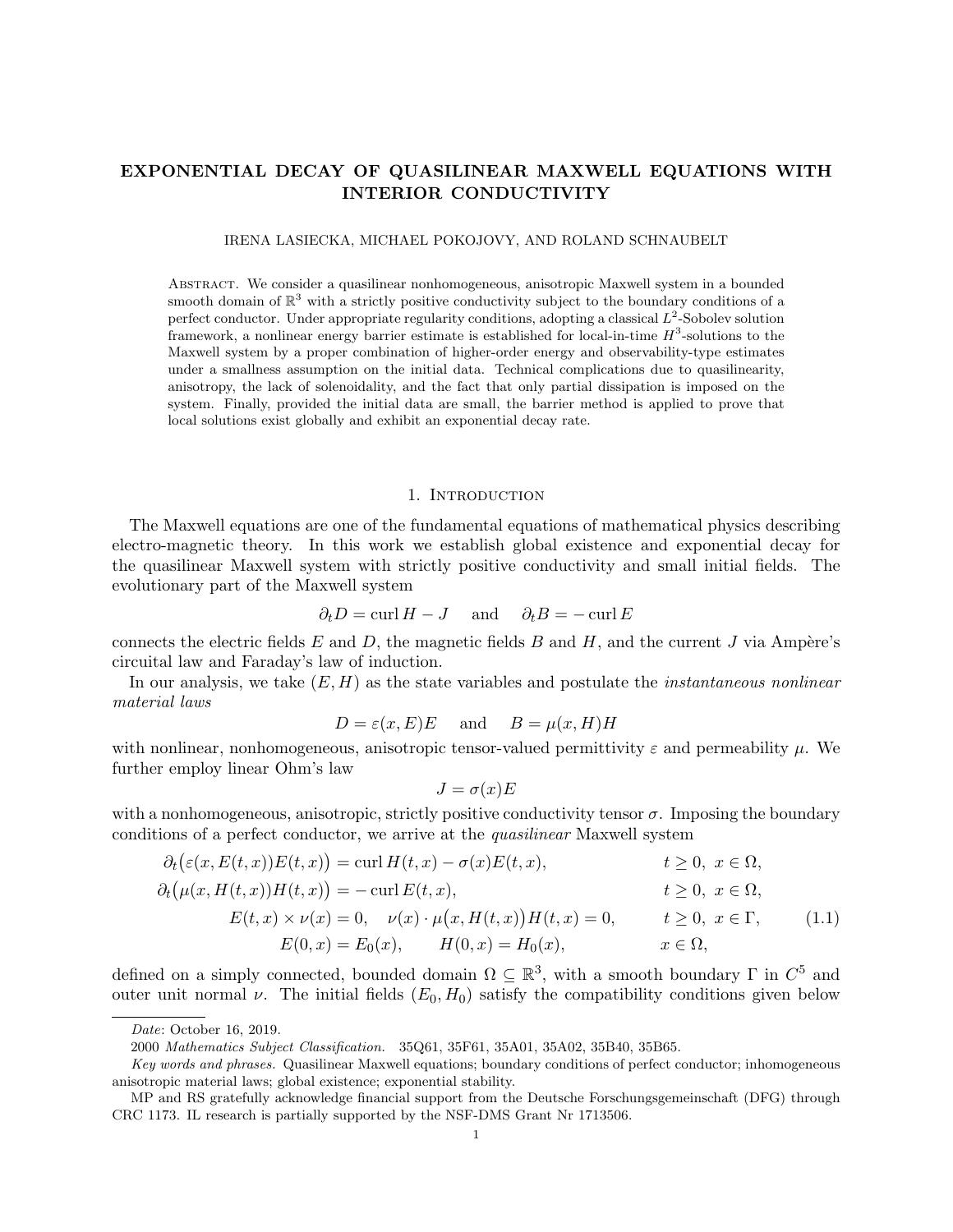in [\(2.4\)](#page-2-0). In [\(2.1\)](#page-2-1) and [\(2.2\)](#page-2-2) we state our assumptions on  $\varepsilon$ ,  $\mu$  and  $\sigma$  under which [\(1.1\)](#page-0-0) becomes a symmetric quasilinear hyperbolic system. We note that the Gaussian laws [\(3.4\)](#page-4-0) for the charges and the magnetic boundary condition in  $(1.1)$  follow from  $(2.4)$  and the other equations in  $(1.1)$ .

In this work we are interested in global-in-time solvability of Maxwell's system along with a quantitified long time behavior. More specifically, accounting for a dissipative effect of conductivity we aim at proving that the solutions to Maxwell's system exist globally and exhibit exponentially fast decay rates when time t goes to infinity, provided that the initial data are small enough. This kind of result, of independent interest on its own, is also of critical importance in control/stabilization theory of electromagnetic materials and plasma physics [\[3\]](#page-23-0).

Challenges and known results. As well known, global solvability of quasilinear systems is intimately connected with the following two properties: (i) *construction* of the solutions at a sufficiently high regularity level, (ii) exponential decay of the energy established first for the linearization and then propagated to higher derivatives.

Regarding point (i): This process consists of two steps – a priori estimates for the solutions assumed to exist and the actual construction of the solutions exhibiting the needed regularity. The latter construction is particularly challenging in hyperbolic dynamics when there is a loss of derivative in the apriori estimates. This requires the construction of a good regularity theory for the fully non-autonomous problem with variable coefficients in the principal part. In the case of the Maxwell systems under consideration, in the full space case  $\Omega = \mathbb{R}^3$ , one has a well-developed local well-posedness theory of  $\mathcal{H}^3$ -valued solutions due to Kato [\[13\]](#page-23-1). However, more specific approaches are needed in the case of bounded domains and a characteristic boundary, which could lead to a loss of regularity in the normal direction. The available general existence results work in Sobolev spaces of very high order and with weights vanishing at the boundary, see [\[12,](#page-23-2) [27\]](#page-24-0) as well as [\[25\]](#page-24-1) for tangential regularity. For absorbing boundary conditions, generating additional regularity on the boundary, local existence results in  $\mathcal{H}^3$  were given in [\[23\]](#page-24-2) (without uniqueness). However, in our case, the space and time variable permitivity and permeability along with the presence of a conductivity term spoils a nice div-curl framework which could used to recover the "lost derivatives". In fact, this is evident from the constructions based on subtle approximations leading to the local well-posedness theory in  $\mathcal{H}^3$  which was established only recently in the papers [\[31,](#page-24-3) [30\]](#page-24-4). We will strongly rely on these results in our construction of solutions with sufficiently high regularity.

Regarding point (ii): While decay rates for the Maxwell system have been studied in a number of works (viz. [\[1,](#page-23-3) [8,](#page-23-4) [9,](#page-23-5) [10,](#page-23-6) [14,](#page-23-7) [15,](#page-23-8) [21,](#page-24-5) [22\]](#page-24-6) and references therein), the cited studies only allow for linear permittivity and permeability and partly deal with constant isotropic coefficients. Stabilization results for general hyperbolic systems typically concern damping mechanism acting on all components of the solutions, see [\[26\]](#page-24-7), whereas in our Maxwell system the dissipation via conductivity only affects the electric field. For  $\Omega = \mathbb{R}^m$  the paper [\[2\]](#page-23-9) allows for partial damping even in the quasilinear case, but its assumptions exclude the Maxwell equations. For the quasilinear Maxwell system we are only aware of a few results on the full space  $\Omega = \mathbb{R}^3$  that establish global existence and decay for small and smooth solutions, see [\[17,](#page-24-8) [24,](#page-24-9) [28\]](#page-24-10). These works rely on dispersive estimates which are not available on bounded domains. On the other hand, it is known that blow-up in  $W^{1,\infty}$  or  $\mathcal{H}(\text{curl})$  can occur in various cases, see [\[5\]](#page-23-10) and the references therein. To deal with the issue, we shall adapt a technique presented in recent work [\[8\]](#page-23-4) which establishes decay rates for a linear anisotropic system with a strictly positive conductivity only assuming that the 3D domain is simply connected. The latter is also a necessary condition, as shown in [\[8\]](#page-23-4).

Summing up: Space and particularly time dependence of permitivity and permeability along with a presence of conductivity spoil nice divergence relations on the electric field which could be used to restore the "lost derivatives". This point and the only *partial* dissipation imposed on the system require a particular subtle treatment for both the construction of regular solutions and the observability estimates leading to the globality and decay rates obtained for the solution. This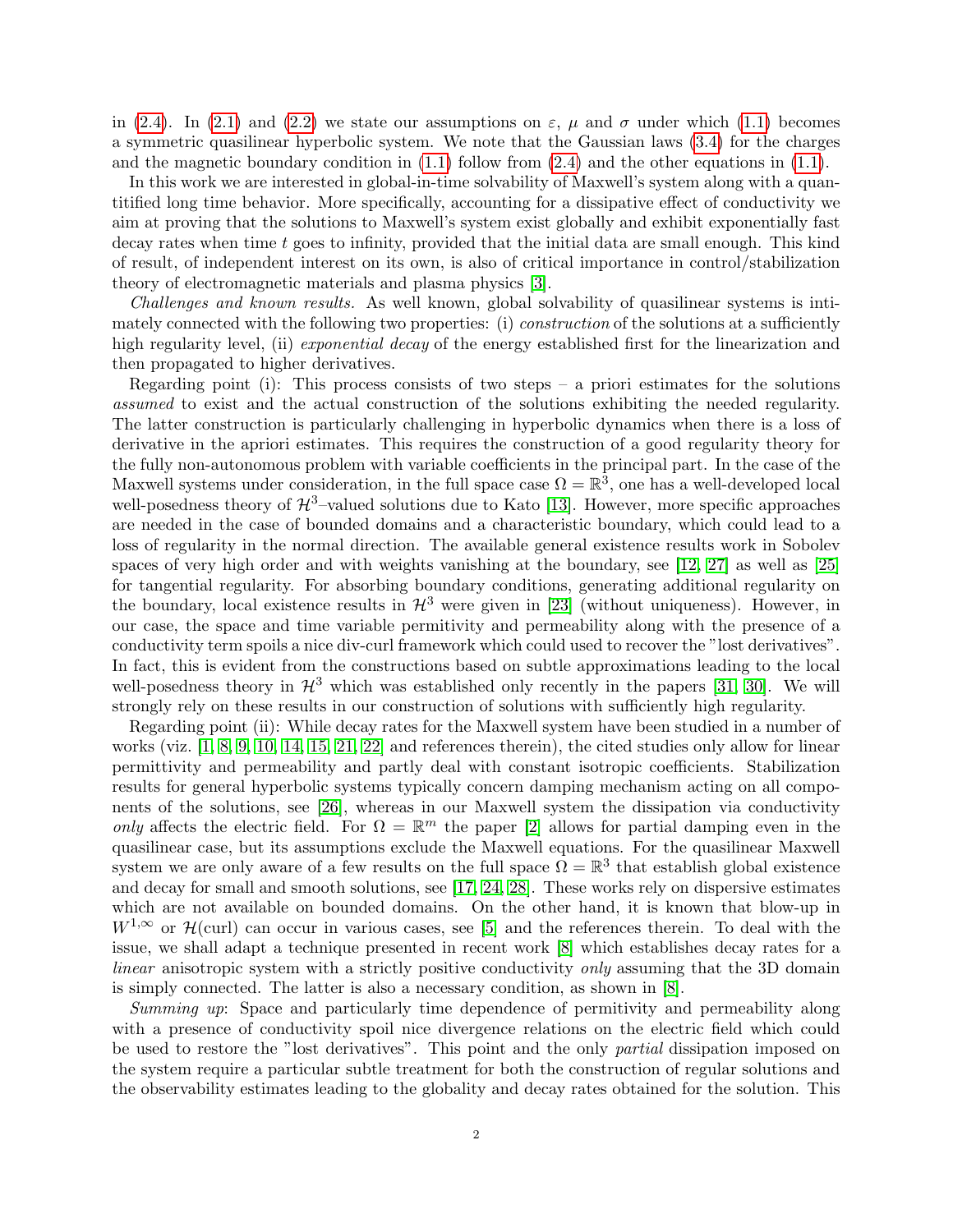explains why up to date, no global results on *quasilinear* Maxwell systems with boundary conditions and only partial dissipation are known in the literature.

## 2. Problem setting and main result

2.1. The main result. Let  $\Omega \subset \mathbb{R}^3$  be a bounded domain with a boundary  $\Gamma := \partial \Omega$  of class  $C^5$ and the outer unit normal vector  $\nu$ . Our basic assumptions are

$$
\varepsilon, \mu \in C^{3}(\overline{\Omega} \times \mathbb{R}^{3}, \mathbb{R}^{3 \times 3}_{sym}), \quad \sigma \in C^{3}(\overline{\Omega}, \mathbb{R}^{3 \times 3}_{sym}) \quad \text{and}
$$
  

$$
\varepsilon(x, 0) \ge 2\eta I, \quad \mu(x, 0) \ge 2\eta I, \quad \sigma(x) \ge \eta I \quad \text{for all } x \in \overline{\Omega}
$$
 (2.1)

<span id="page-2-1"></span>and for some constant  $\eta > 0$ , where  $C^3(\overline{\Omega})$  is the space of  $C^3$ -functions v such that v and its derivatives up to the third order possess a continuous extension to Γ. We introduce the matrixvalued functions  $\varepsilon^d$  and  $\mu^d$  given by

$$
\varepsilon_{jk}^{\mathrm{d}}(x,\xi) = \varepsilon_{jk}(x,\xi) + \sum_{l=1}^{3} \partial_{\xi_k} \varepsilon_{jl}(x,\xi) \xi_l, \qquad \mu_{jk}^{\mathrm{d}}(x,\xi) = \mu_{jk}(x,\xi) + \sum_{l=1}^{3} \partial_{\xi_k} \mu_{jl}(x,\xi) \xi_l
$$

for  $x \in \overline{\Omega}$ ,  $\xi \in \mathbb{R}^3$  and  $j, k \in \{1, 2, 3\}$ , which arise when differentiating the left-hand side of [\(1.1\)](#page-0-0). We further assume that

<span id="page-2-2"></span>
$$
\partial_{\xi} \varepsilon, \partial_{\xi} \mu \in C^{3}(\overline{\Omega} \times \mathbb{R}^{3}, \mathbb{R}^{3 \times 3}), \quad \varepsilon^{d} = (\varepsilon^{d})^{\top}, \quad \text{and} \quad \mu^{d} = (\mu^{d})^{\top}.
$$
 (2.2)

**Example 2.1.** Let  $\varepsilon_{\text{lin}} \in C^3(\overline{\Omega}, \mathbb{R}^{3\times 3}_{\text{sym}})$  satisfy  $\varepsilon_{\text{lin}} \geq 2\eta I$ . We specify two nonlinear terms in the sum  $\varepsilon(x, E) = \varepsilon_{\text{lin}}(x) + \varepsilon_{\text{nl}}(x, E)$  so that the conditions [\(2.1\)](#page-2-1) and [\(2.2\)](#page-2-2) are valid. One can take Kerr-type isotropic nonlinearities  $\varepsilon_{\text{nl}}(x,E) = a(x)\varphi(|E|^2)I$  for scalar functions  $a \in C^3(\overline{\Omega})$  and  $\varphi \in C^4([0,\infty))$ with  $\varphi(0) = 0$ . A typical anistropic example is furnished by

$$
\varepsilon_{\rm nl}(x,E) = \left(\sum_{j,k=1}^3 \chi_i^{jkl}(x) E_j E_k\right)_{il}
$$

for scalar coefficients  $\chi_i^{jkl} \in C^3(\overline{\Omega})$ , cf. [\[19\]](#page-24-11). Because of the triple sum in  $\varepsilon_{\rm nl}(x,E)E$ , the tensor  $(\chi_i^{jkl})$  $i^{(jkl)}_{i,j,k,l}$  has to be symmetric in  $\{j,k,l\}$ . Our assumptions also require symmetry in  $\{i,l\}$ , i.e., we can only prescribe  $\chi_i^{jkl}$  $i^{jkl}$  for, say,  $1 \leq i \leq j \leq l \leq 3$ .

We write  $tr_n u$  for the trace of the normal component  $u \cdot \nu$  on Γ, while  $tr_t u$  stands for the tangential trace  $u \times \nu$  on Γ. We also use its rotated counterpart  $tr_{\tau} u = \nu \times (tr_t u)$ , which is the tangential component tr  $u - (\text{tr}_n u)\nu$  of the full trace tr u. Let  $E_0, H_0 \in \mathcal{H}^3(\Omega)^3$ . To express the compatibility conditions, we set

$$
E_0^1 = \varepsilon^d (E_0)^{-1} [\text{curl } H_0 - \sigma E_0], \qquad H_0^1 = -\mu^d (H_0)^{-1} \text{ curl } E_0,
$$
  
\n
$$
E_0^2 = \varepsilon^d (E_0)^{-1} [\text{ curl } H_0^1 - \sigma E_0^1 - (\nabla_E \varepsilon^d (E_0) E_0^1) \cdot E_0^1],
$$
  
\n
$$
H_0^2 = -\mu^d (H_0)^{-1} [\text{ curl } E_0^1 + (\nabla_H \mu^d (H_0) H_0^1) \cdot H_0^1],
$$
\n(2.3)

where we put  $((\nabla A)\xi \cdot \eta)_j = \left(\sum_{i,k} \partial_i A_{jk}\xi_k \eta_i\right)_j$ . The initial fields  $E_0, H_0 \in \mathcal{H}^3(\Omega)^3$  shall satisfy the divergence and boundary conditions

<span id="page-2-0"></span>
$$
\operatorname{div}(\mu(H_0)H_0) = 0, \quad \operatorname{tr}_n(\mu(H_0)H_0) = 0, \qquad \operatorname{tr}_t E_0 = \operatorname{tr}_t E_0^1 = \operatorname{tr}_t E_0^2 = 0 \tag{2.4}
$$

as well as the smallness assumption

<span id="page-2-3"></span>
$$
||E_0||_{\mathcal{H}^3(\Omega)}^2 + ||H_0||_{\mathcal{H}^3(\Omega)}^2 \le r^2. \tag{2.5}
$$

The main goal of this paper is to establish the global existence of solutions in [\(1.1\)](#page-0-0), assuming that the initial data are small enough. This smallness assumption is needed to ensure the positivity of the coefficients tensors and in several perturbation arguments. It is well known that global existence for quasilinear systems is closely related to the exponential decay of the resulting dynamics. The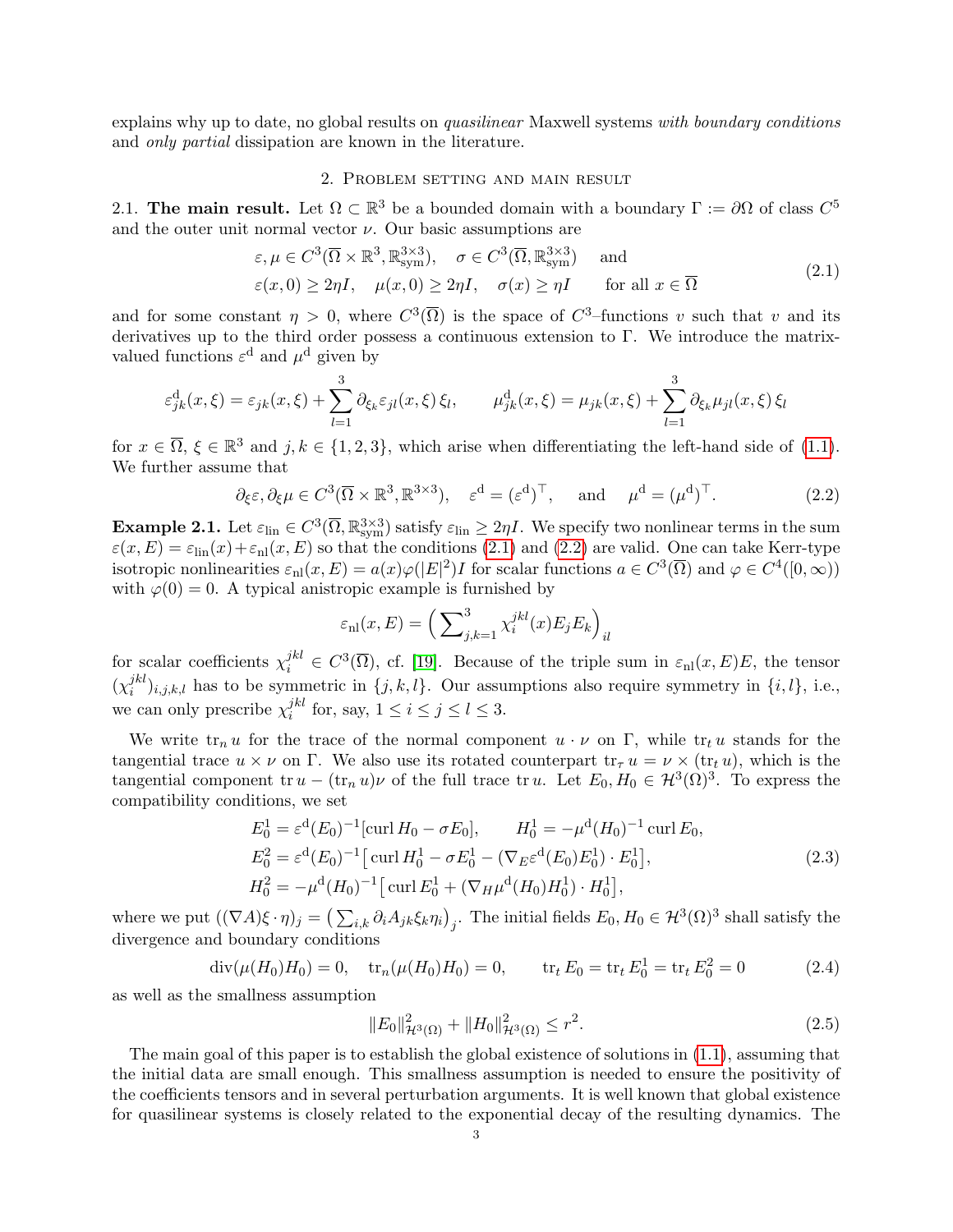big bulk of the paper is thus devoted to the proof of this latter property. Our main result reads as follows.

<span id="page-3-0"></span>**Theorem 2.2.** Let  $\Omega \subset \mathbb{R}^3$  be a bounded, simply connected domain with  $\partial \Omega \in C^5$ , the coefficients satisfy [\(2.1\)](#page-2-1) and [\(2.2\)](#page-2-2), and the initial data  $E_0, H_0 \in \mathcal{H}^3(\Omega)^3$  fulfill [\(2.4\)](#page-2-0) and [\(2.5\)](#page-2-3). Then there exists a radius  $r > 0$  in assumption [\(2.5\)](#page-2-3) and constants  $M, \omega > 0$  such that the solution  $(E, H)$  of the Maxwell system [\(1.1\)](#page-0-0) exists for all  $t \geq 0$  and is bounded by

$$
\max_{j \in \mathbb{N}_0, 0 \le j \le 3} \left( \|\partial_t^j E(t)\|_{\mathcal{H}^{3-j}(\Omega)}^2 + \|\partial_t^j H(t)\|_{\mathcal{H}^{3-j}(\Omega)}^2 \right) \le M e^{-\omega t} \|(E_0, H_0)\|_{\mathcal{H}^3(\Omega)}^2 \quad \text{for all } t \ge 0.
$$

The proof of the theorem is given at the end of Section [5.](#page-10-0)

2.2. **Comments about the proof.** We first have to make sure that our solutions of the quasilinear problem stay in a ball of prescribed size. In the next section, based on [\[31\]](#page-24-3) we indeed find a radius  $r(\delta) > 0$  for the initial data in [\(2.5\)](#page-2-3) so that solution is bounded by  $\delta$  in  $\mathcal{H}^3$  up to a certain time  $T_*$ .

The next fundamental step are the dissipation and observability-type estimates in Proposition [4.1](#page-6-0) and [4.4](#page-9-0) for the fields  $(E, H)$  and their time derivatives. These estimates contain correction terms arising from the quasilinear nature of the problem. The dissipation bound relies on the energy identity Lemma [4.2](#page-7-0) for a related linear problem with limited space-time regularity of the coefficients, which follows from the theory developed in [\[8\]](#page-23-4) and [\[30\]](#page-24-4). The limited regularity forces us to perform a delicate approximation procedure. In the autonomous linear case, only recently an obervability estimate was shown in [\[8\]](#page-23-4) for tensor-valued coefficients (see also [\[22\]](#page-24-6) for constant scalar coefficients). We use ideas from [\[8\]](#page-23-4), but we have to deal with extra terms because of the quasilinear setting. The proof of Proposition [4.4](#page-9-0) is based on Helmholtz-type decompositions of  $(E(t), H(t))$  and their time derivatives. We construct the decompositions in Lemma [4.3](#page-8-0) where we have to cope with the anisotropy of the coefficients and, in particular, with the presence of nontrivial electrical charges. The latter problem can be tackled since there are no magnetic charges in our system, see [\(3.4\)](#page-4-0).

The correction terms in the above inequalities are small up to  $T_*$  for our small data, but they are small in much stronger norms than the quantities controlled by dissipation. Therefore, to deal with the quasilinear situation one has to establish an additional, rather deep regularity result with constants independent of the time interval. It is provided by our Proposition [7.1,](#page-15-0) where we bound the spatial derivatives up to order  $3 - k$  of the fields  $\partial_t^k(E, H)$  by the  $L^2$  norms of the time derivatives alone, where  $k \in \{0, 1, 2\}$ . With this result at hand, one can then easily show Theorem [2.2](#page-3-0) by adopting the widely known "barrier method" from the linear case and using smallness, see Section [5.](#page-10-0) In a different situation, a similar procedure was used in [\[18,](#page-24-12) [20\]](#page-24-13) and recently in [\[16\]](#page-23-11) for quasilinear thermoelastic plate equations.

The lengthy proof of Proposition [7.1](#page-15-0) is relegated to the last section. Its very first step still is rather simple. Using the Maxwell system [\(1.1\)](#page-0-0) one can estimate the  $L^2$  norm of curl  $H(t)$  by that of  $\partial_t E(t)$ . (We recall that we work on a time interval where we can control, e.g., the  $\mathcal{H}^3$  norm of the fields uniformly.) We further have the magnetic boundary condition in [\(1.1\)](#page-0-0) and the divergence relation  $\text{div}(\mu(H)H) = 0$  from [\(3.4\)](#page-4-0). A variant of well-known "elliptic" curl-div estimates then yields the bound  $||H(t)||_{\mathcal{H}^1} \leq c||\partial_t E(t)||_{L^2}$ . This procedure also works for time and tangential space derivatives of  $H$ , but not for normal ones since they destroy the boundary conditions. For the electric field this approach entirely fails because the divergence relation  $(3.4)$  for E is spoiled by the conductivity term. For  $E$  and its tangential derivatives we have to resort to the (weaker) energy estimate taking advantage of the better properties of  $H$ . The normal derivatives of both fields are then treated by a "curl-div-strategy:" Using formulas derived in Section [6](#page-12-0) one can solve in the Maxwell system for the normal derivative of the tangential components of the fields, and in the divergence relations for the normal derivative of the normal components. In the latter case the anisotropy of the material laws becomes a major problem. In the proof of Proposition [7.1](#page-15-0) one has to apply these ideas on differentiated modifications of the Maxwell system and perform an intricate iteration over the regularity levels.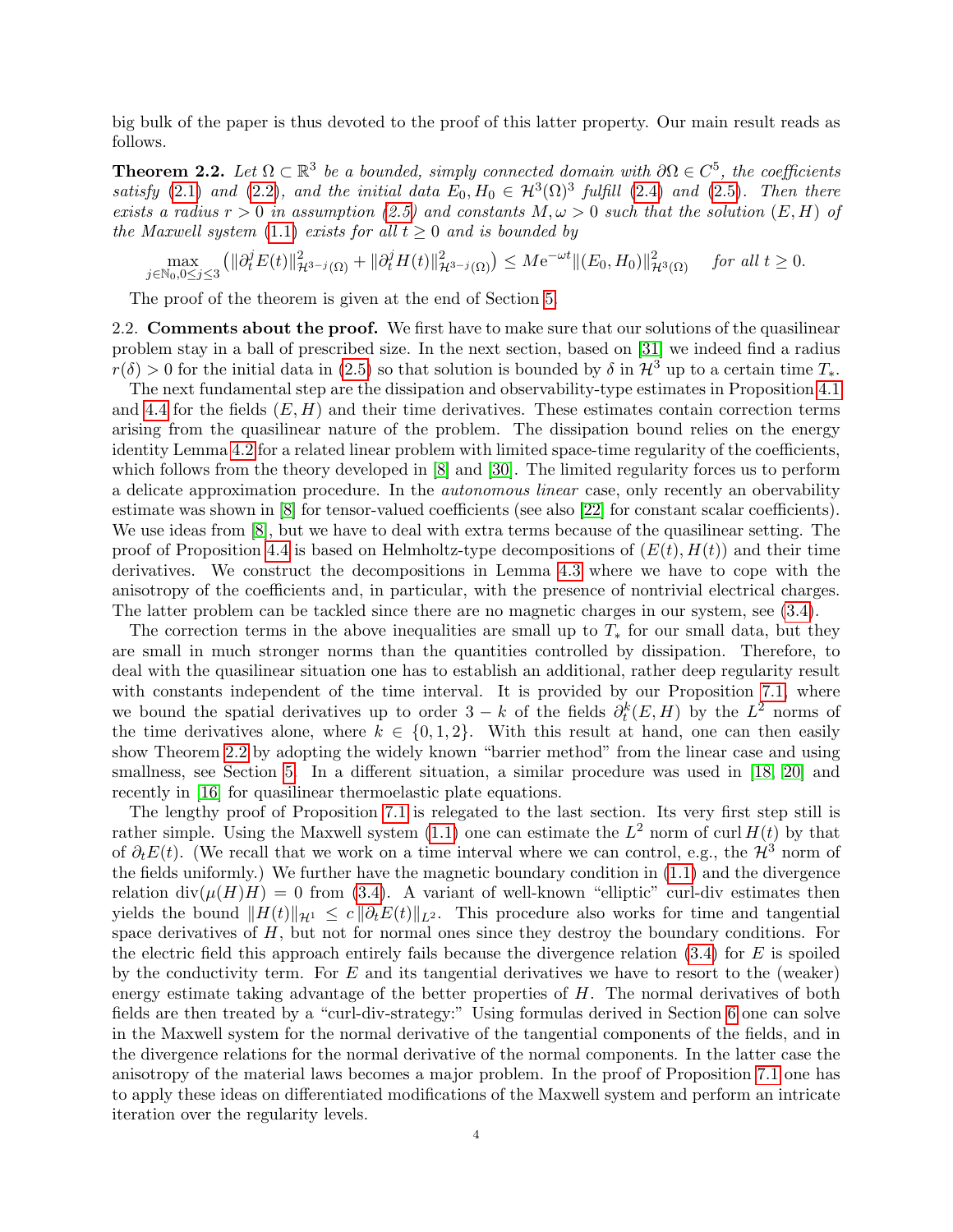We briefly outline the rest of the paper. In the next section, our functional-analytic setting along with basic notations is introduced. In Section [4,](#page-6-1) we establish energy and observabilitytype inequalities for local solutions to system [\(1.1\)](#page-0-0). Subsequently, in Section [5,](#page-10-0) these estimates are improved to incorporate higher-order spatial derivatives which then allows us to show the main result. Section [6](#page-12-0) presents elliptic-type curl-div-estimates and introduces our curl-div-strategy, which are subsequently adopted in Section [7](#page-14-0) to prove our core regularity result, i.e., Proposition [7.1.](#page-15-0)

## 3. Preparation for the Proof

We recall that  $\Omega \subset \mathbb{R}^3$  is a bounded domain with boundary  $\Gamma = \partial \Omega$  of class  $C^5$  and outer unit normal vector  $\nu$ . For  $T > 0$ , we set  $J = J_T = [0, T]$ ,  $\Omega_T = (0, T) \times \Omega$  and  $\Gamma_T = (0, T) \times \Gamma$ . For the sake of brevity, the same notation will often be used for spaces of scalar and vector-valued functions. Also, we sometimes write  $\mathcal{H}^k$  instead of the Sobolev space  $\mathcal{H}^k(\Omega)$ , etc., if the domain of integration is clear from the context. Spaces on  $\Gamma$  are always equipped with the surface measure denoted by dx.

As stated above, the trace of the normal component  $u \cdot \nu$  on  $\Gamma$  is denoted by  $\operatorname{tr}_n u$ , while  $\operatorname{tr}_t u$ stands for the tangential trace  $u \times \nu$  on Γ. It is well known that the mappings

$$
tr_n
$$
:  $\mathcal{H}(\text{div}) \to \mathcal{H}^{-1/2}(\Gamma)$  and  $tr_t$ :  $\mathcal{H}(\text{curl}) \to \mathcal{H}^{-1/2}(\Gamma)^3$ 

are continuous, where the Hilbert spaces

$$
\mathcal{H}(\text{curl}) = \left\{ u \in L^2(\Omega)^3 \, | \, \text{curl } u \in L^2(\Omega)^3 \right\} \quad \text{and} \quad \mathcal{H}(\text{div}) = \left\{ u \in L^2(\Omega)^3 \, | \, \text{div } u \in L^2(\Omega) \right\}
$$

are endowed with their natural norms. See Theorems IX.1.1 and IX.1.2 in [\[6\]](#page-23-12).

Let the assumptions  $(2.1)$  and  $(2.2)$  be satisfied. By  $(2.1)$  and continuity, there exists a radius  $\delta \in (0, 1]$  such that

<span id="page-4-2"></span>
$$
\varepsilon(x,\xi), \mu(x,\xi), \varepsilon^{d}(x,\xi), \mu^{d}(x,\xi), \sigma(x) \ge \eta I \tag{3.1}
$$

for all  $\xi \in \mathbb{R}^3$  with  $|\xi| \leq \tilde{\delta}$  and  $x \in \overline{\Omega}$ . Writing  $C_S > 0$  for the norm of the Sobolev embedding  $\mathcal{H}^2(\Omega) \hookrightarrow L^{\infty}(\Omega)$ , we put  $\delta_0 = \min\{1, \tilde{\delta}/C_S\}.$ 

Take  $T > 0$  and  $\delta \in (0, \delta_0]$ . The (small) parameter  $\delta > 0$  will be fixed in subsequent proofs. The local well-posedness result Theorem 5.3 in [\[31\]](#page-24-3) provides a radius  $r(T, \delta) \in (0, r(T, \delta_0)]$  such that, for all  $r \in (0, r(T, \delta)]$  and initial data  $E_0, H_0 \in \mathcal{H}^3(\Omega)^3$  fulfilling the compatibility conditions [\(2.4\)](#page-2-0) and the smallness assumption [\(2.5\)](#page-2-3), there exists a maximal existence time  $T_{\text{max}} \in (T, \infty]$  and a unique solution

<span id="page-4-3"></span>
$$
(E, H) \in \bigcap_{k=0}^{3} C^{k} ([0, T_{\max}), \mathcal{H}^{3-k}(\Omega))^{6} =: G^{3}
$$
 (3.2)

to the quasilinear Maxwell system  $(1.1)$ . The fields  $(E, H)$  further satisfy the estimate

<span id="page-4-1"></span>
$$
\max_{k \in \{0,1,2,3\}} \max_{t \in [0,T]} \left( \|\partial_t^k E(t)\|_{\mathcal{H}^{3-k}(\Omega)}^2 + \|\partial_t^k H(t)\|_{\mathcal{H}^{3-k}(\Omega)}^2 \right) \le \delta^2 \le 1 \tag{3.3}
$$

<span id="page-4-0"></span>and the divergence equations

$$
\operatorname{div}\left(\mu(H(t))H(t)\right) = 0,
$$
  
\n
$$
\operatorname{div}\left(\varepsilon(E(t))E(t)\right) = \operatorname{div}\left(\varepsilon(E_0)E_0\right) - \int_0^t \operatorname{div}\left(\sigma E(s)\right) ds.
$$
\n(3.4)

on  $\Omega$  for all  $t \in [0, T_{\text{max}}) =: J_{\text{max}}$ . (We write  $E(t)$  instead of  $E(t, \cdot)$ , etc.)

We note that Theorem 5.3 in [\[31\]](#page-24-3) is not concerned with  $(3.4)$  and the second boundary condition in the system  $(1.1)$ . These formulas follow from the other equations in  $(1.1)$  and the assumption  $(2.4)$  in a standard way, see Lemma 7.25 of [\[29\]](#page-24-14).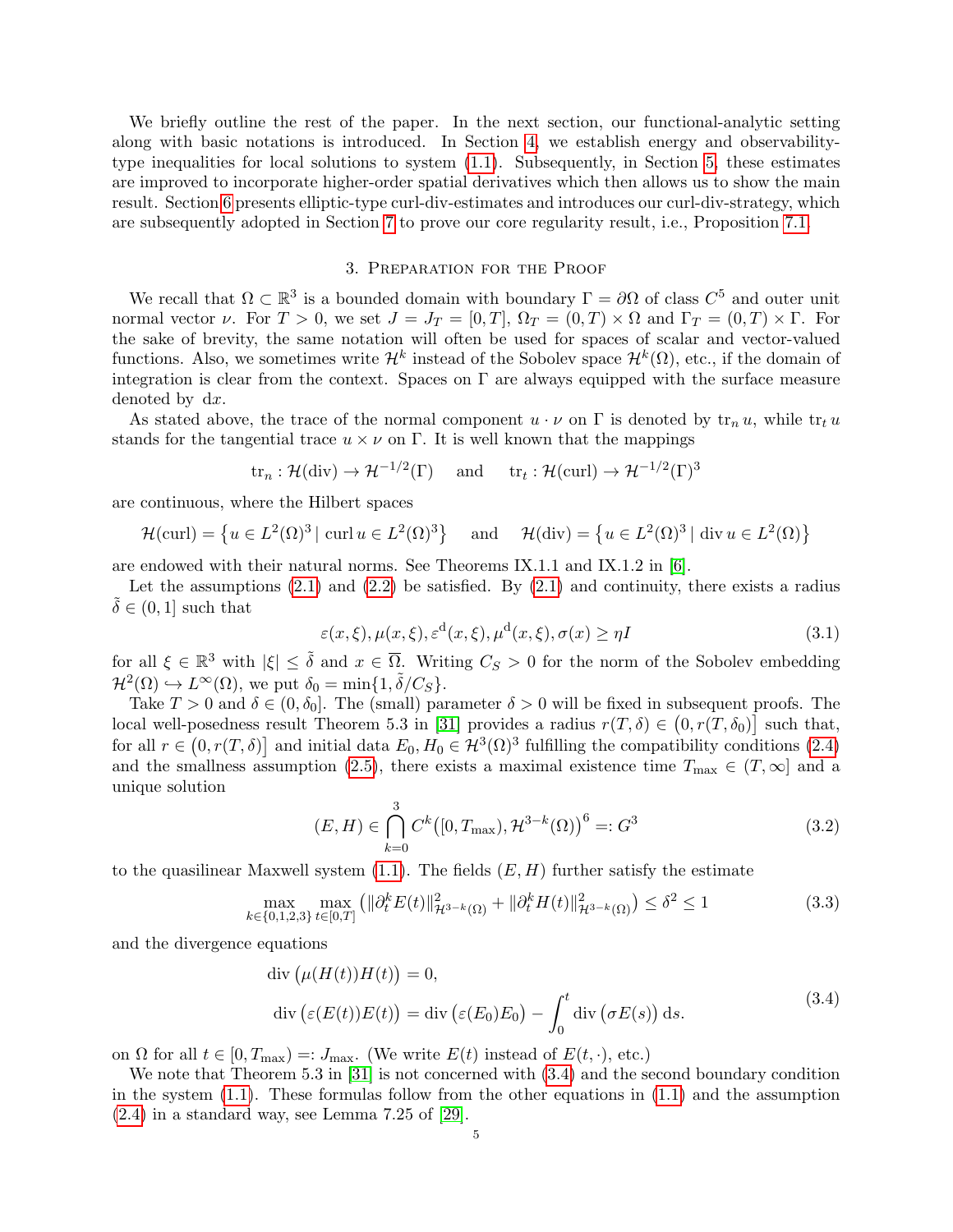Inequality [\(3.3\)](#page-4-1) will frequently be invoked in this article, sometimes without being explicitly mentioned. In addition to rendering the solution small, it also provides a crucial uniform bound. Observe that along solutions to [\(1.1\)](#page-0-0) fulfilling [\(3.3\)](#page-4-1), the lower bound [\(3.1\)](#page-4-2) is valid for  $t \in [0, T]$ .

We now fix  $T = 1$  yielding the radius  $r(\delta) := r(\delta, 1)$ . Given initial fields  $(E_0, H_0)$  satisfying [\(2.4\)](#page-2-0) and [\(2.5\)](#page-2-3), we introduce the time

$$
T_* = \sup \{ T \in [1, T_{\text{max}}) | (3.3) \text{ is valid for } t \in [0, T] \}. \tag{3.5}
$$

The bound [\(3.3\)](#page-4-1) is thus true on  $[0, T_*) =: J_*$ . If  $T_* < \infty$ , then the blow-up condition in Theorem 5.3 of [\[31\]](#page-24-3) implies that  $T_{\text{max}} > T_*$  and hence

<span id="page-5-6"></span>
$$
z(T_*) := \max_{k \in \{0, 1, 2, 3\}} \left( \| \partial_t^k E(T_*) \|_{\mathcal{H}^{3-k}(\Omega)}^2 + \| \partial_t^k H(T_*) \|_{\mathcal{H}^{3-k}(\Omega)}^2 \right) = \delta^2 \qquad (\text{if } T_* < \infty)
$$
 (3.6)

by continuity.

We work with time-differentiated versions of  $(1.1)$ . For the sake of brevity, we set

<span id="page-5-4"></span><span id="page-5-0"></span>
$$
\widehat{\varepsilon}_k = \begin{cases} \varepsilon(E), & k = 0, \\ \varepsilon^{\mathbf{d}}(E), & k \in \{1, 2, 3\}, \end{cases} \qquad \widehat{\mu}_k = \begin{cases} \mu(H), & k = 0, \\ \mu^{\mathbf{d}}(H), & k \in \{1, 2, 3\}. \end{cases}
$$
(3.7)

For  $k \in \{0, 1, 2, 3\}$ , we then obtain the system

$$
\partial_t(\widehat{\varepsilon}_k \partial_t^k E) = \text{curl}\,\partial_t^k H - \sigma \partial_t^k E - \partial_t f_k, \qquad t \in J_{\text{max}}, \ x \in \Omega, \n\partial_t(\widehat{\mu}_k \partial_t^k H) = -\text{curl}\,\partial_t^k E - \partial_t g_k, \qquad t \in J_{\text{max}}, \ x \in \Omega, \n\text{tr}_t \partial_t^k E = 0, \quad \text{tr}_n(\widehat{\mu}_k \partial_t^k H) = -\text{tr}_n g_k, \qquad t \in J_{\text{max}}, \ x \in \Gamma,
$$
\n(3.8)

<span id="page-5-5"></span>with the commutator terms

$$
f_0 = f_1 = 0, \quad f_2 = \partial_t \varepsilon^d(E) \partial_t E, \quad f_3 = \partial_t^2 \varepsilon^d(E) \partial_t E + 2 \partial_t \varepsilon^d(E) \partial_t^2 E,
$$
  
\n
$$
g_0 = g_1 = 0, \quad g_2 = \partial_t \mu^d(H) \partial_t H, \quad g_3 = \partial_t^2 \mu^d(H) \partial_t H + 2 \partial_t \mu^d(H) \partial_t^2 H.
$$
\n(3.9)

Equation [\(3.4\)](#page-4-0) further yields the divergence relations

<span id="page-5-1"></span>
$$
\operatorname{div}(\mu^{\operatorname{d}}(H)\partial_t^k H) = -\operatorname{div} g_k, \qquad \operatorname{div}(\varepsilon^{\operatorname{d}}(E)\partial_t^k E) = -\operatorname{div}(\sigma \partial_t^{k-1} E + f_k) \tag{3.10}
$$

for  $k \in \{1, 2, 3\}$ . Estimate [\(3.14\)](#page-6-2) below shows that all functions  $\partial_t f_k$ ,  $\partial_t g_k$ , div  $f_k$ , and div  $g_k$  belong to  $L^{\infty}(J_*, L^2(\Omega))$ . For  $k = 3$ , the evolution equations in [\(3.8\)](#page-5-0) are interpreted in  $\mathcal{H}^{-1}(\Omega_T)$  while the divergence operator in [\(3.10\)](#page-5-1) is understood in  $\mathcal{H}^{-1}(\Omega)$ . Since the inhomogenities belong to  $L^2$ , the traces in [\(3.8\)](#page-5-0) exist in  $\mathcal{H}^{-1/2}(\Gamma)$ , cf. Section 2.1 of [\[29\]](#page-24-14).

For the energy estimate, it is useful to consider an equivalent version of [\(3.8\)](#page-5-0), viz.

<span id="page-5-3"></span>
$$
\varepsilon^{d}(E) \partial_{t} \partial_{t}^{k} E = \text{curl} \partial_{t}^{k} H - \sigma \partial_{t}^{k} E - \tilde{f}_{k}, \qquad t \in J_{\text{max}}, \ x \in \Omega, \n\mu^{d}(H) \partial_{t} \partial_{t}^{k} H = -\text{curl} \partial_{t}^{k} E - \tilde{g}_{k}, \qquad t \in J_{\text{max}}, \ x \in \Omega, \n\text{tr}_{t} \partial_{t}^{k} E = 0, \qquad t \in J_{\text{max}}, \ x \in \Gamma,
$$
\n(3.11)

for  $k \in \{0, 1, 2, 3\}$  with the new commutator terms

$$
\tilde{f}_k = \sum_{j=1}^k \binom{k}{j} \partial_t^j \varepsilon^d(E) \partial_t^{k+1-j} E, \qquad \tilde{g}_k = \sum_{j=1}^k \binom{k}{j} \partial_t^j \mu^d(H) \partial_t^{k+1-j} H,
$$
\n(3.12)

where we put  $\tilde{f}_0 = \tilde{g}_0 = 0$ . We further introduce the quantities

<span id="page-5-2"></span>
$$
e_k(t) = \frac{1}{2} \max_{j \in \mathbb{N}_0, j \le k} \left( \| \hat{\varepsilon}_k^{1/2} \partial_t^j E(t) \|_{L^2(\Omega)}^2 + \| \hat{\mu}_k^{1/2} \partial_t^j H(t) \|_{L^2(\Omega)}^2 \right), \qquad e = e_3,
$$
  
\n
$$
d_k(t) = \max_{j \in \mathbb{N}_0, j \le k} \| \sigma^{1/2} \partial_t^j E(t) \|_{L^2(\Omega)}^2, \qquad d = d_3,
$$
  
\n
$$
z_k(t) = \max_{j \in \mathbb{N}_0, j \le k} \left( \| \partial_t^j E(t) \|_{\mathcal{H}^{k-j}(\Omega)}^2 + \| \partial_t^j H(t) \|_{\mathcal{H}^{k-j}(\Omega)}^2 \right), \qquad z = z_3,
$$
\n(3.13)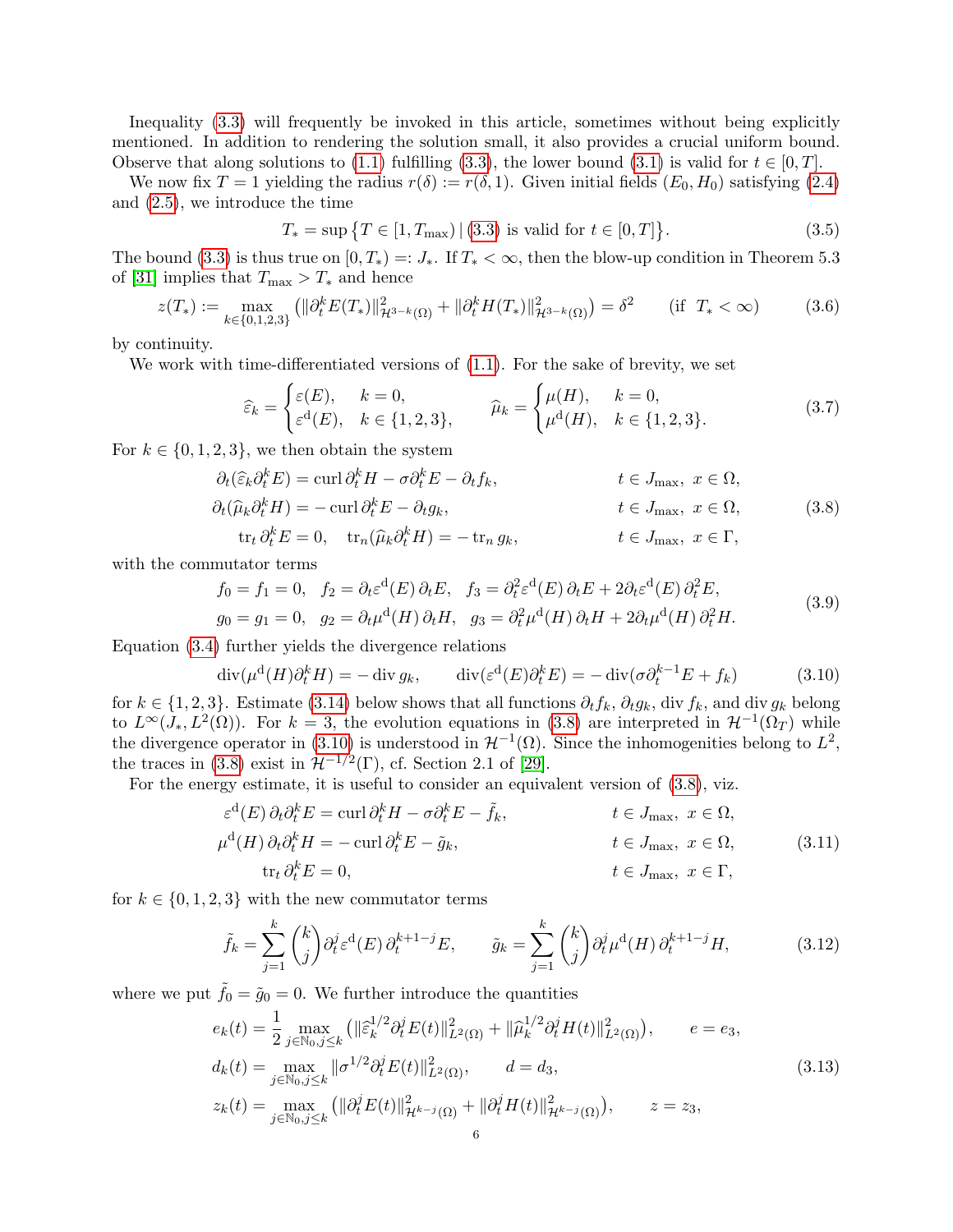for  $k \in \{0, 1, 2, 3\}$  and  $t \in J_{\text{max}}$ . The coefficients of the energies  $e_k$  are chosen in view of Lemma [4.3.](#page-8-0) Throughout the paper,  $c_k$  or c are positive constants that do not depend on  $t \in [0, T_*)$ ,  $T_*, \delta \in (0, \delta_0]$ ,  $r \in (0, r(\delta_0))$ , and  $(E_0, H_0)$  satisfying the conditions  $(2.4)$  and  $(2.5)$ .

Using standard methods (as in Section 2 of [\[31\]](#page-24-3)) and the estimate [\(3.3\)](#page-4-1), one can show that

<span id="page-6-2"></span>
$$
\|\hat{\varepsilon}_{k}(t)\|_{\infty}, \|\hat{\mu}_{k}(t)\|_{\infty}, \|\hat{\varepsilon}_{k}^{-1}(t)\|_{\infty}, \|\hat{\mu}_{k}^{-1}(t)\|_{\infty} \leq c,
$$
  
\n
$$
\|\partial^{\alpha}\hat{\varepsilon}_{j}(t)\|_{L^{2}(\Omega)}, \|\partial^{\alpha}\hat{\mu}_{j}(t)\|_{L^{2}(\Omega)} \leq c(z_{k}^{1/2}(t) + \delta_{\alpha_{0}=0}),
$$
  
\n
$$
\max_{k \in \{2,3\}, j \in \{0,1\}} \left( \|\partial_{t}^{j} f_{k}(t)\|_{\mathcal{H}^{4-j-k}(\Omega)} + \|\partial_{t}^{j} g_{k}(t)\|_{\mathcal{H}^{4-j-k}(\Omega)} \right) \leq c z(t),
$$
  
\n
$$
\|f_{2}(t)\|_{L^{2}(\Omega)}, \|g_{2}(t)\|_{L^{2}(\Omega)}, \|f_{3}(t)\|_{L^{2}(\Omega)}, \|g_{3}(t)\|_{L^{2}(\Omega)} \leq c\epsilon_{2}^{1/2}(t),
$$
  
\n
$$
\|\tilde{f}_{k}(t)\|_{\mathcal{H}^{3-k}(\Omega)}, \|\tilde{g}_{k}(t)\|_{\mathcal{H}^{3-k}(\Omega)} \leq c z(t)
$$
  
\n(3.14)

for  $j, k \in \{0, 1, 2, 3\}, \alpha \in \mathbb{N}_0^4$  with  $|\alpha| = k > 0$ , and  $t \in J_*$ . The constants c do not depend on t, and we set  $\partial_0 = \partial_t$ ,  $\delta_{\alpha_0=0} = 1$  if  $\alpha_0 = 0$ , and  $\delta_{\alpha_0=0} = 0$  if  $\alpha_0 > 0$ . The term +c on the right-hand side of the second line in [\(3.14\)](#page-6-2) arises if all derivatives in  $\partial^{\alpha}$  are applied to the x-variable of  $\varepsilon$  or  $\mu$ .

### 4. Energy and observability-type inequalities

<span id="page-6-1"></span>We start with a basic higher-order energy estimate establishing an explicit dissipation in the system due to the electric conductivity.

<span id="page-6-0"></span>**Proposition 4.1.** We assume the conditions of Theorem [2.2](#page-3-0) except for the simple connectedness of  $\Omega$ . For  $0 \leq s \leq t < T_*$  and  $k \in \{0, 1, 2, 3\}$ , we obtain the inequality

<span id="page-6-3"></span>
$$
e_k(t) + \int_s^t d_k(\tau) d\tau \le e_k(s) + c_1 \int_s^t z^{3/2}(\tau) d\tau,
$$
\n(4.1)

where the constant  $c_1$  does not depend on s and t.

We first give the short proof for the case  $k = 0$ . Since our solutions  $(E, H)$  of  $(1.1)$  are regular, see [\(3.2\)](#page-4-3), integration by parts and [\(1.1\)](#page-0-0) easily yield

$$
\frac{d}{dt} \frac{1}{2} \int_{\Omega} \left( \varepsilon(E(t))E(t) \cdot E(t) + \mu(H(t))H(t) \cdot H(t) \right) dx
$$
\n
$$
= \frac{1}{2} \int_{\Omega} \left( \partial_{t} (\varepsilon(E)E) \cdot E + \varepsilon(E)E \cdot (\varepsilon(E)^{-1} \partial_{t} (\varepsilon(E)E)) + \varepsilon(E)E \cdot (\partial_{t} \varepsilon(E)^{-1} \varepsilon(E)E) \right)
$$
\n
$$
+ \partial_{t} (\mu(H)H) \cdot H + \mu(H)H \cdot (\mu(H)^{-1} \partial_{t} (\mu(H)H)) + \mu(H)H \cdot (\partial_{t} \mu(H)^{-1} \mu(H)H)) \right) dx
$$
\n
$$
= \int_{\Omega} \left( \operatorname{curl} H \cdot E - \sigma E \cdot E - \operatorname{curl} E \cdot H - \frac{1}{2} \partial_{t} \varepsilon(E) E \cdot E - \frac{1}{2} \partial_{t} \mu(H) H \cdot H \right) dx
$$
\n
$$
= - \int_{\Omega} \left( \sigma E \cdot E + \frac{1}{2} \partial_{t} \varepsilon(E) E \cdot E + \frac{1}{2} \partial_{t} \mu(H) H \cdot H \right) dx.
$$

We thus obtain the energy inequality

<span id="page-6-4"></span>
$$
e_0(t) + \int_s^t d_0(\tau) d\tau = e_0(t) - \frac{1}{2} \int_{(s,t)\times\Omega} \left( \partial_t \varepsilon(E) \, E \cdot E + \partial_t \mu(H) \, H \cdot H \right) d(\tau, x). \tag{4.2}
$$

Combined with estimate [\(3.14\)](#page-6-2), we derive [\(4.1\)](#page-6-3) for the case  $k = 0$ .

For  $k \in \{1, 2, 3\}$  in Proposition [4.1,](#page-6-0) we have different coefficients in the energy  $e_k$  defined in [\(3.13\)](#page-5-2). In this case, [\(4.1\)](#page-6-3) follows from Lemma [4.2](#page-7-0) below, the system [\(3.11\)](#page-5-3) and the estimates [\(3.14\)](#page-6-2). This lemma provides an energy identity in a more general situation to be encountered later.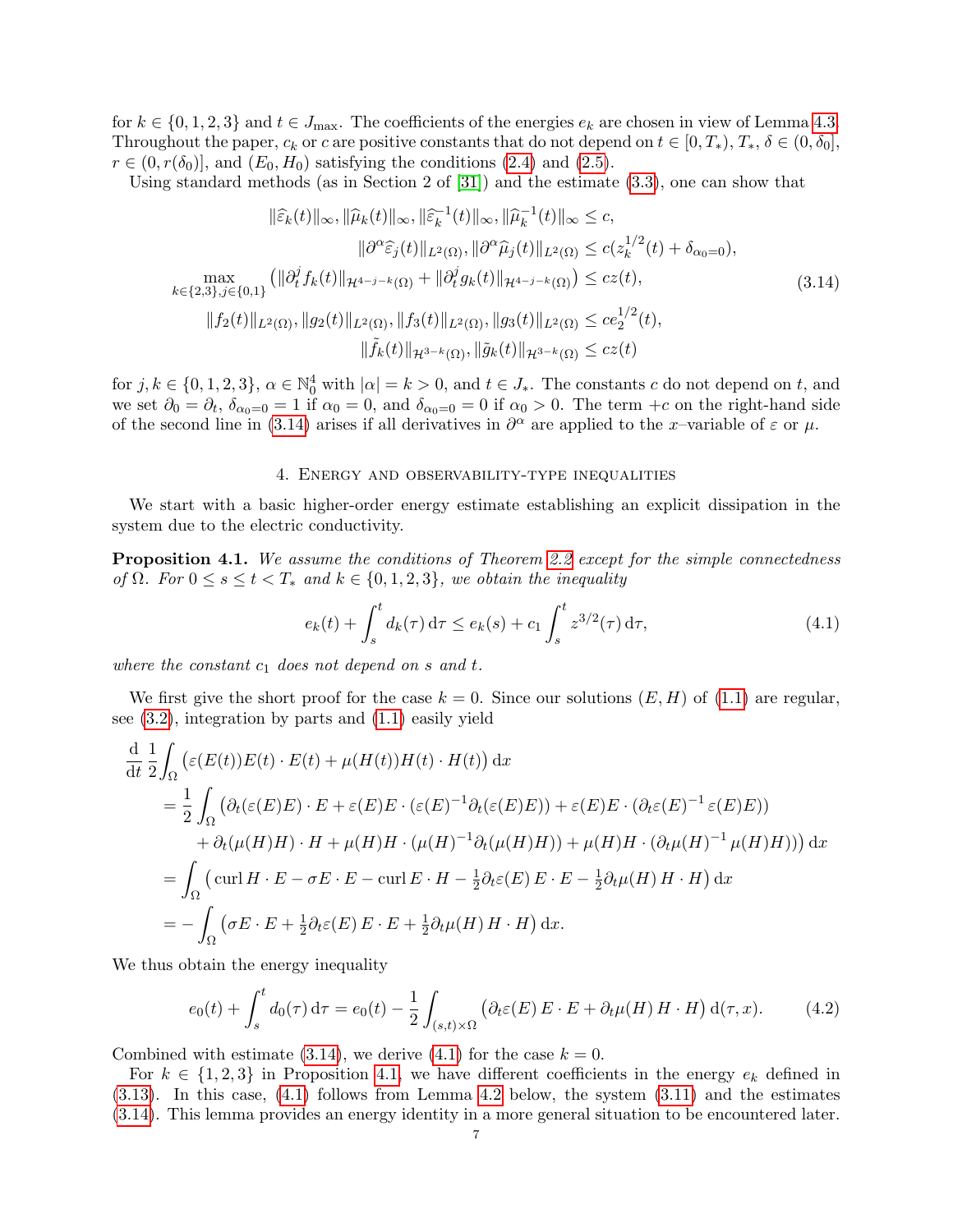For some  $T > 0$ , let the coefficients  $a, b \in W^{1,\infty}(\Omega_T, \mathbb{R}^{3+3}_{sym})$  satisfy  $a, b \ge \eta I$ . Take data  $\varphi, \psi \in$  $L^2(\Omega_T)^3$ ,  $\chi \in L^2(J, \mathcal{H}^{1/2}(\Gamma))^3$  with  $\nu \cdot \chi = 0$ , and  $u_0, v_0 \in L^2(\Omega)^3$ . Theorem 1.4 of [\[7\]](#page-23-13) yields a solution  $(u, v) \in C(J, L^2(\Omega))^6$  with  $tr_t v \in L^2(J, \mathcal{H}^{-1/2}(\Gamma))^3$  to the linear system

<span id="page-7-2"></span>
$$
a\partial_t u = \text{curl } v - \sigma u - \varphi, \qquad t \in J, \ x \in \Omega,
$$
  
\n
$$
b\partial_t v = -\text{curl } u - \psi, \qquad t \in J, \ x \in \Omega,
$$
  
\n
$$
\text{tr}_t u = \chi, \qquad t \in J, \ x \in \Gamma.
$$
  
\n
$$
u(0) = u_0, \quad v(0) = v_0.
$$
\n(4.3)

<span id="page-7-1"></span>(As noted before [\(3.11\)](#page-5-3), the tangential trace of u exists in  $L^2(J, \mathcal{H}^{-1/2}(\Gamma))$ .)

<span id="page-7-0"></span>**Lemma 4.2.** Under the assumptions above, for  $0 \leq s \leq t \leq T$  we have

$$
\frac{1}{2} \int_{\Omega} \left( a(t)u(t) \cdot u(t) + b(t)v(t) \cdot v(t) \right) dx + \int_{s}^{t} \int_{\Omega} \sigma u \cdot u \, dx \, d\tau
$$
\n
$$
= \frac{1}{2} \int_{\Omega} \left( a(0)u_0 \cdot u_0 + b(0)v_0 \cdot v_0 \right) dx + \int_{s}^{t} \int_{\Gamma} \chi \cdot \text{tr}_{\tau} v \, dx \, d\tau
$$
\n
$$
+ \int_{s}^{t} \int_{\Omega} \left( \frac{1}{2} \partial_t a u \cdot u + \frac{1}{2} \partial_t b v \cdot v + \varphi \cdot u + \psi \cdot v \right) dx \, d\tau. \tag{4.4}
$$

*Proof.* For  $\mathcal{H}^1$ -solutions  $(u, v)$ , the claim easily follows from the system [\(4.3\)](#page-7-1) and integration by parts, see step 3) below. We thus have to regularize the given data and coefficients to obtain  $\mathcal{H}^1$ solutions for these regularized problems. Afterwards one passes to the limit in the resulting variant of [\(4.4\)](#page-7-2). In view of the available a priori estimates and regularity results from [\[7\]](#page-23-13), [\[29\]](#page-24-14) or [\[30\]](#page-24-4), one has to approximate the data and the coefficients separately. The assertion is closely related to [\[7\]](#page-23-13), but not stated there. Since the reasoning is somewhat involved, we give a (partly sketchy) proof.

1) We approximate the initial data  $u_0$  and  $v_0$  and the forcing terms  $\varphi$  and  $\psi$  in  $L^2$  by test functions  $u_{0,n}$ ,  $v_{0,n}$ ,  $\varphi_n$  and  $\psi_n$ , respectively. The boundary inhomogeneity  $\chi$  is approximated in  $L^2(J, \mathcal{H}^{1/2}(\Gamma))$  by mappings  $\chi_n \in \mathcal{H}^1(J, \mathcal{H}^{3/2}(\Gamma))$  which vanish at  $t = 0$ . Moreover, we take coefficients  $a_m, b_m \in C^3(J \times \overline{\Omega}, \mathbb{R}^{3 \times 3}_{sym})$  which are uniformly positive definite and uniformly bounded in  $W^{1,\infty}(J\times\overline{\Omega}, \mathbb{R}^{3\times3}_{sym})$ , that converge to a and b uniformly, and whose derivatives tend pointwise a.e. to  $\nabla_{t,x}a$  and  $\nabla_{t,x}b$ , respectively, as  $m \to \infty$ .

2) Theorem 1.1 of [\[30\]](#page-24-4) yields functions  $(u_{n,m}, v_{n,m})$  in  $G^1 := C^1(J, L^2(\Omega)) \cap C(J, \mathcal{H}^1(\Omega))$  which solve the problem [\(4.3\)](#page-7-1) with the coefficients and the data from step 1). We note that the required compatibility condition  $tr_t u_{0,n} = \chi_n(0)$  is trivially satisfied. The a priori estimates in this theorem are not uniform in m or n. However, Corollary 3.12 of [\[29\]](#page-24-14) allows us to dominate  $(u_{n,m}, v_{n,m})$  in  $G<sup>1</sup>$  by constants depending on the (uniformly bounded)  $W<sup>1,\infty</sup>$ -norms of  $a_m$  and  $b_m$  as well as on the norms of  $u_{0,n}$ ,  $v_{0,n}$ ,  $\varphi_n$  and  $\psi_n$  in  $\mathcal{H}^1$  and of  $\chi_n$  in  $L^2(J, \mathcal{H}^{3/2}(\Gamma)) \cap \mathcal{H}^1(J, \mathcal{H}^{1/2}(\Gamma))$ . (Note that these norms of the data may blow up as  $n \to \infty$ .) This corollary actually deals with the localized problem on the half-space  $\mathbb{R}^3_+$ , but it can be transfered to our system [\(4.3\)](#page-7-1) on  $\Omega$  in a standard way, cf. Chapter 5 of [\[29\]](#page-24-14) or Section 2 of [\[30\]](#page-24-4). Moreover, Theorem 1.4 of [\[7\]](#page-23-13) shows a uniform estimate of the norms of the solutions in  $C(J, L^2(\Omega))$  and of their tangential traces in  $L^2(J, \mathcal{H}^{-1/2}(\Gamma))$  by the norms of the data in  $L^2$  or the boundary forcing in  $L^2(J, \mathcal{H}^{1/2}(\Gamma)).$ 

We first keep  $n \in \mathbb{N}$  fixed. The aforementioned results from [\[29\]](#page-24-14) and [\[7\]](#page-23-13) imply that a subsequence of  $(u_{n,m}, v_{n,m})_m$  has a weak-\* accumulation point  $(u_n, v_n)$  in  $W^{1,\infty}(J, L^2(\Omega)) \cap L^{\infty}(J, \mathcal{H}^1(\Omega)),$ that  $(u_{n,m}, v_{n,m})_m$  converges to  $(u_n, v_n)$  in  $C(J, L^2(\Omega))$  and that  $(\text{tr}_{\tau} u_{n,m}, \text{tr}_{\tau} v_{n,m})_m$  tends to  $(tr_{\tau} u_n, tr_{\tau} v_n)$  in  $L^2(J, \mathcal{H}^{-1/2}(\Gamma))$ . It is then routine to check that the functions  $(u_n, v_n)$  solve [\(4.3\)](#page-7-1) with the coefficients a and b and for the data  $u_{0,n}$ ,  $v_{0,n}$ ,  $\varphi_n$ ,  $\psi_n$ , and  $\chi_n$ .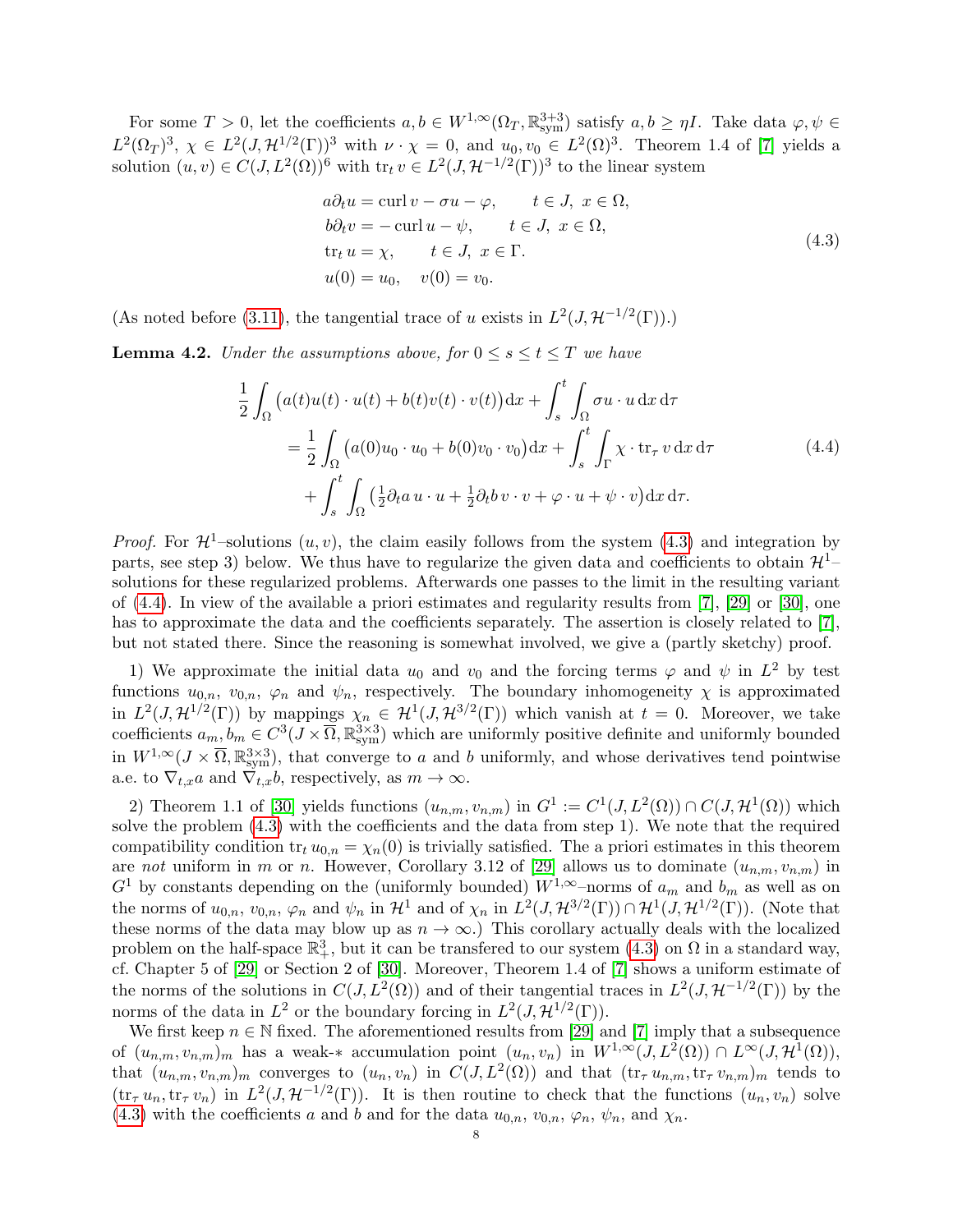3) Using the system [\(4.3\)](#page-7-1) and integrating by parts, we calculate

<span id="page-8-1"></span>
$$
\frac{d}{dt} \frac{1}{2} \int_{\Omega} \left( a(t)u_n(t) \cdot u_n(t) + b(t)v_n(t) \cdot v_n(t) \right) dx
$$
\n
$$
= \int_{\Omega} \left( \frac{1}{2} \partial_t a u_n \cdot u_n + \frac{1}{2} \partial_t b v_n \cdot v_n + a \partial_t u_n \cdot u_n + b \partial_t v_n \cdot v_n \right) dx
$$
\n
$$
= \int_{\Omega} \left( \frac{1}{2} \partial_t a u_n \cdot u_n + \frac{1}{2} \partial_t b v_n \cdot v_n + (\text{curl} \, v_n - \sigma u_n + \varphi_n) \cdot u_n + (-\text{curl} \, u_n + \psi_n) \cdot v_n \right) dx
$$
\n
$$
= \int_{\Omega} \left( \frac{1}{2} \partial_t a u_n \cdot u_n + \frac{1}{2} \partial_t b v_n \cdot v_n + \varphi_n \cdot u_n + \psi_n \cdot v_n - \sigma u_n \cdot u_n \right) dx + \int_{\Gamma} \chi_n \cdot \text{tr}_{\tau} v_n dx.
$$
\n(4.5)

4) The estimate in Theorem 1.4 of [\[7\]](#page-23-13) indicated above now implies the convergence of  $((u_n, v_n))_n$ to  $(u, v)$  in  $C(J, L^2(\Omega))$  and of  $((tr_\tau u_n, tr_\tau v_n))_n$  to  $(tr_\tau u, tr_\tau v)$  in  $L^2(J, H^{-1/2}(\Gamma))$ . Here  $(u, v)$  is the solution to [\(4.3\)](#page-7-1) provided by Theorem 1.4 of [\[7\]](#page-23-13). After integrating the identity [\(4.5\)](#page-8-1) in time, we can finally pass to the limit  $n \to \infty$  obtaining [\(4.4\)](#page-7-2).

We now assume that  $\Omega$  is simply connected in order to derive our observability-type estimate. Following [\[8\]](#page-23-4) or [\[22\]](#page-24-6) in the linear autonomous case, we use Helmholtz decompositions of the fields  $(E(t), H(t))$  and the spaces

$$
\mathcal{H}(\text{curl}\,0) = \{u \in L^2(\Omega)^3 \mid \text{curl}\,u = 0\}, \quad \mathcal{H}_0(\text{curl}\,0) = \{u \in \mathcal{H}(\text{curl}\,0) \mid \text{tr}_t\,u = 0\},\
$$
  

$$
\mathcal{H}(\text{div}\,0) = \{u \in L^2(\Omega)^3 \mid \text{div}\,u = 0\}, \quad \mathcal{H}_0(\text{div}\,0) = \{u \in \mathcal{H}(\text{div}\,0) \mid \text{tr}_n\,u = 0\},\
$$
  

$$
\mathcal{H}^{\Gamma}(\text{div}\,0) = \{u \in \mathcal{H}(\text{div}\,0) \mid \int_{\Gamma_j}\text{tr}_n\,u\,dx = 0 \quad \text{for all components }\Gamma_j\text{ of }\Gamma\},\
$$
  

$$
\mathcal{H}^1_{t0}(\Omega) = \{u \in \mathcal{H}^1(\Omega)^3 \mid \text{tr}_t\,u = 0\} = \{u \in \mathcal{H}(\text{div}) \cap \mathcal{H}(\text{curl}) \mid \text{tr}_t\,u = 0\},\
$$

The last identity is shown in Theorem XI.1.3 of [\[6\]](#page-23-12). The first five spaces are endowed with the  $L^2$ norm, while  $\mathcal{H}_{t0}^1(\Omega)$  and its subspace  $\mathcal{H}(\text{div }0) \cap \mathcal{H}_0(\text{curl }0)$  are equipped with that of  $\mathcal{H}^1$ . We next establish the Helmholtz decomposition needed in the sequel. Our result is a variant of Proposition 2 in [\[8\]](#page-23-4), where the case of time-independent  $\varepsilon$  and  $\mu$  and less regular solutions was treated.

<span id="page-8-0"></span>**Lemma 4.3.** Let the assumptions of Theorem [2.2](#page-3-0) be satisfied. We take the fields  $(E, H)$  from  $(3.2)$ solving the Maxwell system [\(1.1\)](#page-0-0). Then there exist functions w in  $C^3(J_{\text{max}}, \mathcal{H}^1_{t0}(\Omega)^3 \cap \mathcal{H}^{\Gamma}(\text{div}\,0)) \cap$  $C^4\big(J_{\max}, L^2(\Omega)\big)^3$ , p in  $C^3(J_{\max}, \mathcal{H}_0^1(\Omega))$  and h in  $C^3\big(J_{\max}, \mathcal{H}(\text{div }0) \cap \mathcal{H}_0(\text{curl }0)\big)$  such that

<span id="page-8-4"></span><span id="page-8-2"></span>
$$
\partial_t^k E = -\partial_t^{k+1} w + \nabla \partial_t^k p + \partial_t^k h,\tag{4.6}
$$

$$
\widehat{\mu}_k \partial_t^k H = \operatorname{curl} \partial_t^k w - g_k \tag{4.7}
$$

for  $k \in \{0, 1, 2, 3\}$ , cf. [\(3.7\)](#page-5-4) and [\(3.9\)](#page-5-5), where the sum in [\(4.6\)](#page-8-2) is orthogonal in  $L^2(\Omega)^3$ .

*Proof.* Let  $t \in J_{\text{max}}$ . Equations [\(1.1\)](#page-0-0) and [\(3.4\)](#page-4-0) imply that the function  $\mu(H(t))H(t)$  is contained in  $\mathcal{H}_0(\text{div } 0)$ . Because  $\Omega$  is simply connected, Theorem 2.8 of [\[4\]](#page-23-14) then yields a vector field  $w(t)$  in  $\mathcal{H}_{t0}^1(\Omega)^3 \cap \mathcal{H}^{\Gamma}(\text{div }0)$  satisfying

<span id="page-8-3"></span>
$$
\operatorname{curl} w(t) = \mu(H(t))H(t). \tag{4.8}
$$

Moreover, the mapping curl:  $\mathcal{H}_{t0}^1(\Omega)^3 \cap \mathcal{H}^{\Gamma}(\text{div}\,0) \rightarrow \mathcal{H}(\text{div}\,0)$  is invertible on the strength of Theorem 2.9 in [\[4\]](#page-23-14). In view of [\(3.2\)](#page-4-3), the map w thus belongs to  $C^3(J_{\text{max}}, \mathcal{H}_{t0}^1(\Omega)^3 \cap \mathcal{H}^{\Gamma}(\text{div } 0)).$ Differentiating equation  $(4.8)$  in t, we deduce

$$
\operatorname{curl} \partial_t^k w = \partial_t^k (\mu(H)H) = \mu^d(H)\partial_t^k H + g_k
$$

for  $k \in \{1, 2, 3\}$  which proves [\(4.7\)](#page-8-4). Comparing this relation for  $k = 1$  with [\(1.1\)](#page-0-0), we infer curl(E +  $\partial_t w$  = 0. Morever, the sum  $E + \partial_t w$  belongs to the kernel of tr<sub>t</sub>. Theorem 2.8 of [\[4\]](#page-23-14) now provides functions  $p(t) \in \mathcal{H}_0^1(\Omega)$  and  $h(t) \in \mathcal{H}(\text{div } 0) \cap \mathcal{H}_0(\text{curl } 0)$  such that

<span id="page-8-5"></span>
$$
E(t) = -\partial_t w(t) + \nabla p(t) + h(t)
$$
\n(4.9)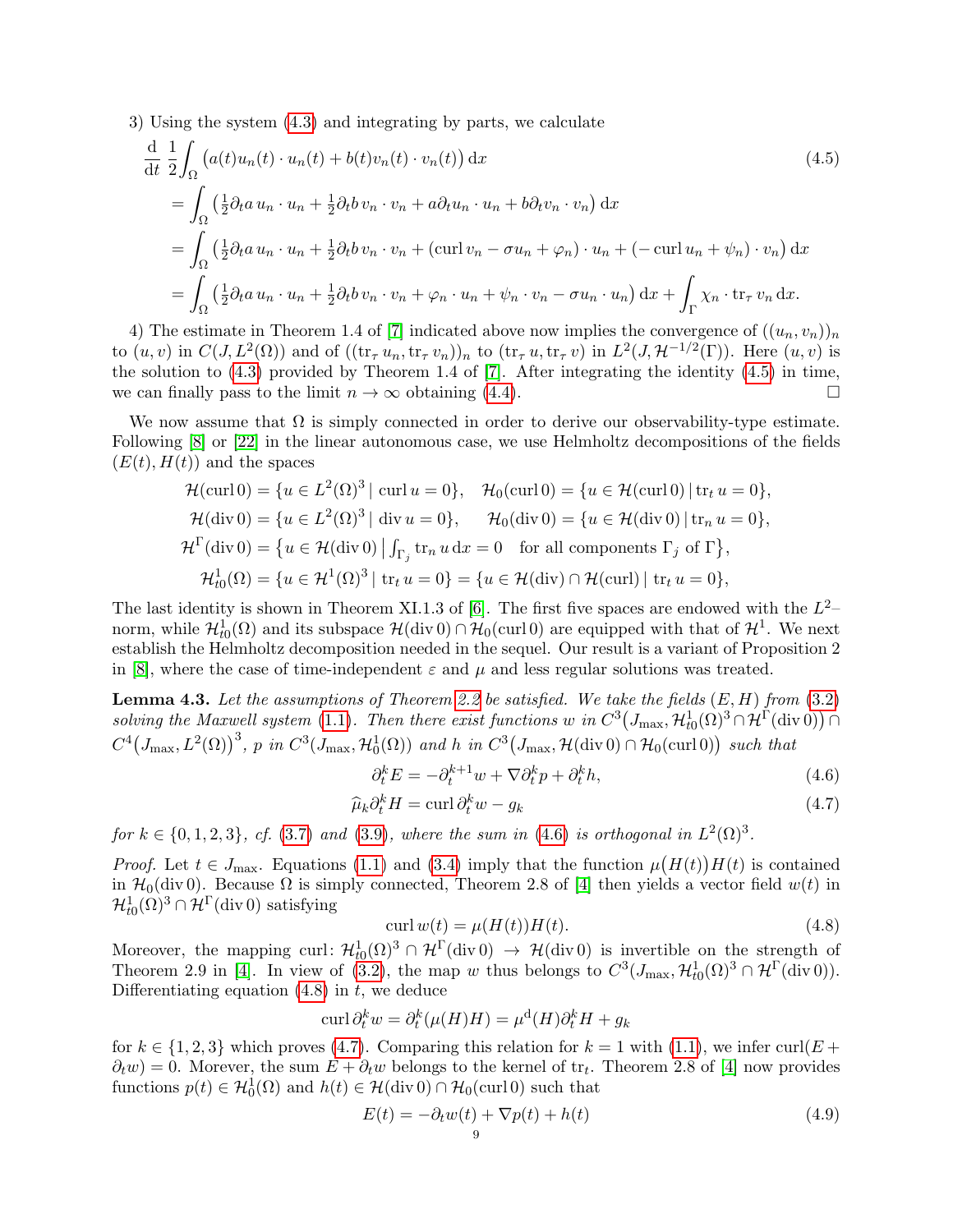for  $t \in J_{\text{max}}$ . The spaces  $\mathcal{H}^{\Gamma}(\text{div } 0)$ ,  $\nabla \mathcal{H}^1_0(\Omega)$  and  $\mathcal{H}(\text{div } 0) \cap \mathcal{H}_0(\text{curl } 0)$  are orthogonal in  $L^2(\Omega)^3$  and span this space, see Theorem 2.10' of [\[4\]](#page-23-14). This fact furnishes the remaining regularity assertions. We can now differentiate the identity  $(4.9)$  in time, proving  $(4.6)$ .

The energy inequality in Proposition [4.1](#page-6-0) allows us to control the time integral of energy of the electric field  $E$  by the initial data and a higher order term. However, it is necessary to bound the time integrals of the energy of both  $E$  and  $H$  to obtain the desired global existence of solutions along with corresponding decay rates. This will be achieved by means of the Helmholtz decomposition established in Lemma [4.3.](#page-8-0) We now show a lower bound for the dissipation (up to correction terms) using the quantities introduced in [\(3.13\)](#page-5-2).

<span id="page-9-0"></span>**Proposition 4.4.** Let the conditions of Theorem [2.2](#page-3-0) be satisfied. For  $0 \leq s \leq t \leq T_*$  and  $k \in \{0, 1, 2, 3\}$ , we can estimate

$$
\int_s^t e_k(\tau) d\tau \leq c_2 \int_s^t d_k(\tau) d\tau + c_3(e_k(t) + e_k(s)) + c_4 \int_s^t z^{3/2}(\tau) d\tau,
$$

where the constants  $c_i$  do not depend on the times s and t.

*Proof.* Let  $k \in \{0, 1, 2, 3\}$ . To simplify, we take  $s = 0$ . Equality [\(4.7\)](#page-8-4) yields the identity

<span id="page-9-4"></span>
$$
\int_{\Omega_t} \widehat{\mu}_k \partial_t^k H \cdot \partial_t^k H \, \mathrm{d}(x,\tau) = \int_{\Omega_t} \operatorname{curl} \partial_t^k w \cdot \partial_t^k H \, \mathrm{d}(x,\tau) - \int_{\Omega_t} g_k \cdot \partial_t^k H \, \mathrm{d}(x,\tau),\tag{4.10}
$$

where  $\Omega_t = \Omega \times (0, t)$ . Using the regularity  $\partial_t^k w \in C(J_{\max}, \mathcal{H}_{t0}^1(\Omega))^3$  established in Lemma [4.3,](#page-8-0) we integrate by parts and then invoke the first line of the system [\(3.8\)](#page-5-0). It follows

$$
\int_{\Omega_t} \operatorname{curl} \partial_t^k w \cdot \partial_t^k H \, d(x, \tau) = \langle \partial_t^k w, \operatorname{curl} \partial_t^k H \rangle_{L^2((0,t), \mathcal{H}^{-1}(\Omega))}
$$
\n
$$
= \langle \partial_t^k w, \partial_t (\widehat{\varepsilon}_k \partial_t^k E) \rangle_{L^2((0,t), \mathcal{H}^{-1}(\Omega))} + \int_{\Omega_t} \partial_t^k w \cdot (\sigma \partial_t^k E + \partial_t f_k) \, d(x, \tau)
$$
\n
$$
= \int_{\Omega} \partial_t^k w(t, \cdot) \cdot \widehat{\varepsilon}_k(t, \cdot) \partial_t^k E(t, \cdot) \, dx - \int_{\Omega} \partial_t^k w(0, \cdot) \cdot \widehat{\varepsilon}_k(0, \cdot) \partial_t^k E(0, \cdot) \, dx
$$
\n
$$
- \int_{\Omega_t} \partial_t^{k+1} w \cdot \widehat{\varepsilon}_k \partial_t^k E \, d(x, \tau) + \int_{\Omega_t} \partial_t^k w \cdot (\sigma \partial_t^k E + \partial_t f_k) \, d(x, \tau).
$$
\n(4.11)

Since  $\partial_t^k w(t, \cdot)$  belongs to  $\mathcal{H}_{t0}^1(\Omega)^3 \cap \mathcal{H}^{\Gamma}(\text{div } 0)$ , Theorem 2.9 in [\[4\]](#page-23-14) yields the Poincaré-type estimate  $\|\partial_t^k w(\tau)\|_{L^2} \leq c \| \operatorname{curl} \partial_t^k w(\tau) \|_{L^2}$ . From formulas [\(4.7\)](#page-8-4) and [\(3.14\)](#page-6-2), we then infer the bound

<span id="page-9-2"></span>
$$
\|\partial_t^k w(\tau)\|_{L^2(\Omega)} \le c \|\operatorname{curl} \partial_t^k w(\tau)\|_{L^2(\Omega)} \le c \|\hat{\mu}_k \partial_t^k H(\tau) + g_k(\tau)\|_{L_2(\Omega)} \le c e_k^{1/2}(\tau). \tag{4.12}
$$

The orthogonality in equation [\(4.6\)](#page-8-2) implies

<span id="page-9-3"></span><span id="page-9-1"></span>
$$
\|\partial_t^{k+1} w(\tau)\|_{L^2(\Omega)} \le \|\partial_t^k E(\tau)\|_{L^2(\Omega)}.
$$

For any  $\theta > 0$ , these inequalities along with [\(4.11\)](#page-9-1) and [\(3.14\)](#page-6-2) lead to the estimate

$$
\int_{\Omega_t} \operatorname{curl} \partial_t^k w \cdot \partial_t^k H \, \mathrm{d}(x, \tau) \Big| \le c(e_k(t) + e_k(0)) + c \int_{\Omega_t} |\partial_t^k E|^2 \, \mathrm{d}(x, \tau) + \theta \int_{\Omega_t} |\partial_t^k w|^2 \mathrm{d}(x, \tau) + c_{\theta} \int_{\Omega_t} |\partial_t^k E|^2 \, \mathrm{d}(x, \tau) + c \int_0^t z_k^{3/2}(\tau) \, \mathrm{d}\tau. \tag{4.13}
$$

As in [\(4.12\)](#page-9-2), we further compute

 $\overline{\phantom{a}}$ I  $\mid$ 

$$
\int_{\Omega_t} |\partial_t^k w|^2 d(x,\tau) \leq c \int_{\Omega_t} |\operatorname{curl} \partial_t^k w|^2 d(x,\tau) \leq c \int_{\Omega_t} \operatorname{curl} \partial_t^k w \cdot \widehat{\mu}_k^{-1} \operatorname{curl} \partial_t^k w d(x,\tau)
$$

$$
= c \int_{\Omega_t} \operatorname{curl} \partial_t^k w \cdot (\partial_t^k H + \widehat{\mu}_k^{-1} g_k) d(x,\tau)
$$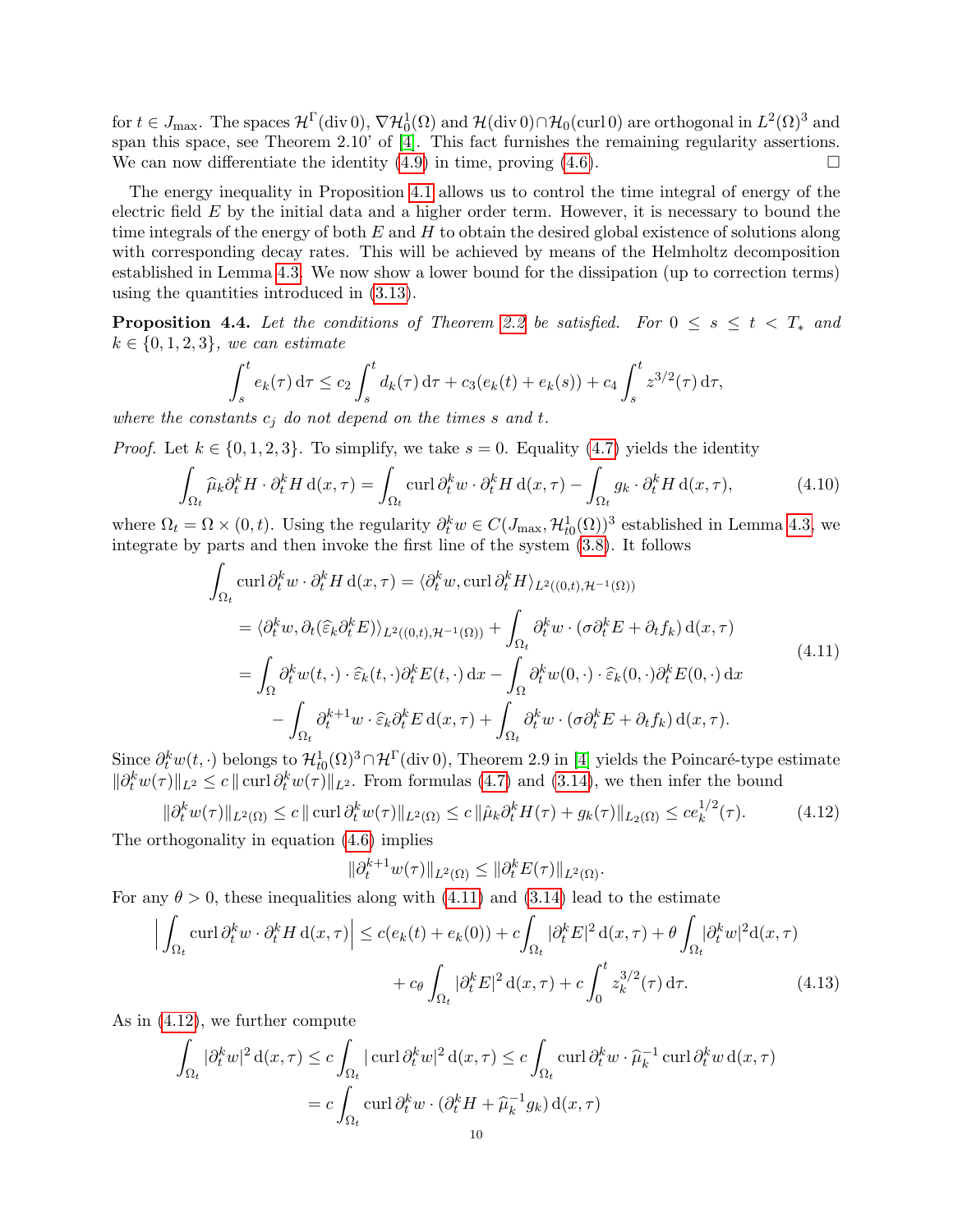$$
\leq c \left| \int_{\Omega_t} \operatorname{curl} \partial_t^k w \cdot \partial_t^k H \, \mathrm{d}(x, \tau) \right| + c \int_0^t z^{3/2}(\tau) \, \mathrm{d}\tau.
$$

Fixing a small number  $\theta > 0$ , the term with  $|\partial_t^k w|^2$  in equation [\(4.13\)](#page-9-3) can now be absorbed by the left-hand side and by the integral of  $z^{3/2}$ . Employing also the condition  $\sigma \ge \eta I$ , we arrive at

$$
\Big|\int_{\Omega_t} \operatorname{curl} \partial_t^k w \cdot \partial_t^k H \,d(x,\tau)\Big| \le c(e_k(t) + e_k(0)) + c \int_0^t d_k(\tau) \,d\tau + c \int_0^t z_k^{3/2}(\tau) \,d\tau.
$$

Equation  $(4.10)$ , the last inequality, and the estimates  $(3.14)$  yield the claim. Note that the constants c depend neither on t nor on s.  $\square$ 

Combining the results of Propositions [4.1](#page-6-0) and [4.4,](#page-9-0) we arrive at the following energy bound.

<span id="page-10-1"></span>Corollary 4.5. Under the conditions of Theorem [2.2,](#page-3-0) we have the inequality

$$
e_k(t) + \int_s^t e_k(s)ds \le C_1 e_k(s) + C_2 \int_s^t z^{3/2}(\tau) d\tau
$$

for  $0 \le s \le t < T_*$  and  $k \in \{0, 1, 2, 3\}$ , where the constants  $C_k$  do not depend on t and s.

*Proof.* We multiply the inequality in Proposition [4.4](#page-9-0) by  $\theta := \min\{c_2^{-1}, (2c_3)^{-1}\}\$ and add it to  $(4.1)$ from Proposition [4.1,](#page-6-0) obtaining

$$
e_k(t) + 2\theta \int_s^t e_k(\tau) d\tau \le 3e_k(s) + 2(c_1 + \theta c_4) \int_s^t z^{3/2}(\tau) d\tau.
$$

Corollary [4.5](#page-10-1) bounds the full energy (over the time interval  $(s, t)$ ) by the initial energy and superlinear higher-order energies. The quasilinear character of the equation requires to involve higher topological levels (up to the third order). To control these higher order terms, we need to closely investigate higher regularity of solutions. While such an analysis has been developed in [\[11\]](#page-23-15) at the local level for the linear stationary problem, our task is to globally extend the estimates by exploiting higher-order decay rates of the energy. To this end, both observability and regularity theories need to be developed – a formidable task on its own and of independent interest.

#### 5. Higher-order energy observability and proof of Theorem [2.2](#page-3-0)

<span id="page-10-0"></span>The central aim of this section is to strengthen the inequality in Corollary [4.5](#page-10-1) by including higher-order space derivatives represented by the terms  $z(t)$  and  $\int_s^t z(\tau) d\tau$  on the left-hand side of the estimate. Such inequalities are often referred to as "higher energy observability estimates" and are used to derive decay rates of energies. To be more specific, the following estimate is the key step in the proof of the main result.

<span id="page-10-2"></span>**Proposition 5.1.** Suppose the conditions of Theorem [2.2](#page-3-0) are satisfied. Then there exists a radius  $\delta \in (0, \delta_0]$  such that for all radii  $r \in (0, r(\delta)]$  from equation [\(2.5\)](#page-2-3), the solutions  $(E, H)$  satisfy

$$
z(t) + \int_{s}^{t} z(\tau) d\tau \le Cz(s)
$$

for all  $0 \leq s \leq t \leq T_*$ , where z is defined in [\(3.13\)](#page-5-2) and the constant C does not depend on time or  $r \in (0, r(\delta))$ , but it depends on  $\delta$ .

The result easily follows from Proposition [7.1](#page-15-0) below and Corollary [4.5.](#page-10-1) The proof of Proposition [7.1](#page-15-0) is relegated to subsequent sections. We take it for granted here. We note that the proof of Proposition [5.1](#page-10-2) actually yields a radius  $\delta_1 \in (0, \delta_0]$  such that the above statement is true for all  $\delta \in (0, \delta_1]$  with a constant C depending on  $\delta_1$ , but not on  $\delta$ .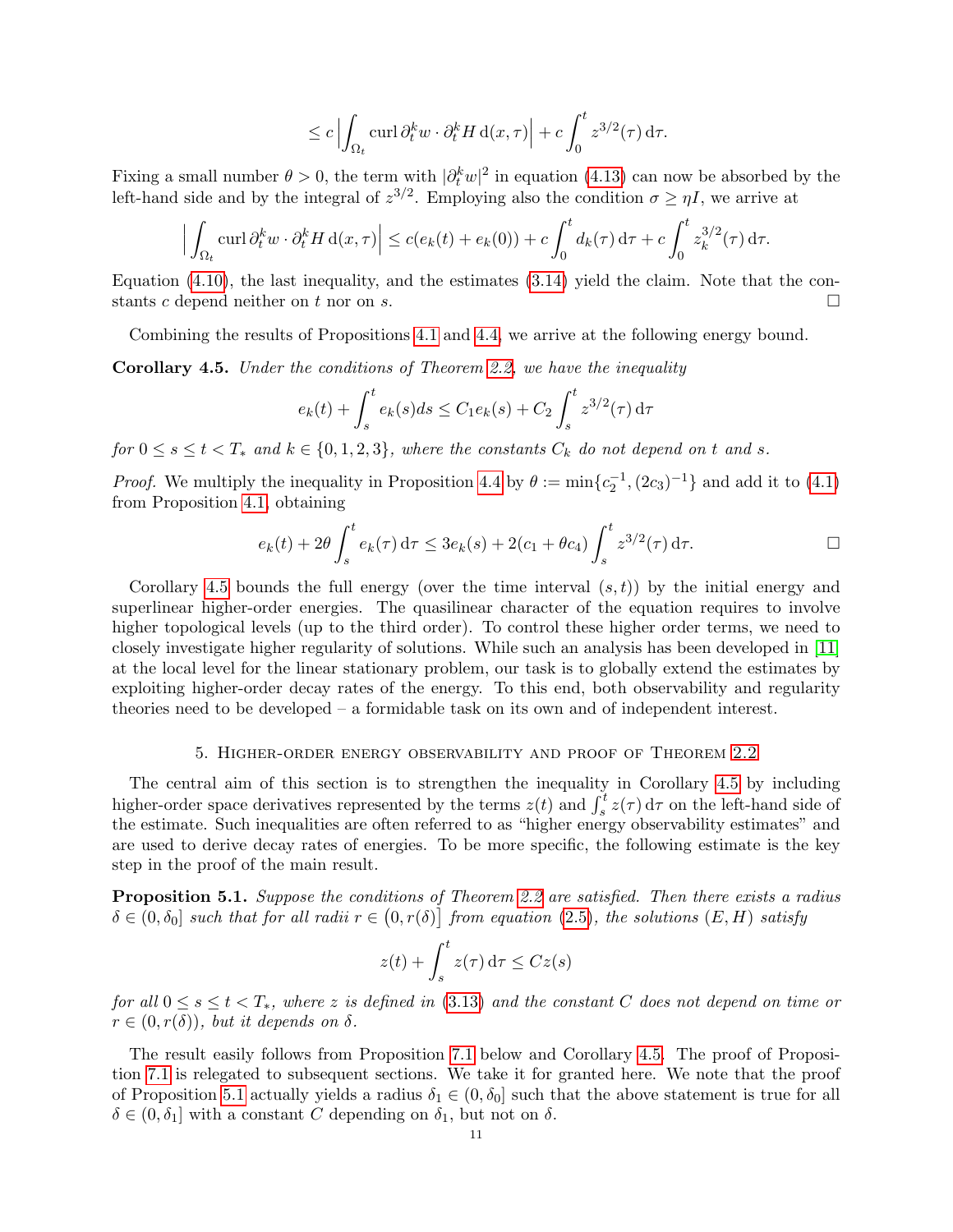*Proof of Proposition [5.1.](#page-10-2)* Let  $0 \leq s \leq t \leq T_*$ . Proposition [7.1](#page-15-0) provides the estimate

$$
z(t) + \int_{s}^{t} z(\tau) d\tau \le c_5(z(s) + e(t) + z^2(t)) + c_6 \int_{s}^{t} (e(\tau) + z^{3/2}(\tau)) d\tau
$$

for some constants  $c_j$  independent of s and t. Corollary [4.5](#page-10-1) thus yields the inequality

$$
z(t) + \int_{s}^{t} z(\tau) d\tau \le (c_5 + C_1(c_5 + c_6))z(s) + c_5 z^2(t) + (c_6 + C_2(c_5 + c_6)) \int_{s}^{t} z^{3/2}(\tau) d\tau.
$$

Recall that  $z(\tau)$  is bounded by  $\delta^2$  on  $[0, T_*)$  by [\(3.3\)](#page-4-1). Fixing a sufficiently small radius  $\delta \in (0, \delta_0],$ we can now absorb the superlinear terms involving  $z^2$  and  $z^{3/2}$  by the left-hand side.

We first discuss the linear case, which was recently treated in  $[8]$  in the autonomous case. After that we prove our main result based on Proposition [5.1.](#page-10-2)

<span id="page-11-3"></span>**Remark 5.2.** For linear material laws  $\varepsilon(x, E) = \varepsilon(x)$  and  $\mu(x, H) = \mu(x)$ , one can show the variant

<span id="page-11-0"></span>
$$
e_0(t) + \int_s^t e_0(\tau) d\tau \le Ce_0(s)
$$
\n(5.1)

of Proposition [5.1](#page-10-2) for all  $t \geq s \geq 0$  and all initial data, see [\[8\]](#page-23-4). Here we have replaced z by the usual 0-th order energy  $e_0$ . This estimate easily yields the exponential decay for all data by a standard argument. Indeed, since [\(5.1\)](#page-11-0) implies  $e_0(\tau) \geq C^{-1}e_0(t)$ , we infer the inequality

<span id="page-11-1"></span>
$$
(1 + (t - s)C^{-1})e_0(t) \le Ce_0(s)
$$
\n(5.2)

for all  $t \geq s \geq 0$ . Fix the time  $T > 0$  with  $C^2/(C+T) = 1/2$ . Estimate [\(5.2\)](#page-11-1) then provides the bound  $e_0(nT) \leq \frac{1}{2}$  $\frac{1}{2}e_0((n-1)T)$  for all  $n \in \mathbb{N}$ . Inductively, it follows  $e_0(nT) \leq 2^{-n}e_0(0)$  and hence the exponential decay

<span id="page-11-2"></span>
$$
e_0(t) \le M e^{-\omega t} e_0(0) \tag{5.3}
$$

for suitable constants  $\omega, M > 0$ , where we use [\(5.1\)](#page-11-0) once more.

Let now the coefficients  $\varepsilon(t, x)$  and  $\mu(t, x)$  depend on time  $t \in \mathbb{R}_{+}$ . If the supremum norms of  $\partial_t \varepsilon$  and  $\partial_t \mu$  are small enough, formula [\(4.2\)](#page-6-4) and the proof of Proposition [4.4](#page-9-0) for  $k = 0$  imply the estimate [\(5.1\)](#page-11-0) also in this case. Then the exponential decay [\(5.3\)](#page-11-2) follows as above.

*Proof of Theorem [2.2.](#page-3-0)* We first show that  $T_* = \infty$  if the radius  $r > 0$  in [\(2.5\)](#page-2-3) is small enough. We suppose that  $T_* < \infty$ . Equation [\(3.6\)](#page-5-6) then yields  $z(T_*) = \delta^2$ , where  $\delta$  is given by Proposition [5.1.](#page-10-2) On the other hand, as in Remark [5.2](#page-11-3) we deduce the inequality

<span id="page-11-4"></span>
$$
(1 + (t - s)C^{-1})z(t) \le Cz(s)
$$
\n(5.4)

from Proposition [5.1,](#page-10-2) but now only for  $0 \le s \le t < T_*$  and initial data with  $||(E_0, H_0)||_{\mathcal{H}^3}^2 \le r^2$ for all radii  $r \in (0, r(\delta))$ , where  $r(\delta) > 0$  was introduced before [\(2.5\)](#page-2-3). The differentiated Maxwell system [\(3.11\)](#page-5-3) and the bounds from [\(3.14\)](#page-6-2) next yield

$$
z(0) \le c_0 ||(E_0, H_0)||_{\mathcal{H}^3}^2 \le c_0 r^2
$$

for a constant  $c_0 > 0$ . We now fix the radius

$$
r := \min\left\{r(\delta), \frac{\delta}{\sqrt{2c_0 C}}\right\}.
$$
\n(5.5)

Because of [\(5.4\)](#page-11-4) with  $s = 0$ , the number  $z(t)$  is bounded by  $\delta^2/2$  for  $t < T_*$  and by continuity also for  $t = T_*$ . This fact contradicts  $z(T_*) = \delta^2$ , and hence it follows  $T_* = \infty$ . We can now conclude the proof exactly as in Remark [5.2.](#page-11-3)

In order to establish the main result of the paper, it thus remains to prove Proposition [7.1.](#page-15-0) Necessary preparations are done in the following section.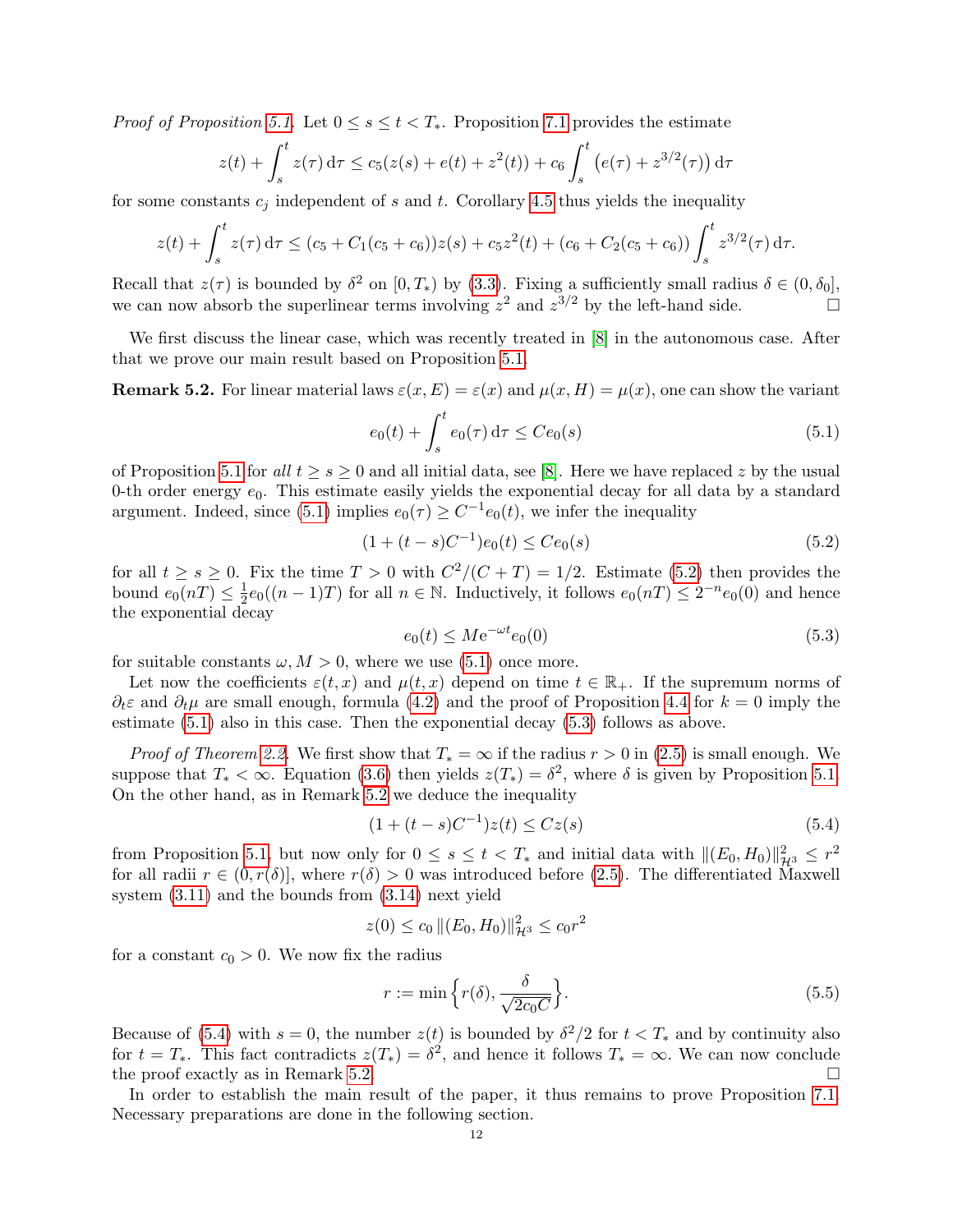### 6. Auxiliary results

<span id="page-12-0"></span>6.1. Curl–div estimates. One can bound the  $\mathcal{H}^1$ -norm of a field u by its norms in  $\mathcal{H}(\text{curl})\cap\mathcal{H}(\text{div})$ and the  $\mathcal{H}^{1/2}$ -norm of tr<sub>t</sub> u or tr<sub>n</sub> u, see Corollary XI.1.1 of [\[6\]](#page-23-12). In the next section, we will need a version of this result with regular, matrix-valued coefficients a. This fact does not directly follow from the case  $a = I$  – unless a is scalar. It is stated in Remark 4 of [\[8\]](#page-23-4) with a brief indication of a proof. For the convenience of the reader we present a (different) proof below.

<span id="page-12-1"></span>**Proposition 6.1.** Let  $a \in W^{1,\infty}(\Omega, \mathbb{R}^{3+3}_{sym})$  satisfy  $a \geq \eta I$ . Suppose  $u \in \mathcal{H}(\text{curl})$  fulfills  $\text{div}(au) \in$  $L^2(\Omega)$  and  $\text{tr}_n(au) \in \mathcal{H}^{1/2}(\Gamma)$ . Then the vector field u belongs to  $\mathcal{H}^1(\Omega)^3$  and fulfills

$$
||u||_{\mathcal{H}^{1}(\Omega)} \leq c(||u||_{\mathcal{H}(\text{curl})} + ||\operatorname{div}(au)||_{L^{2}(\Omega)} + ||\operatorname{tr}_{n}(au)||_{\mathcal{H}^{1/2}(\Gamma)}) =: c\kappa(u).
$$

*Proof.* There exists a finite partition of unity  $\{\chi_i\}_i$  on  $\overline{\Omega}$  such that the support of each  $\chi_i$  is contained in a simply connected subset of  $\overline{\Omega}$  with a connected  $C^2$ -boundary. Since each  $\chi_i$  is scalar, we obtain the estimate

$$
\|\chi_i u\|_{L^2(\Omega)} + \|\operatorname{curl}(\chi_i u)\|_{L^2(\Omega)} + \|\operatorname{div}(a\chi_i u)\|_{L^2(\Omega)} + \|\operatorname{tr}_n(a\chi_i u)\|_{\mathcal{H}^{1/2}(\Gamma)} \leq c\kappa(u).
$$

We can thus assume that  $\Gamma$  is connected. In this case, curl u belongs to  $\mathcal{H}^{\Gamma}(\text{div } 0)$  and Theorem 2.9 of [\[4\]](#page-23-14) yields a vector field  $w \in H^1(\Omega) \cap H_0(\text{div } 0)$  with curl  $u = \text{curl } w$  and  $||w||_{H^1} \leq c ||\text{curl } u||_{L^2}$ . As the difference  $u - w$  is an element of  $\mathcal{H}(\text{curl } 0)$ , it is represented by  $u - w = \nabla \varphi$  for a function  $\varphi \in \mathcal{H}^1(\Omega)$  by Theorem 2.8 in [\[4\]](#page-23-14). We obtain

$$
\operatorname{div}(a\nabla\varphi) = \operatorname{div}(au) - \operatorname{div}(aw) \in L^{2}(\Omega),
$$
  

$$
\operatorname{tr}_{n}(a\nabla\varphi) = \operatorname{tr}_{n}(au) - \operatorname{tr}_{n}(aw) \in \mathcal{H}^{1/2}(\Gamma),
$$

because of the assumptions and the fact  $w \in H^1(\Omega)$ . Due to the uniform ellipticity,  $\varphi$  thus is an element of  $\mathcal{H}^2(\Omega)$  satisfying

$$
\|\varphi\|_{\mathcal{H}^2(\Omega)} \le c \big( \|\operatorname{div}(au)\|_{L^2(\Omega)} + \|\operatorname{tr}_n(au)\|_{\mathcal{H}^{1/2}(\Gamma)} + \|w\|_{\mathcal{H}^1(\Omega)} \big) \le c\kappa(u).
$$

The assertion now follows from the equation  $u = w + \nabla \varphi$ .

6.2. Geometry: coordinate transformation and differential calculus. For a fixed distance  $\rho > 0$ , on the collar  $\Gamma_{\rho} = \{x \in \overline{\Omega} \mid \text{dist}(x, \Gamma) < \rho\}$ , we can find functions  $\tau^1, \tau^2, \nu \in C^4(\Gamma_{\rho}, \mathbb{R}^3)$ such that the vectors  $\{\tau^1(x), \tau^2(x), \nu(x)\}$  form an orthonormal basis of  $\mathbb{R}^3$  for each point  $x \in \Gamma_\rho$ and  $\nu$  extends the outer unit normal at Γ. Hence,  $\tau^1$  and  $\tau^2$  span the tangential planes at Γ. For  $\xi, \zeta \in {\{\tau^1, \tau^2, \nu\}}, u \in \mathbb{R}^3$  and  $a \in \mathbb{R}^{3 \times 3}$ , we set

$$
\partial_{\xi} = \sum_{j} \xi_{j} \partial_{j}, \quad u_{\xi} = u \cdot \xi, \quad u^{\xi} = u_{\xi} \xi, \quad u^{\tau} = u_{\tau^{1}} \tau^{1} + u_{\tau^{2}} \tau^{2}, \quad a_{\xi\zeta} = \xi^{\top} a \zeta.
$$

We state several calculus formulas, which are extensively exploited in the next section. In the following, it is always assumed that the functions involved are sufficiently regular. We can switch between the derivatives of the coefficient  $u_{\xi}$  and the component  $u^{\xi}$  up to a lower-order term since

$$
\partial_{\zeta}u^{\xi} = \partial_{\zeta}u_{\xi}\xi + u_{\xi}\partial_{\zeta}\xi.
$$

The commutator of tangential derivatives and traces

$$
\partial_{\tau} \operatorname{tr}_t u = \partial_{\tau} (u \times \nu) = \operatorname{tr}_t \partial_{\tau} u + u \times \partial_{\tau} \nu \quad \text{on } \Gamma
$$

is also of lower order. The gradient of a scalar function  $\varphi$  is expanded as

$$
\nabla \varphi = \sum_{\xi} \xi \cdot (\nabla \varphi) \xi = \sum_{\xi} \xi \partial_{\xi} \varphi,
$$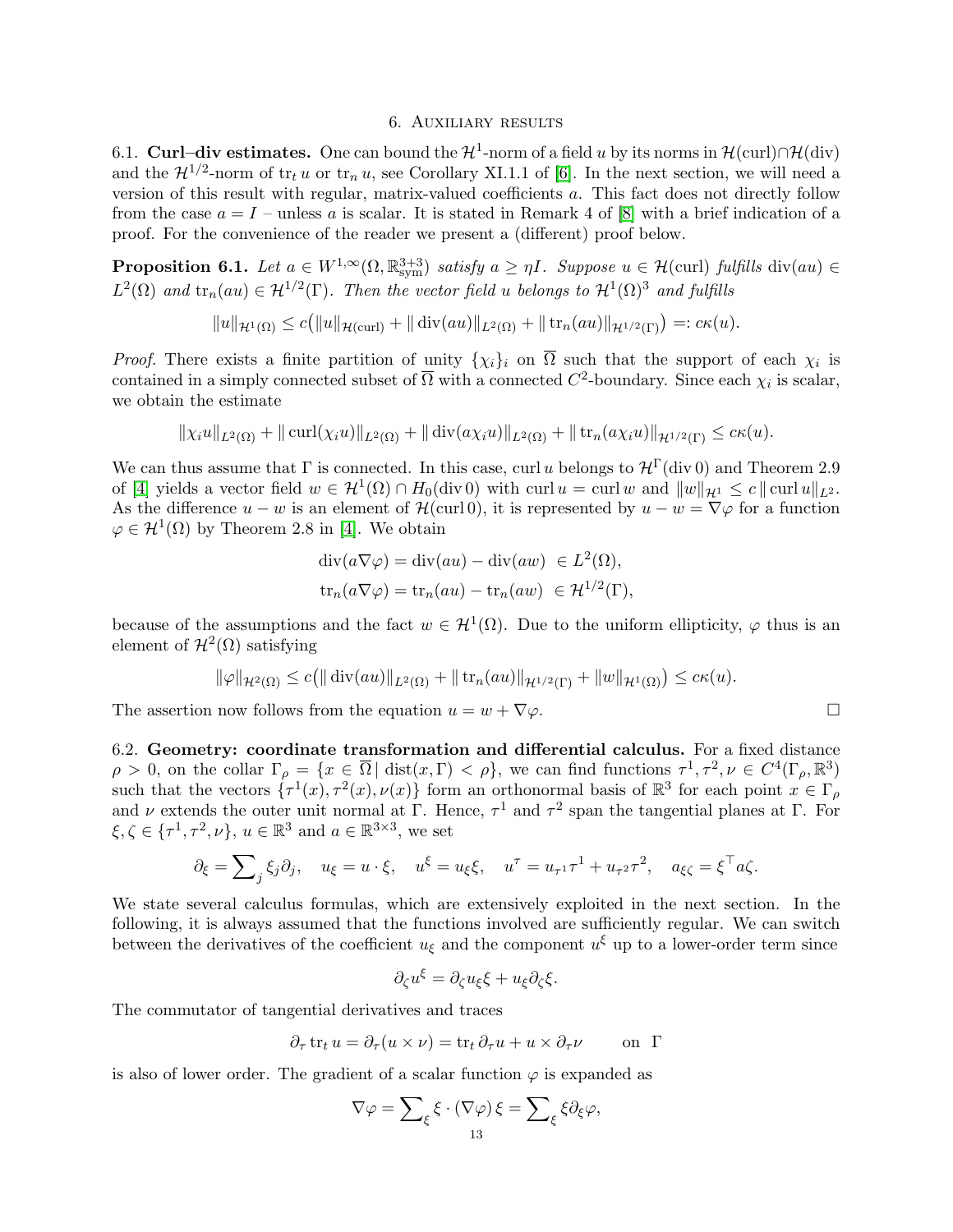so that  $\partial_j = \sum_{\xi} \xi_j \partial_{\xi}$  for  $j \in \{1, 2, 3\}$ . To express the curl operator, we use the matrices

$$
J_1 = \begin{pmatrix} 0 & 0 & 0 \\ 0 & 0 & -1 \\ 0 & 1 & 0 \end{pmatrix}, \quad J_2 = \begin{pmatrix} 0 & 0 & 1 \\ 0 & 0 & 0 \\ -1 & 0 & 0 \end{pmatrix}, \quad J_3 = \begin{pmatrix} 0 & -1 & 0 \\ 1 & 0 & 0 \\ 0 & 0 & 0 \end{pmatrix},
$$

$$
J(\xi) = \sum_j \xi_j J_j.
$$

Because of

curl 
$$
u = \partial_1 [0, -u_3, u_2]^\top + \partial_2 [u_3, 0, -u_1]^\top + \partial_3 [-u_2, u_1, 0]^\top
$$
,

we have

$$
\operatorname{curl} = \sum_j J_j \partial_j = \sum_{j,\xi} J_j \xi_j \partial_\xi = \sum_\xi J(\xi) \partial_\xi.
$$

Observe that the kernel of  $J(\nu)$  is spanned by  $\nu$ . Hence, after factoring out the null space, we can write  $J(\nu)u = J(\nu)u^{\tau}$ , and the restriction of  $J(\nu)$  to span $\{\tau^1, \tau^2\}$  has an inverse  $R(\nu)$ .

In order to produce estimates with additional, say  $\mathcal{H}^1(\Omega)$ -, spatial regularity, one typically exploits that the boundary value problem is non-characteristic. However, the Maxwell system is characteristic since  $J(\nu)$  has the kernel span $\{\nu\}$ . In order to obtain regularity in the normal direction, we employ the "curl-div-strategy." The curl operator contains the normal derivative of the tangential components, while the divergence condition will provide estimates for the normal derivatives of the normal component via an ordinary differential equation. This procedure is carried out in the next subsection.

<span id="page-13-2"></span>6.3. Representation of normal derivatives. The following construction is based on an adaptation of the well-known ADN (Agmon–Douglis–Nirenberg) method from the elliptic theory. We begin by solving the equation curl  $u = f$  for normal derivatives of the tangential components of u. By expanding

$$
\operatorname{curl} u = J(\nu)(\partial_{\nu}u)^{\tau} + J(\tau^{1})\partial_{\tau^{1}}u + J(\tau^{2})\partial_{\tau^{2}}u,
$$

we obtain

<span id="page-13-1"></span>
$$
\partial_{\nu}u^{\tau} = \sum_{i} (\partial_{\nu}\tau^{i} u_{\tau^{i}} + \tau^{i}\partial_{\nu}\tau^{i} \cdot u) + R(\nu)\Big(f - \sum_{i} J(\tau^{i})\partial_{\tau^{i}}u\Big) \tag{6.1}
$$

and hence

$$
\partial_{\nu}u^{\tau} = R(\nu)\left(f - \sum_{i} J(\tau^{i})\partial_{\tau^{i}}u\right) + \text{l.o.t.}(u),\tag{6.2}
$$

where  $l.o.t.(u)$  denote lower-order terms depending on  $u$ , but not on its derivatives.

In order to recover the normal derivative of the normal component of  $u$ , we resort to the divergence operator. The divergence of a vector field  $u$  can be expressed as

<span id="page-13-0"></span>
$$
\operatorname{div} u = \sum_{j} \partial_j \sum_{\xi} u_{\xi} \xi_j = \sum_{\xi} \left( \partial_{\xi} u_{\xi} + \operatorname{div}(\xi) u_{\xi} \right).
$$

Letting  $\varphi = \text{div}(au)$  for a matrix-valued function a, we derive

$$
\operatorname{div}(au) = \sum_{\xi,\zeta} \partial_{\xi} (\xi^{\top} a \zeta u_{\zeta}) + \sum_{\xi} \operatorname{div}(\xi) \xi^{\top} au
$$
  
\n
$$
= \sum_{\xi,\zeta} (a_{\xi\zeta} \partial_{\xi} u_{\zeta} + \partial_{\xi} a_{\xi\zeta} u_{\zeta}) + \sum_{\xi} \operatorname{div}(\xi) \xi^{\top} au,
$$
  
\n
$$
a_{\nu\nu} \partial_{\nu} u_{\nu} = \varphi - \sum_{(\xi,\zeta) \neq (\nu,\nu)} a_{\xi\zeta} \partial_{\xi} u_{\zeta} - \sum_{\xi,\zeta} \partial_{\xi} a_{\xi\zeta} u_{\zeta} - \sum_{\xi} \operatorname{div}(\xi) \xi^{\top} au
$$
  
\n
$$
=:\varphi - D(a)u,
$$
\n(6.3)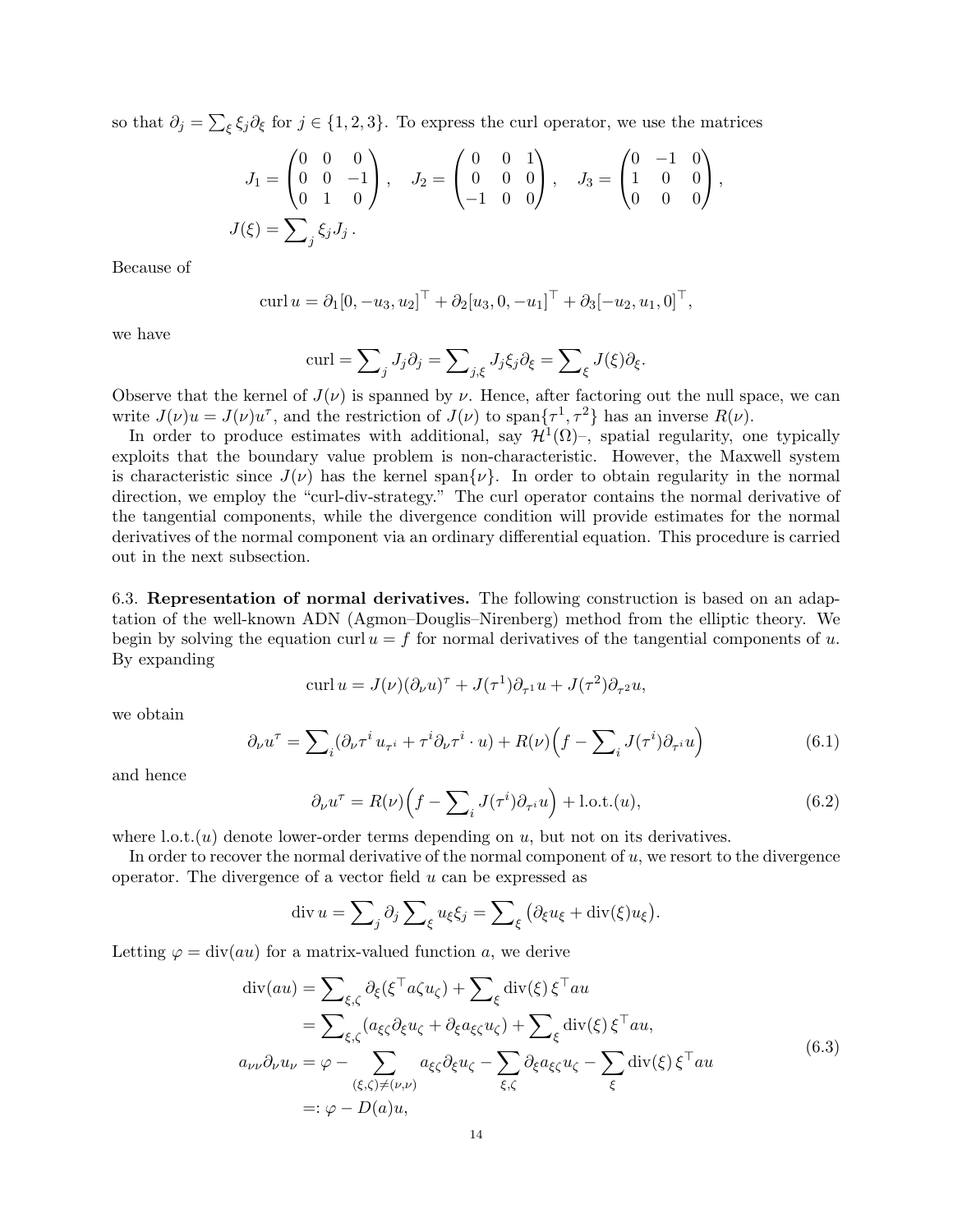where  $D(a)u$  contains all tangential derivatives and normal derivatives of tangential components of u plus lower order terms. Next, let  $a \in W^{1,\infty}(\Omega_T, \mathbb{R}^{3\times 3}_{sym})$  be uniformly positive definite,  $u \in$  $C^1(J, \mathcal{H}^1(\Omega))^3$ , and  $\psi \in L^2(\Omega_J)$ . In view of formula [\(3.4\)](#page-4-0), we look at the equation

<span id="page-14-1"></span>
$$
\operatorname{div}\left(a(t)u(t)\right) = \operatorname{div}\left(a(0)u(0)\right) - \int_0^t \left(\operatorname{div}(\sigma u(s)) + \psi(s)\right) ds \tag{6.4}
$$

for  $0 \le t \le T$ . (In [\(3.4\)](#page-4-0) we have  $\psi = 0$ .) We set  $\gamma = \sigma_{\nu\nu}/a_{\nu\nu}$  and  $\Gamma(t,s) = \exp(-\int_s^t \gamma(\tau) d\tau)$ . Equations  $(6.3)$  and  $(6.4)$  yield

$$
a_{\nu\nu}(t)\partial_{\nu}u_{\nu}(t) = \text{div}\left(a(0)u(0)\right) - D\big(a(t)\big)u(t)
$$

$$
-\int_0^t \big(\gamma(s)a_{\nu\nu}(s)\partial_{\nu}u_{\nu}(s) + D\big(\sigma\big)u(s) + \psi(s)\big) ds.
$$

Differentiating with respect to  $t$  and solving the resulting ODE, we obtain

$$
a_{\nu\nu}(t)\partial_{\nu}u_{\nu}(t) = \Gamma(t,0)a_{\nu\nu}(0)\partial_{\nu}u_{\nu}(0) - \int_0^t \Gamma(t,s)\big(D(\sigma)u(s) + \psi(s) + \partial_s\big(D(a(s))u(s)\big)\big) ds
$$
  
=  $\Gamma(t,0)$  div $(a(0)u(0)) - D(a(t))u(t)$   
+  $\int_0^t \Gamma(t,s)\big(\gamma(s)D(a(s))u(s) - D(\sigma)u(s) - \psi(s)\big) ds,$  (6.5)

where  $\psi$  is the same as in [\(6.4\)](#page-14-1) and  $D(a)$  is defined in [\(6.3\)](#page-13-0).

### <span id="page-14-2"></span>7. A regularity result: higher order energy bounds

<span id="page-14-0"></span>In this section we show that  $\partial_t^k E$  and  $\partial_t^k H$  can be bounded in  $\mathcal{H}^{3-k}$  for  $k \in \{0,1,2\}$  by the  $L^2$ norms of  $\partial_t^k E$  and  $\partial_t^k H$ . This astonishing fact is a crucial ingredient of our reasoning, and its proof is quite demanding. In contrast to our situation, when studying linear autonomous problems such regularity estimates readily follow from semigroup theory combined with a "good" characterization of the domains of generators and their powers – the latter often is a consequence of the theory of strongly elliptic operators. In our case, semigroup tools are not available. Instead we proceed in line with the ADN approach and the div-curl-strategy using the techniques discussed in the previous section. We sketch the main ideas.

The  $\mathcal{H}^1$ –norm of  $\partial_t^k H$  with  $k \in \{0,1,2\}$  can easily be estimated by means of the "elliptic" curl– div estimates from Proposition [6.1](#page-12-1) because we control the curl and the divergence of  $\partial_t^k H$  via the time differentiated Maxwell system [\(3.8\)](#page-5-0) and [\(3.10\)](#page-5-1). Aiming at higher space regularity, we can apply the above strategy to tangential derivatives of  $\partial_t^k H$  only, whereas non-tangential derivatives destroy the boundary condition in [\(3.8\)](#page-5-0). The normal derivatives of the fields are treated similarly as in the local well-posedness theory from [\[29,](#page-24-14) [30,](#page-24-4) [31\]](#page-24-3): Their tangential components are read off the differentiated Maxwell system using the expansion [\(6.1\)](#page-13-1) of the curl-operator, while the normal components are bounded employing the divergence condition [\(3.10\)](#page-5-1) and the formula [\(6.3\)](#page-13-0). In these arguments we have to restrict ourselves to fields localized near the boundary. The localized fields in the interior can be controlled more easily since the boundary conditions become trivial for them.

The electric fields have less favorable divergence properties because of the conductivity term in [\(3.8\)](#page-5-0). Instead of the curl-div estimates from Proposition [6.1,](#page-12-1) we thus employ the energy bound of the system [\(7.2\)](#page-16-0) that arises by differentiating the Maxwell equations in time and tangential directions. The normal components are again treated by the curl-div-strategy indicated in the previous paragraph. However, to handle the extra divergence term in [\(3.10\)](#page-5-1) caused by the conductivity, we need the more sophisticated divergence formula [\(6.5\)](#page-14-2) which relies on an ODE derived from [\(3.10\)](#page-5-1). This program is carried out by iteration on the space regularity. In each step one has to start with the magnetic fields in order to use their better properties when estimating the electric ones.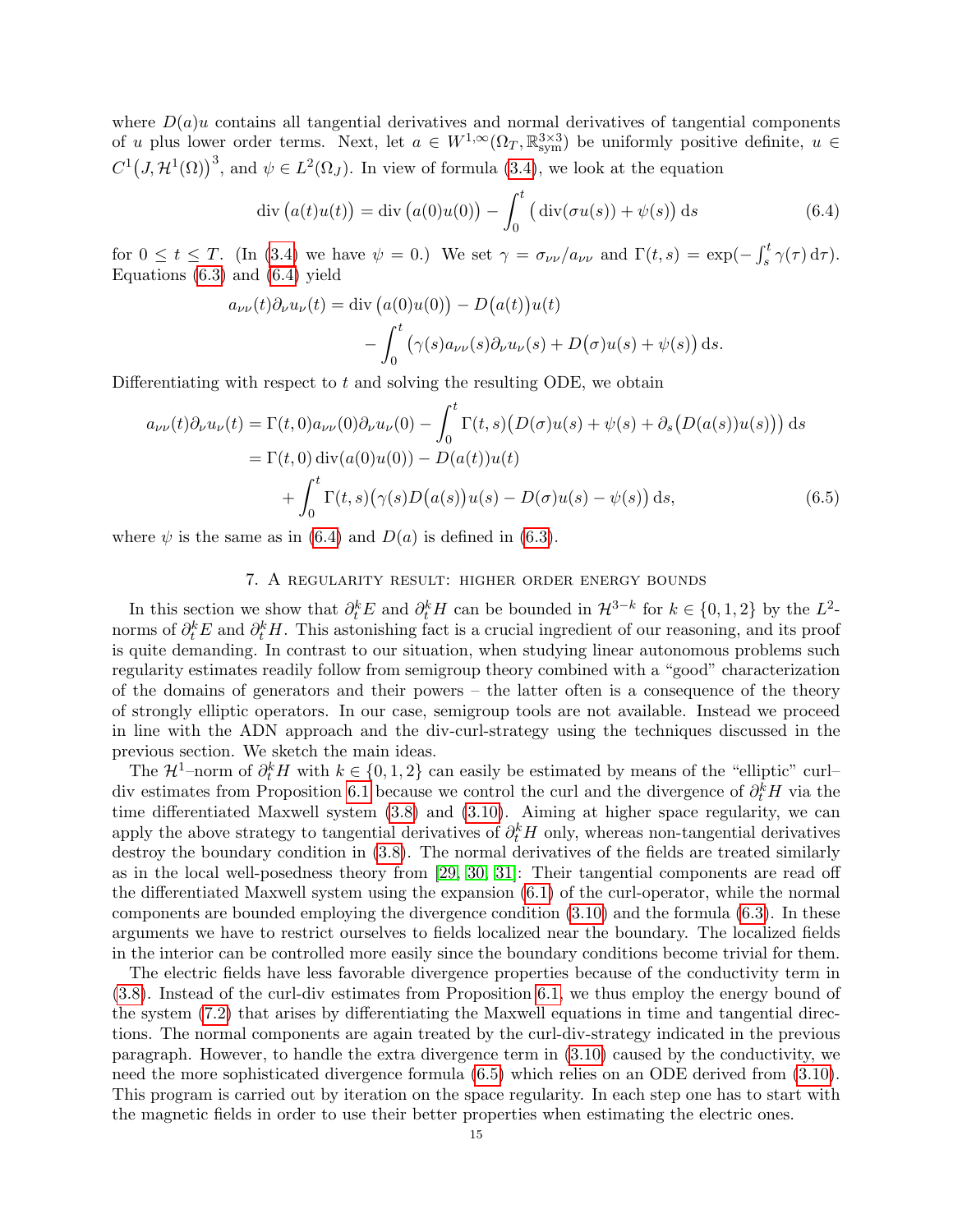The following result is the main technical ingredient of the paper. As explained in Section [5,](#page-10-0) Propositions [4.1,](#page-6-0) [4.4](#page-9-0) and [7.1](#page-15-0) imply Proposition [5.1](#page-10-2) which in turn yields our main Theorem [2.2.](#page-3-0)

<span id="page-15-0"></span>**Proposition 7.1.** We impose the conditions of Theorem [2.2](#page-3-0) with the exception of the simple connectedness of  $\Omega$ . Then the solutions  $(E, H)$  to the Maxwell system [\(1.1\)](#page-0-0) satisfy the inequality

$$
z(t) + \int_{s}^{t} z(\tau) d\tau \le c_5(z(s) + e(t) + z^2(t)) + c_6 \int_{s}^{t} (e(\tau) + z^{3/2}(\tau)) d\tau
$$

for all  $0 \leq s \leq t < T_*$ , where z and e are defined in [\(3.13\)](#page-5-2) and the constants  $c_j$  do not depend on t and s.

*Proof.* Let  $(E, H)$  be a solution of  $(1.1)$  on  $J_* = [0, T_*)$  satisfying the bound  $(3.3)$  and the divergence equations [\(3.4\)](#page-4-0). Take  $k \in \{0,1,2\}$  and  $0 \le t < T_*$ , where we let  $s = 0$  for simplicity. To localize the fields, we take scalar functions  $\chi$  and  $1-\chi$  in  $C^5(\overline{\Omega})$  having compact support in  $\Omega \setminus \Gamma_{a/2}$  and  $\Gamma_a$ , respectively.

We already outlined our methods above. The proof is divided into several steps which we list before presenting the details.

- 1) We estimate the  $\mathcal{H}^1$ -norm of  $\partial_t^k H$  using the curl-div-estimates from Proposition [6.1.](#page-12-1)
- 2) We bound all relevant derivatives of  $E$  and  $H$  in the interior using the time-space differentiated Maxwell system [\(7.2\)](#page-16-0). Here and in the other steps, highest order terms of E appear on the right-hand side which are absorbed later.
- 3) To complete the  $\mathcal{H}^1$ -estimate, we treat E near the boundary employing energy estimates for the tangential derivatives and the curl-div-strategy for the normal derivatives. These arguments rely on the differentiated Maxwell system [\(7.7\)](#page-17-0) and variants thereof.
- 4) The  $\mathcal{H}^2$ -estimates of E,  $\partial_t E$ , H, and  $\partial_t H$  near the boundary are carried out in a similar way, based on steps  $1$ )–3).
- 5) We handle the  $\mathcal{H}^3$ -norm of E and H by iterating our techniques.

1) Estimate of  $\partial_t^k H$  in  $\mathcal{H}^1(\Omega)$ . These bounds are a direct consequence of the elliptic curldiv-estimate in Proposition [6.1](#page-12-1) since we can control the relevant quantities through the (time differentiated) Maxwell system [\(3.8\)](#page-5-0) and the divergence equation [\(3.10\)](#page-5-1). Indeed, using also the estimates [\(3.14\)](#page-6-2), we obtain

$$
\| \operatorname{curl} \partial_t^k H(t) \|_{L^2(\Omega)} \le c e_{k+1}^{1/2}(t) + c z(t) \delta_{k2},
$$
  

$$
\| \operatorname{div}(\widehat{\mu}_k \partial_t^k H(t)) \|_{L^2(\Omega)} \le c z(t) \delta_{k2},
$$
  

$$
\| \operatorname{tr}_n(\widehat{\mu}_k \partial_t^k H(t)) \|_{H^{1/2}(\Omega)} \le c z(t) \delta_{k2},
$$

<span id="page-15-1"></span>where  $\delta_{k2} = 1$  for  $k = 2$  and  $\delta_{k2} = 0$  for  $k \in \{0, 1\}$ . Proposition [6.1](#page-12-1) thus implies

$$
\|\partial_t^k H(t)\|_{\mathcal{H}^1(\Omega)}^2 \le c e_{k+1}(t) + c z^2(t)\delta_{k2},
$$
  

$$
\int_0^t \|\partial_t^k H(\tau)\|_{\mathcal{H}^1(\Omega)}^2 d\tau \le c \int_0^t (e_{k+1}(\tau) + z^2(\tau)\delta_{k2}) d\tau.
$$
 (7.1)

We stress that the inhomogeneities in [\(3.8\)](#page-5-0) and [\(3.10\)](#page-5-1) involving  $f_2$  and  $g_2$  are quadratic in  $(E, H)$ and can thus be bounded by  $z$  via  $(3.14)$ . This fact is essential in future estimates.

2) Estimates in the interior for E and H. We look at the localized fields  $\partial_t^k(\chi E)$  and  $\partial_t^k(\chi H)$ whose support supp  $\chi$  is strictly separated from the boundary. Hence, their spatial derivatives satisfy the boundary conditions of the Maxwell system so that we can treat the electric fields via energy bounds and the magnetic ones via the curl-div estimates.

a) Let  $\alpha \in \mathbb{N}_0^3$  with  $|\alpha| \leq 3 - k$ . We apply  $\partial_x^{\alpha} \chi$  to the Maxwell system [\(3.11\)](#page-5-3), deriving the equations

$$
\varepsilon^{d}(E) \partial_{t} \partial_{x}^{\alpha} \partial_{t}^{k}(\chi E) = \operatorname{curl} \partial_{x}^{\alpha} \partial_{t}^{k}(\chi H) - \sigma \partial_{x}^{\alpha} \partial_{t}^{k}(\chi E) + \partial_{x}^{\alpha}([\chi, \operatorname{curl}] \partial_{t}^{k} H)
$$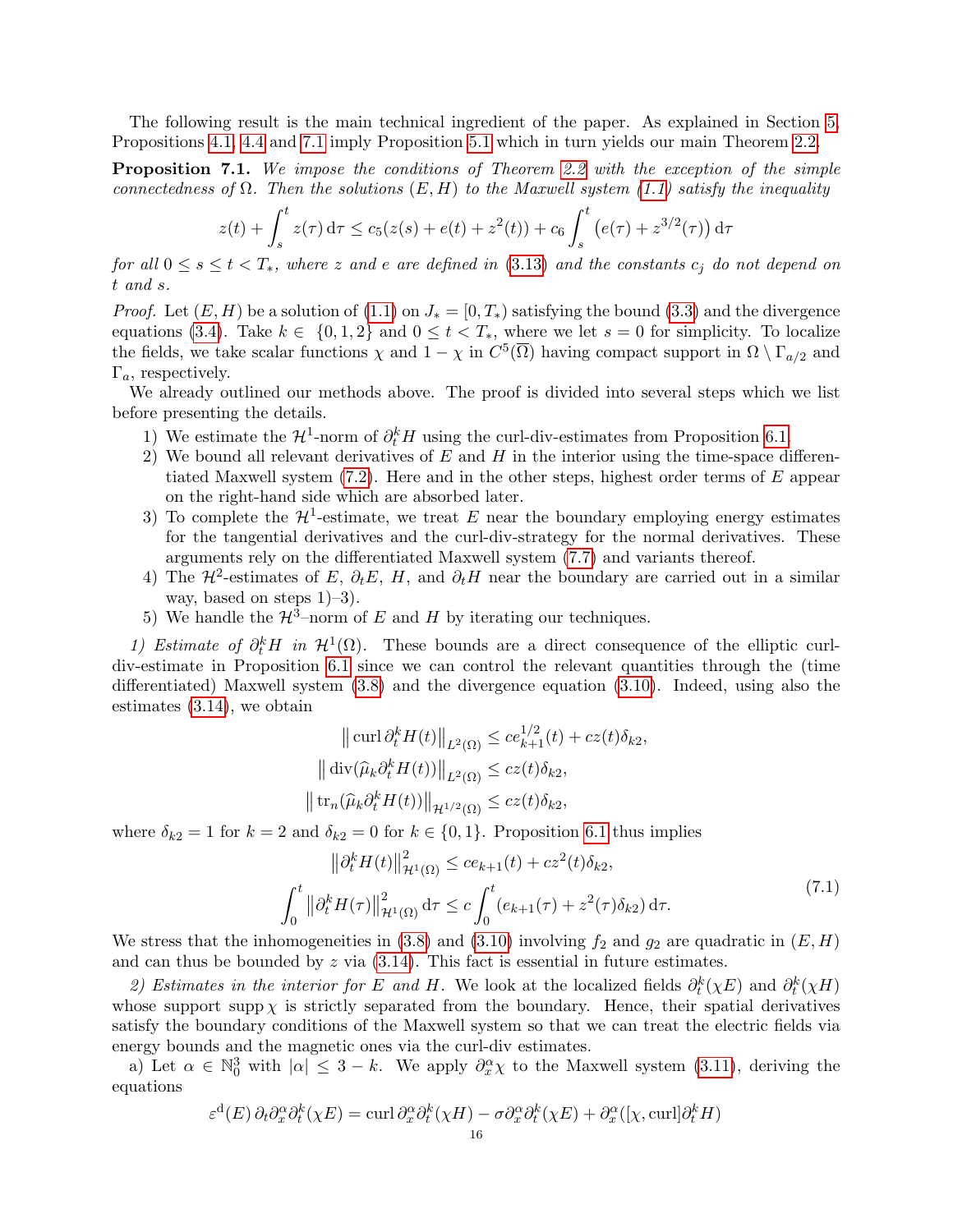<span id="page-16-0"></span>
$$
- \sum_{0 \leq \beta < \alpha} \binom{\alpha}{\beta} \partial_x^{\alpha-\beta} (\sigma + \varepsilon^{\mathrm{d}}(E)) \partial_x^{\beta} \partial_t^k (\chi E) - \partial_x^{\alpha} (\chi \tilde{f}_k),
$$
\n
$$
\mu^{\mathrm{d}}(H) \partial_t \partial_x^{\alpha} \partial_t^k (\chi H) = - \operatorname{curl} \partial_x^{\alpha} \partial_t^k (\chi E) - \partial_x^{\alpha} ([\chi, \operatorname{curl}] \partial_t^k E) - \partial_x^{\alpha} (\chi \tilde{g}_k)
$$
\n
$$
- \sum_{0 \leq \beta < \alpha} \binom{\alpha}{\beta} \partial_x^{\alpha-\beta} \mu^{\mathrm{d}}(H) \partial_x^{\beta} \partial_t^k (\chi H),
$$
\n
$$
\operatorname{tr}_t \partial_x^{\alpha} \partial_t^k (\chi E) = 0, \qquad \operatorname{tr}_n \partial_x^{\alpha} \partial_t^k (\chi H) = 0.
$$
\n(7.2)

Note that the commutator  $m := [\chi, \text{curl}]$  is merely a multiplication operator. Lemma [4.2](#page-7-0) and the estimates [\(3.14\)](#page-6-2) thus yield

$$
\begin{split} \|\partial_x^{\alpha}\partial_t^k(\chi E)(t)\|_{L^2(\Omega)}^2 &+ \int_0^t \|\partial_x^{\alpha}\partial_t^k(\chi E)(\tau)\|_{L^2(\Omega)}^2 \,\mathrm{d}\tau \\ &\leq c z(0) + c \int_0^t \left(z^{3/2}(\tau) + \|\partial_t^k(\chi E(\tau))\|_{\mathcal{H}^{|\alpha|-1}(\Omega)}^2 + \|\partial_t^k(\chi H(\tau))\|_{\mathcal{H}^{|\alpha|-1}(\Omega)}^2\right) \,\mathrm{d}\tau \\ &+ c \int_{\Omega_t} \left(\partial_x^{\alpha}(m\partial_t^k H) \cdot \partial_x^{\alpha}\partial_t^k(\chi E)\right) - \partial_x^{\alpha}(m\partial_t^k E) \cdot \partial_x^{\alpha}\partial_t^k(\chi H)\right) \mathrm{d}(x,\tau). \end{split}
$$

The former part of the last integral can be estimated by

$$
\frac{1}{4} \int_0^t \left\| \partial_x^{\alpha} \partial_t^k(\chi E)(\tau) \right\|_{L^2(\Omega)}^2 d\tau + c \int_0^t \left\| \tilde{\chi} \partial_t^k H(\tau) \right\|_{\mathcal{H}^{|\alpha|}(\Omega)}^2 d\tau,
$$

where  $\tilde{\chi} \in C_c^{\infty}(\Omega \setminus \Gamma_{a/2})$  is another cut-off function being equal to 1 on supp  $\chi$ . The first summand is absorbed by the left-hand side, while the second one only involves  $H$  and can be treated separately. The latter part of the integral on  $\Omega_t$  is similarly bounded by

<span id="page-16-3"></span><span id="page-16-1"></span>
$$
\theta \int_0^t \left\| \partial_t^k E(\tau) \right\|_{\mathcal{H}^{|\alpha|}(\Omega)}^2 \mathrm{d}\tau + c(\theta) \int_0^t \left\| \tilde{\chi} \partial_t^k H(\tau) \right\|_{\mathcal{H}^{|\alpha|}(\Omega)}^2 \mathrm{d}\tau
$$

for an arbitrary (small)  $\theta > 0$ . It follows

$$
\|\partial_x^{\alpha}\partial_t^k(\chi E)(t)\|_{L^2(\Omega)}^2 + \int_0^t \|\partial_x^{\alpha}\partial_t^k(\chi E)(\tau)\|_{L^2(\Omega)}^2 d\tau
$$
  
\n
$$
\leq c z(0) + c \int_0^t (z^{3/2}(\tau) + \|\partial_t^k(\chi E(\tau)\|_{\mathcal{H}^{|\alpha|-1}(\Omega)}^2) d\tau
$$
  
\n
$$
+ \theta \int_0^t \|\partial_t^k E(\tau)\|_{\mathcal{H}^{|\alpha|}(\Omega)}^2 d\tau + c(\theta) \int_0^t \|\tilde{\chi}\partial_t^k H(\tau)\|_{\mathcal{H}^{|\alpha|}(\Omega)}^2 d\tau.
$$
\n(7.3)

b) To treat H, we only need to look at the case  $|\alpha| \leq 2 - k$ . Equations [\(3.4\)](#page-4-0) and [\(3.10\)](#page-5-1) yield

$$
\operatorname{div}\left(\widehat{\mu}_k \partial_x^{\alpha} \partial_t^k(\chi H)\right) = \partial_x^{\alpha}([\operatorname{div}, \chi] \widehat{\mu}_k \partial_t^k H) - \sum_{0 \le \beta < \alpha} \binom{\alpha}{\beta} \operatorname{div}\left(\partial_x^{\alpha-\beta} \widehat{\mu}_k \partial_x^{\beta}(\partial_t^k(\chi H)) - \partial_x^{\alpha}(\chi g_k). \tag{7.4}
$$

Recalling formulas [\(7.2\)](#page-16-0) and [\(3.14\)](#page-6-2), we deduce

$$
\| \operatorname{curl} \partial_x^{\alpha} \partial_t^k (\chi H(t)) \|_{L^2(\Omega)} + \| \operatorname{div} \partial_x^{\alpha} \partial_t^k (\chi H(t)) \|_{L^2(\Omega)} \n\le c \Big( z(t) + \| \partial_t^k \tilde{\chi} H(t) \|_{\mathcal{H}^{|\alpha|}(\Omega)} + \| \partial_t^{k+1} (\chi E(t)) \|_{\mathcal{H}^{|\alpha|}(\Omega)} + \| \partial_t^k (\chi E(t)) \|_{\mathcal{H}^{|\alpha|}(\Omega)} \Big)
$$

Proposition [6.1](#page-12-1) now implies the inequalities

<span id="page-16-2"></span>
$$
\left\|\partial_t^k \chi H(t)\right\|_{\mathcal{H}^{|\alpha|+1}(\Omega)}^2 \le c\big(z^2(t) + \left\|\partial_t^k \tilde{\chi} H(t)\right\|_{\mathcal{H}^{|\alpha|}(\Omega)}^2 + \max_{j \le k+1} \|\partial_t^j (\chi E(t))\|_{\mathcal{H}^{|\alpha|}(\Omega)}^2\big),\tag{7.5}
$$

$$
\int_0^t \left\| \partial_t^k \chi H(\tau) \right\|_{\mathcal{H}^{|\alpha|+1}(\Omega)}^2 \mathrm{d} \tau \le c \int_0^t \left( z^2(\tau) + \left\| \partial_t^k \tilde{\chi} H(\tau) \right\|_{\mathcal{H}^{|\alpha|}(\Omega)}^2 + \max_{j \le k+1} \left\| \partial_t^j (\chi E(\tau)) \right\|_{\mathcal{H}^{|\alpha|}(\Omega)}^2 \right) \mathrm{d} \tau.
$$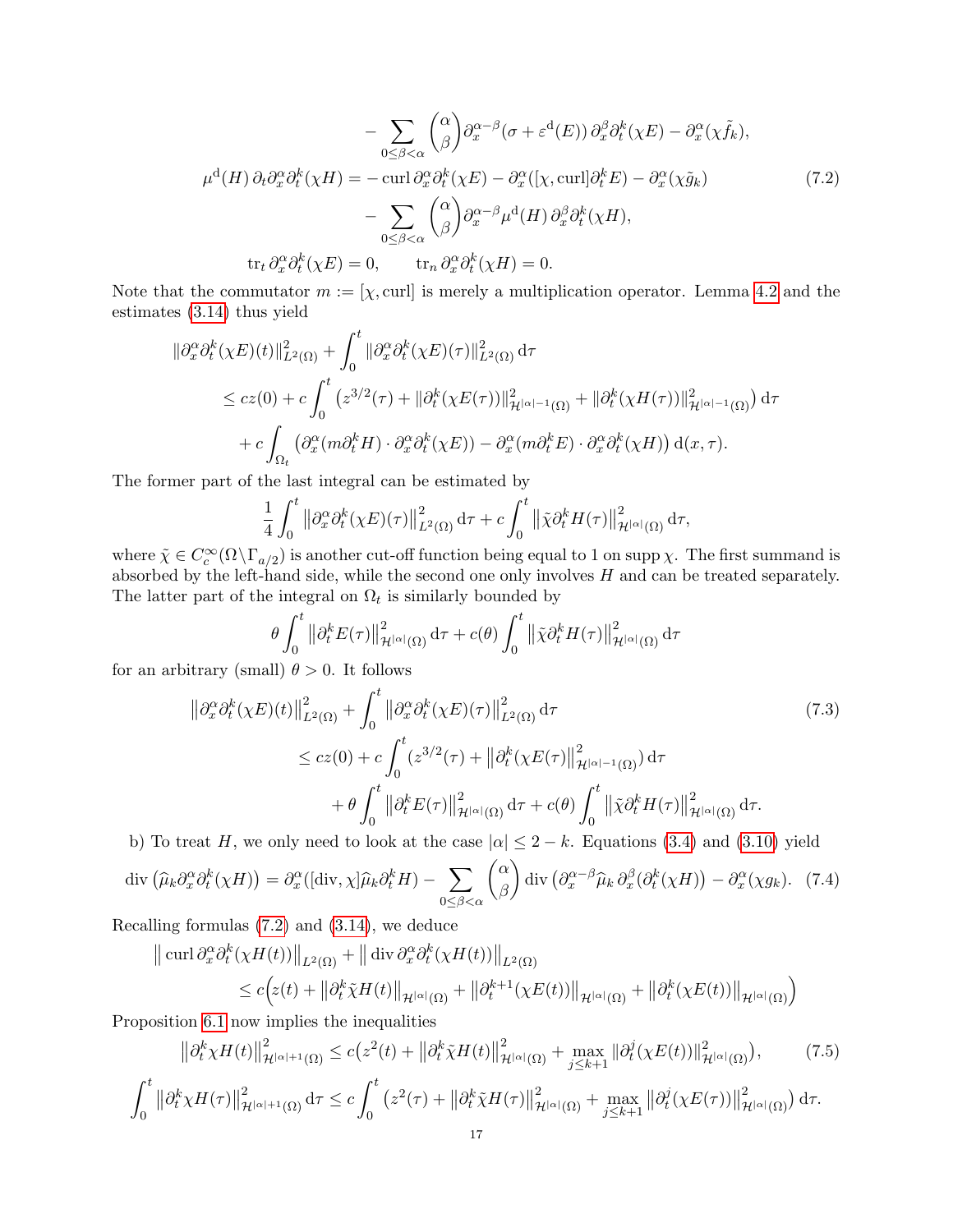Here, we can replace  $\chi$  by  $\tilde{\chi}$  from inequality [\(7.3\)](#page-16-1) and  $\tilde{\chi}$  by a function  $\tilde{\chi} \in C_c^{\infty}(\Omega \setminus \Gamma_{a/2})$  which is equal to 1 on supp  $\tilde{\chi}$ .

We set  $y_j(t) = \max_{0 \le k \le 3-j} ||\partial_t^k \chi(E(t), H(t))||$ 2  $H_{\mathcal{H}j}$ . The estimates [\(7.1\)](#page-15-1), [\(7.3\)](#page-16-1) and [\(7.5\)](#page-16-2) iteratively imply

<span id="page-17-1"></span>
$$
y_j(t) + \int_0^t y_j(\tau) d\tau \le cz(0) + c(e(t) + z^2(t)) + c(\theta) \int_0^t (e(\tau) + z^{3/2}(\tau)) d\tau + \theta \max_{0 \le k \le 3-j} \int_0^t ||\partial_t^k E(\tau)||_{\mathcal{H}^j(\Omega)}^2 d\tau
$$
 (7.6)

for any  $\theta > 0$  and  $j \in \{1, 2, 3\}.$ 

3) Boundary-collar estimate of  $\partial_t^k E$  in  $\mathcal{H}^1$ . a) We write  $\hat{\chi} = 1 - \chi$  and  $\partial_{\tau} = (\partial_{\tau^1}, \partial_{\tau^2})$ . Let  $\alpha \in \mathbb{N}_0^2$  with  $0 < |\alpha| \leq 3 - k$ . (For the later use, also higher-order space derivatives are treated.) We localize the system near the boundary by including the cut-off  $\hat{\chi}$  into the equations [\(3.11\)](#page-5-3), and then apply  $\partial_{\tau}^{\alpha}$  to the resulting system. The localized tangential-time derivatives of  $(E, H)$  thus satisfy

<span id="page-17-0"></span>
$$
\varepsilon^{d}(E) \partial_{t} \partial_{\tau}^{\alpha} \partial_{t}^{k}(\hat{\chi}E) = \operatorname{curl} \partial_{\tau}^{\alpha} \partial_{t}^{k}(\hat{\chi}H) - \sigma \partial_{\tau}^{\alpha} \partial_{t}^{k}(\hat{\chi}E) + [\partial_{\tau}^{\alpha}, \operatorname{curl}] \partial_{t}^{k}(\hat{\chi}H) + \partial_{\tau}^{\alpha}([\hat{\chi}, \operatorname{curl}] \partial_{t}^{k}H) - \sum_{0 \leq \beta < \alpha} {\binom{\alpha}{\beta}} \partial_{\tau}^{\alpha-\beta}(\sigma + \varepsilon^{d}(E)) \partial_{\tau}^{\beta} \partial_{t}^{k}(\hat{\chi}E) - \partial_{\tau}^{\alpha}(\hat{\chi}\tilde{f}_{k}), \n\mu^{d}(H) \partial_{t} \partial_{\tau}^{\alpha} \partial_{t}^{k}(\hat{\chi}H) = - \operatorname{curl} \partial_{\tau}^{\alpha} \partial_{t}^{k}(\hat{\chi}E) - \partial_{\tau}^{\alpha}([\hat{\chi}, \operatorname{curl}] \partial_{t}^{k}E) - [\partial_{\tau}^{\alpha}, \operatorname{curl}] \partial_{t}^{k}(\hat{\chi}E) - \sum_{0 \leq \beta < \alpha} {\binom{\alpha}{\beta}} \partial_{\tau}^{\alpha-\beta} \mu^{d}(H) \partial_{\tau}^{\beta} \partial_{t}^{k}(\hat{\chi}H) - \partial_{\tau}^{\alpha}(\hat{\chi}\tilde{g}_{k}), \n\operatorname{tr}_{t} \partial_{\tau}^{\alpha} \partial_{t}^{k}(\hat{\chi}E) = [\partial_{\tau}^{\alpha}, \operatorname{tr}_{\tau}] \partial_{t}^{k}(\hat{\chi}E) =: \chi.
$$
\n(7.7)

The commutators  $[\partial_{\tau}^{\alpha}, \text{curl}]$  are differential operators of order  $|\alpha|$  with bounded coefficients, whereas  $[\partial_{\tau}^{\alpha}, \text{tr}_{\tau}]$  is of order  $|\alpha|-1$  on the boundary and hence a bounded operator from  $\mathcal{H}^{|\alpha|-1/2}(\Gamma)$  to  $\mathcal{H}^{1/2}(\Gamma)$ . We now use the energy identity in Lemma [4.2](#page-7-0) with  $a = \varepsilon^{d}(E)$ ,  $b = \mu^{d}(H)$ ,  $u = \partial_{\tau}^{\alpha} \partial_{t}^{k}(\hat{\chi}E)$ , and  $v = \partial_{\tau}^{\alpha} \partial_{t}^{k} (\hat{\chi} H)$ . The commutator terms, the sums and the summands with  $f_{k}$  and  $g_{k}$  yield the inhomogeneities  $\varphi$  and  $\psi$ , respectively. From Lemma [4.2](#page-7-0) we deduce the inequality

$$
\|\partial_{\tau}^{\alpha}\partial_{t}^{k}(\hat{\chi}E)(t)\|_{L^{2}(\Omega)}^{2} + \int_{0}^{t} \|\partial_{\tau}^{\alpha}\partial_{t}^{k}(\hat{\chi}E)(\tau)\|_{L^{2}(\Omega)}^{2} d\tau
$$
  

$$
\leq cz(0) + c \int_{\Omega_{t}} (|\partial_{t}au \cdot u| + |\partial_{t}bv \cdot v| + |\varphi \cdot u| + |\psi \cdot v|) d(\tau, x) + c \int_{\Gamma_{t}} |\chi \cdot \mathrm{tr}_{\tau} v| d(\tau, x).
$$
 (7.8)

Several terms on the right-hand side are super-quadratic in  $(E, H)$  and can be bounded by  $cz^{3/2}$ due to [\(3.14\)](#page-6-2). The quadratic ones need more care. The summands in  $\varphi \cdot u$  and  $\psi \cdot v$  containing the commutators are less or equal to

$$
\theta \int_0^t \left\| \partial_t^k E(\tau) \right\|_{\mathcal{H}^{|\alpha|}(\Omega)}^2 \mathrm{d}\tau + c(\theta) \int_0^t \left\| \tilde{\chi} \partial_t^k H(\tau) \right\|_{\mathcal{H}^{|\alpha|}(\Omega)}^2 \mathrm{d}\tau
$$

with any (small) constant  $\theta > 0$  and a cut-off  $\tilde{\chi} \in C_c^{\infty}(\Gamma_a)$  being equal to 1 on supp  $\hat{\chi}$ . The boundary integral is estimated by the same expression, where we use the dual paring  $H^{1/2}(\Gamma) \times H^{-1/2}(\Gamma)$ and that  $\partial_{\tau^i}$  belongs to  $\mathcal{B}(H^{1/2}(\Gamma), H^{-1/2}(\Gamma)).$  The sums over  $\beta$  give rise to the terms

$$
\frac{1}{4}\int_0^t \left\|\partial_\tau^\alpha (\partial_t^k \hat \chi E(\tau))\right\|_{L^2(\Omega)}^2 \mathrm{d} \tau + c \int_0^t \left\|\hat \chi \partial_t^k E(\tau)\right\|_{\mathcal{H}^{|\alpha|-1}(\Omega)}^2 \mathrm{d} \tau + c \int_0^t \left\|\hat \chi \partial_t^k H(\tau)\right\|_{\mathcal{H}^{|\alpha|}(\Omega)}^2 \mathrm{d} \tau
$$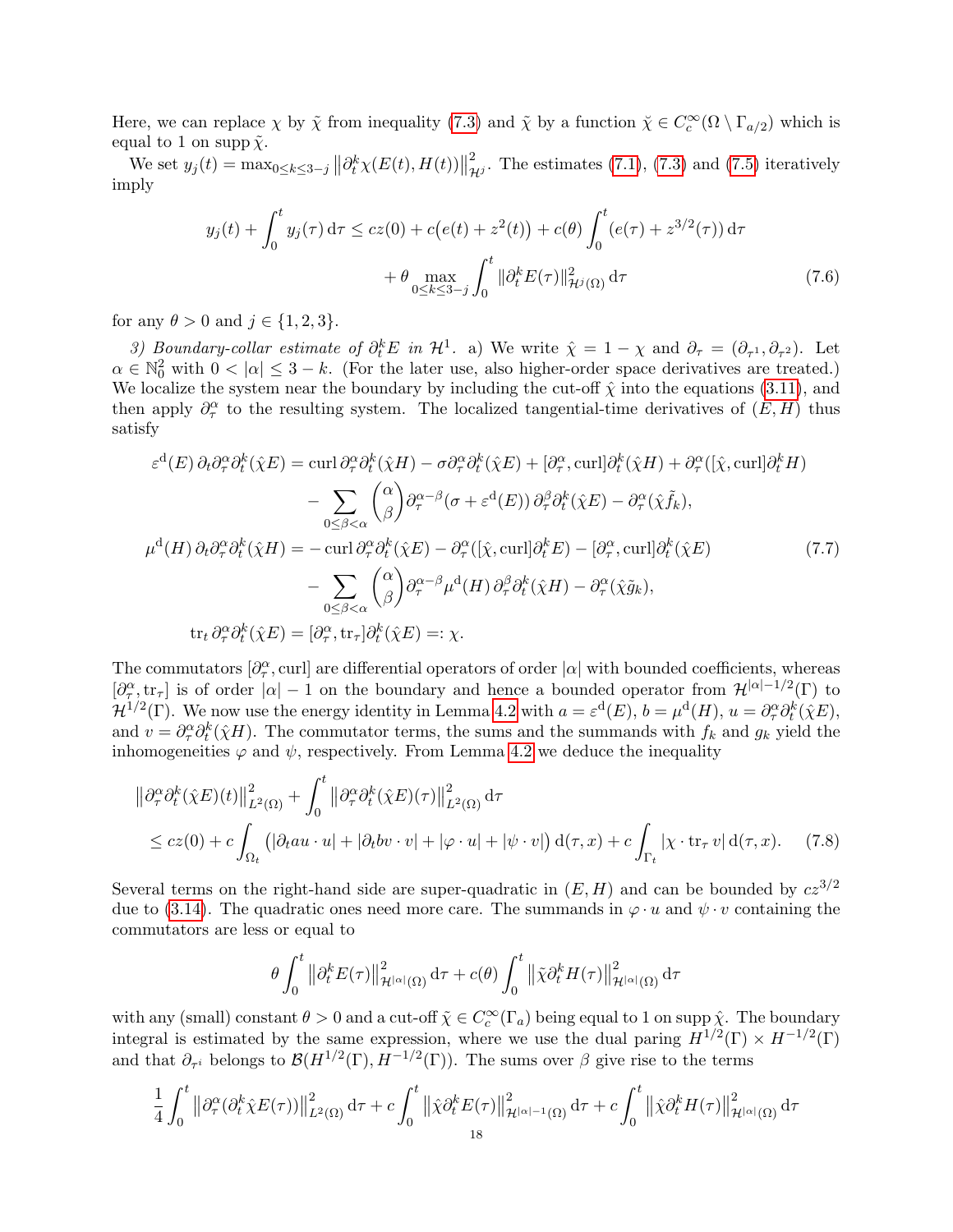plus super-quadratic terms. We thus arrive at

<span id="page-18-2"></span>
$$
\|\partial_{\tau}^{\alpha}\partial_{t}^{k}(\hat{\chi}E)(t)\|_{L^{2}(\Omega)}^{2} + \int_{0}^{t} \|\partial_{\tau}^{\alpha}\partial_{t}^{k}(\hat{\chi}E)(\tau)\|_{L^{2}(\Omega)}^{2} d\tau
$$
\n
$$
\leq cz(0) + c(\theta) \int_{0}^{t} (\|\hat{\chi}\partial_{t}^{k}E(\tau)\|_{\mathcal{H}^{|\alpha|-1}(\Omega)}^{2} + \|\tilde{\chi}\partial_{t}^{k}H(\tau)\|_{\mathcal{H}^{|\alpha|}(\Omega)}^{2}) d\tau
$$
\n
$$
+ \theta \int_{0}^{t} \|\partial_{t}^{k}E(\tau)\|_{\mathcal{H}^{|\alpha|}(\Omega)}^{2} d\tau + c \int_{0}^{t} z^{3/2}(\tau) d\tau.
$$
\n(7.9)

b) In order to finalize the  $\mathcal{H}^1$ -estimate for the electric field, we must control the normal derivatives. Their tangential component is determined by the curl-term in the Maxwell system. More precisely, the second equation in  $(3.11)$ , formula  $(6.1)$  and the estimate  $(3.14)$  imply

<span id="page-18-3"></span>
$$
\left\|\partial_{\nu}(\partial_{t}^{k}(\hat{\chi}E(t))\tau)\right\|_{L^{2}(\Omega)}^{2} \le c\big(e_{k+1}(t)+z^{2}(t)+\left\|\partial_{\tau}\partial_{t}^{k}(\hat{\chi}E(t))\right\|_{L^{2}(\Omega)}^{2}\big).
$$
 (7.10)

For the normal component we use the div-relations, where we also consider higher tangential derivatives for later use. We first look at the case  $k \in \{1,2\}$  and apply  $\partial_{\tau}^{\alpha} \hat{\chi}$  to equation [\(3.10\)](#page-5-1) with  $|\alpha| \leq 2 - k$ . It follows

<span id="page-18-0"></span>
$$
\operatorname{div}\left(\varepsilon^{d}(E)\partial_{\tau}^{\alpha}\partial_{t}^{k}(\hat{\chi}E)\right) = -D(\varepsilon^{d}(E), \alpha)\partial_{t}^{k}E - \operatorname{div}(\sigma\partial_{\tau}^{\alpha}(\hat{\chi}\partial_{t}^{k-1}E))
$$
\n
$$
-D(\sigma, \alpha)\partial_{t}^{k-1}E - \partial_{\tau}^{\alpha}(\hat{\chi}\operatorname{div}f_{k}).
$$
\n(7.11)

Here we abbreviate the commutator terms

$$
D(a,\alpha)u := \partial_{\tau}^{\alpha}([\hat{\chi},\text{div}](au)) + [\partial_{\tau}^{\alpha},\text{div}](\hat{\chi}au) + \sum_{0 \leq \beta < \alpha} \binom{\alpha}{\beta} \text{div} (\partial_{\tau}^{\alpha-\beta}a \partial_{\tau}^{\beta}(\hat{\chi}u))
$$

for a matrix-valued function a and a vector function u. Observe that  $D(a, \alpha)$  is a differential operator of order  $|\alpha|$  and that  $|D(a, 0)u| \leq c |u|$ . Below we treat the equality [\(7.11\)](#page-18-0) by means of formula [\(6.3\)](#page-13-0). For  $k = 0$  the divergence equation contains a time integral and initial data which are handled by means of identity [\(6.5\)](#page-14-2). To avoid terms which grow linearly in time, we have to derive another equation from [\(1.1\)](#page-0-0), namely,

<span id="page-18-1"></span>
$$
\partial_t(\varepsilon(E)\partial_\tau^{\alpha}(\hat{\chi}E)) = \operatorname{curl}\partial_\tau^{\alpha}(\hat{\chi}H) - \sigma \partial_\tau^{\alpha}(\hat{\chi}E) - [\operatorname{curl}, \partial_\tau^{\alpha}](\hat{\chi}H) - \partial_\tau^{\alpha}([\operatorname{curl}, \hat{\chi}]H) - \sum_{0 \le \beta < \alpha} {\alpha \choose \beta} \partial_\tau^{\alpha-\beta}(\sigma + \varepsilon(E)) \partial_\tau^{\beta}(\hat{\chi}E).
$$
\n(7.12)

Writing  $h$  for the sum of the three commutator terms, we derive the divergence relation

$$
\operatorname{div}\left(\varepsilon(E(t))\partial_{\tau}^{\alpha}(\hat{\chi}E(t))\right) = \operatorname{div}\left(\varepsilon(E_0)\partial_{\tau}^{\alpha}(\hat{\chi}E_0)\right) - \int_0^t \left(\operatorname{div}(\sigma \partial_{\tau}^{\alpha}(\hat{\chi}E(\tau))) + \operatorname{div}h(\tau)\right) d\tau. \tag{7.13}
$$

c) To control  $\partial_{\nu}E_{\nu}$ , we use equation [\(7.13\)](#page-18-1) with  $\alpha = 0$  and identity [\(6.5\)](#page-14-2), where we put  $a = \varepsilon(E)$ ,  $u = \hat{\chi}E$ , and  $\psi = \text{div } h$ . The function  $\gamma = \sigma_{\nu\nu}/a_{\nu\nu}$  is bounded from below by  $\gamma_0 = c\eta > 0$ . We then get the estimate

$$
\|\partial_{\nu}(\hat{\chi}E(t))_{\nu}\|_{L^{2}(\Omega)}^{2} \n\leq c e^{-\gamma_{0}t}z(0) + c \left(\|E(t)\|_{L^{2}(\Omega)}^{2} + \|\partial_{\tau}(\hat{\chi}E(t))\|_{L^{2}(\Omega)}^{2} + \|\partial_{\nu}(\hat{\chi}E(t))^{\tau}\|_{L^{2}(\Omega)}^{2}\right) \n+ c \int_{0}^{t} e^{-\gamma_{0}(t-\tau)} (\|E(\tau)\|_{L^{2}}^{2} + \|\partial_{\tau}(\hat{\chi}E(\tau))\|_{L^{2}}^{2} + \|\partial_{\nu}(\hat{\chi}E(\tau))^{\tau}\|_{L^{2}}^{2} + \|H(\tau)\|_{\mathcal{H}^{1}}^{2} + z^{2}(\tau)\right) ds.
$$

This bound together with equations [\(7.9\)](#page-18-2), [\(7.10\)](#page-18-3) and [\(7.1\)](#page-15-1) now implies

<span id="page-18-4"></span>
$$
\left\| \partial_{\nu} (\hat{\chi} E(t))_{\nu} \right\|_{L^{2}(\Omega)}^{2} + \int_{0}^{t} \left\| \partial_{\nu} (\hat{\chi} E(s))_{\nu} \right\|_{L^{2}(\Omega)}^{2} ds
$$
\n(7.14)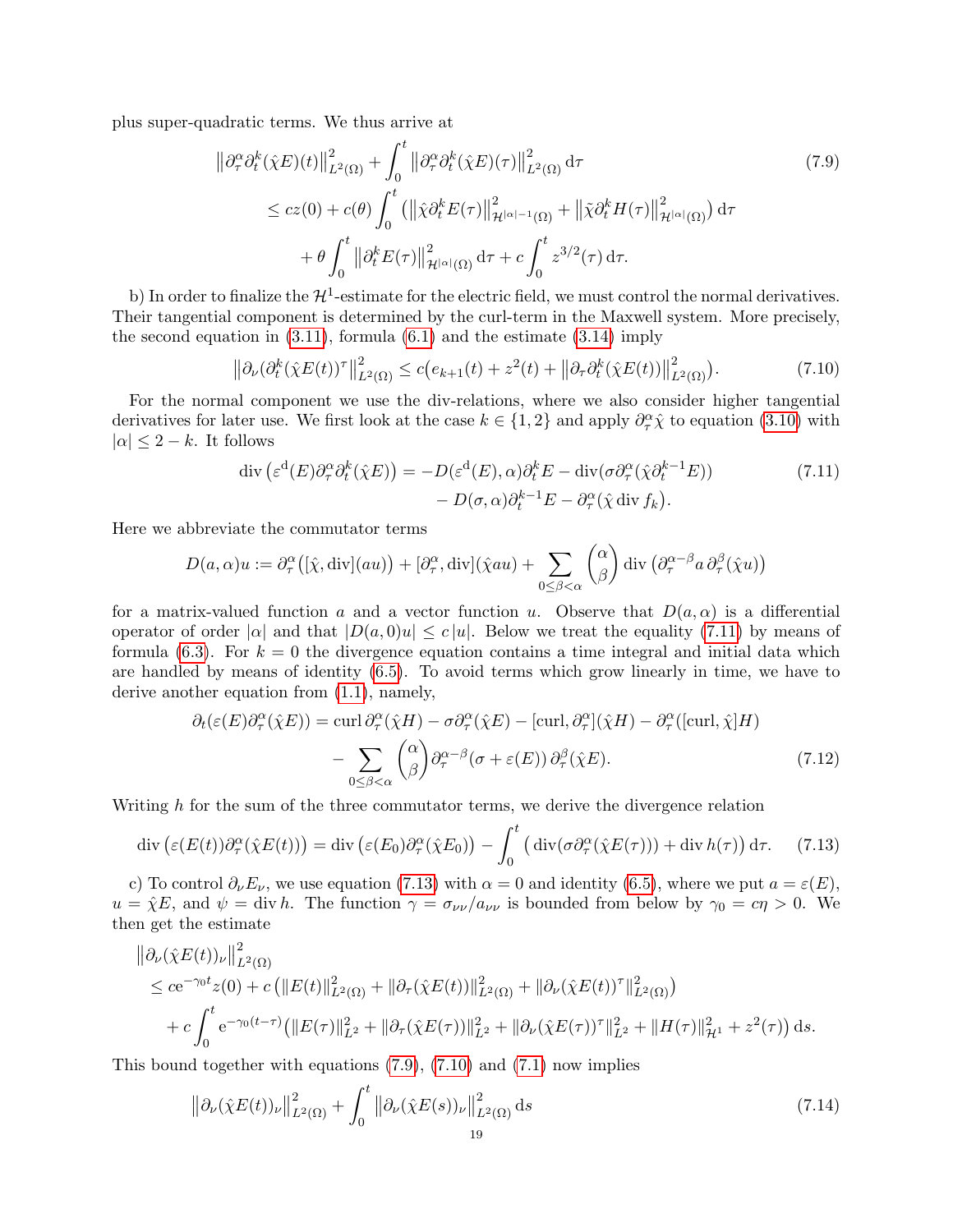$$
\leq c(z(0) + e(t) + z^{2}(t)) + \theta \int_{0}^{t} \|E(s)\|_{\mathcal{H}^{1}(\Omega)}^{2} ds + c(\theta) \int_{0}^{t} (e(s) + z^{3/2}(s)) ds,
$$

where the small number  $\theta$  comes from [\(7.9\)](#page-18-2). Combining (7.9), [\(7.10\)](#page-18-3), [\(7.14\)](#page-18-4) and [\(7.1\)](#page-15-1), we conclude

$$
\|\hat{\chi}E(t)\|_{\mathcal{H}^{1}(\Omega)}^{2} + \int_{0}^{t} \|\hat{\chi}E(s)\|_{\mathcal{H}^{1}(\Omega)}^{2} ds
$$
  
\$\leq c(z(0) + e(t) + z^{2}(t)) + \theta \int\_{0}^{t} \|E(s)\|\_{\mathcal{H}^{1}(\Omega)}^{2} ds + c(\theta) \int\_{0}^{t} (e(s) + z^{3/2}(s)) ds.\$

For  $k \in \{1,2\}$  we proceed similarly using equation [\(7.11\)](#page-18-0) with  $\alpha = 0$  and formula [\(6.3\)](#page-13-0) for the normal component. Here the term  $\|\partial_t^{k-1}\hat{\chi}E(t)\|_{\mathcal{H}^1(\Omega)}^2$  appears on the right-hand side, which can be treated iteratively. We thus show the inequality

$$
\|\partial_t^k \hat{\chi} E(t)\|_{\mathcal{H}^1(\Omega)}^2 + \int_0^t \|\partial_t^k \hat{\chi} E(s)\|_{\mathcal{H}^1(\Omega)}^2 ds \tag{7.15}
$$
  

$$
\leq c(z(0) + e(t) + z^2(t)) + \theta \int_0^t \|\partial_t^k E(s)\|_{\mathcal{H}^1(\Omega)}^2 ds + c(\theta) \int_0^t (e(s) + z^{3/2}(s)) ds
$$

for all  $k \in \{0, 1, 2\}$ . Both in this relation and in inequality [\(7.3\)](#page-16-1) for  $|\alpha| = 1$ , we now choose a sufficiently small  $\theta > 0$ . Together with [\(7.1\)](#page-15-1), we derive our first order bound.

<span id="page-19-4"></span>**Lemma 7.2** ( $\mathcal{H}^1$ -estimate). Let  $k \in \{0,1,2\}$  and the assumptions of Theorem [2.2](#page-3-0) with the exception of the simple connectedness of  $\Omega$  be satisfied. Then we can estimate

<span id="page-19-0"></span>
$$
\|\partial_t^k(E(t), H(t))\|_{\mathcal{H}^1(\Omega)}^2 + \int_0^t \|\partial_t^k(E(s), H(s))\|_{\mathcal{H}^1(\Omega)}^2 ds
$$
\n
$$
\leq c(z(0) + e(t) + z^2(t)) + c \int_0^t (e(s) + z^{3/2}(s)) ds,
$$
\n(7.16)

where the constant c does not depend on time t.

4) Estimate in  $\mathcal{H}^2$ . While the bound of H in  $\mathcal{H}^1$  was entirely based on the curl-div-estimates of Proposition [6.1,](#page-12-1) this is only partly possible in  $\mathcal{H}^2$  or  $\mathcal{H}^3$  since normal derivatives violate the boundary conditions. We thus have to employ the curl-div strategy of Subsection [6.3](#page-13-2) also for  $H$ , proceeding in multiple steps. We let  $k \in \{0, 1\}$ .

a) We first control tangential space-time derivatives of H in  $\mathcal{H}^1$  by means of curl-div estimates. Proposition [6.1](#page-12-1) yields

<span id="page-19-1"></span>
$$
\left\|\partial_{\tau}\partial_{t}^{k}\hat{\chi}H\right\|_{\mathcal{H}^{1}(\Omega)} \leq c\left(\|\operatorname{curl}\partial_{\tau}\partial_{t}^{k}\hat{\chi}H\|_{L^{2}(\Omega)}+\|\operatorname{div}\partial_{\tau}\partial_{t}^{k}\hat{\chi}H\|_{L^{2}(\Omega)}+\|\operatorname{tr}_{n}\partial_{\tau}\partial_{t}^{k}\hat{\chi}H\|_{H^{1/2}(\Gamma)}\right). (7.17)
$$

From equations  $(3.8)$ ,  $(3.4)$  and  $(3.10)$  we deduce

$$
\operatorname{tr}_n(\widehat{\mu}_k \partial_\tau \partial_t^k (\widehat{\chi} H)) = [\operatorname{tr}_n, \partial_\tau] (\partial_t^k \widehat{\chi} H) - \operatorname{tr}_n (\partial_\tau \widehat{\mu}_k \partial_t^k (\widehat{\chi} H)),
$$
  
\n
$$
\operatorname{div}(\widehat{\mu}_k \partial_\tau \partial_t^k (\widehat{\chi} H)) = \partial_\tau ([\operatorname{div}, \widehat{\chi}] \widehat{\mu}_k \partial_t^k H) - [\partial_\tau, \operatorname{div}](\widehat{\mu}_k \partial_t^k (\widehat{\chi} H)) - \operatorname{div}(\partial_\tau \widehat{\mu}_k \partial_t^k (\widehat{\chi} H)).
$$

The commutator  $[\partial_\tau, \text{div}]$  is of order one and the others are of order zero. For the curl-relation we can use the first equation in [\(7.7\)](#page-17-0) with  $|\alpha|=1$ . By means of [\(3.14\)](#page-6-2), we estimate

$$
\|\operatorname{div}(\widehat{\mu}_k \partial_\tau \partial_t^k (\widehat{\chi} H(t)))\|_{L^2(\Omega)} \le c \|\partial_t^k H(t)\|_{\mathcal{H}^1(\Omega)},
$$
  

$$
\|\operatorname{curl}(\partial_\tau \partial_t^k \widehat{\chi} H(t))\|_{L^2(\Omega)} \le c \left(\|\partial_t^{k+1} E(t)\|_{\mathcal{H}^1(\Omega)} + \|\partial_t^k (E(t), H(t))\|_{\mathcal{H}^1(\Omega)}\right),
$$
  

$$
\|\operatorname{tr}_n(\widehat{\mu}_k \partial_\tau \partial_t^k (\widehat{\chi} H(t)))\|_{\mathcal{H}^{1/2}(\Gamma)} \le c \|\partial_t^k H(t)\|_{\mathcal{H}^1(\Omega)}.
$$
 (7.18)

Since  $k + 1 \leq 2$ , inequalities [\(7.16\)](#page-19-0), [\(7.17\)](#page-19-1) and [\(7.18\)](#page-19-2) now imply

<span id="page-19-3"></span><span id="page-19-2"></span>
$$
\left\|\partial_{\tau}\partial_t^k(\hat{\chi}H(t))\right\|_{\mathcal{H}^1(\Omega)}^2 + \int_0^t \left\|\partial_{\tau}\partial_t^k(\hat{\chi}H(s))\right\|_{\mathcal{H}^1(\Omega)}^2 ds\tag{7.19}
$$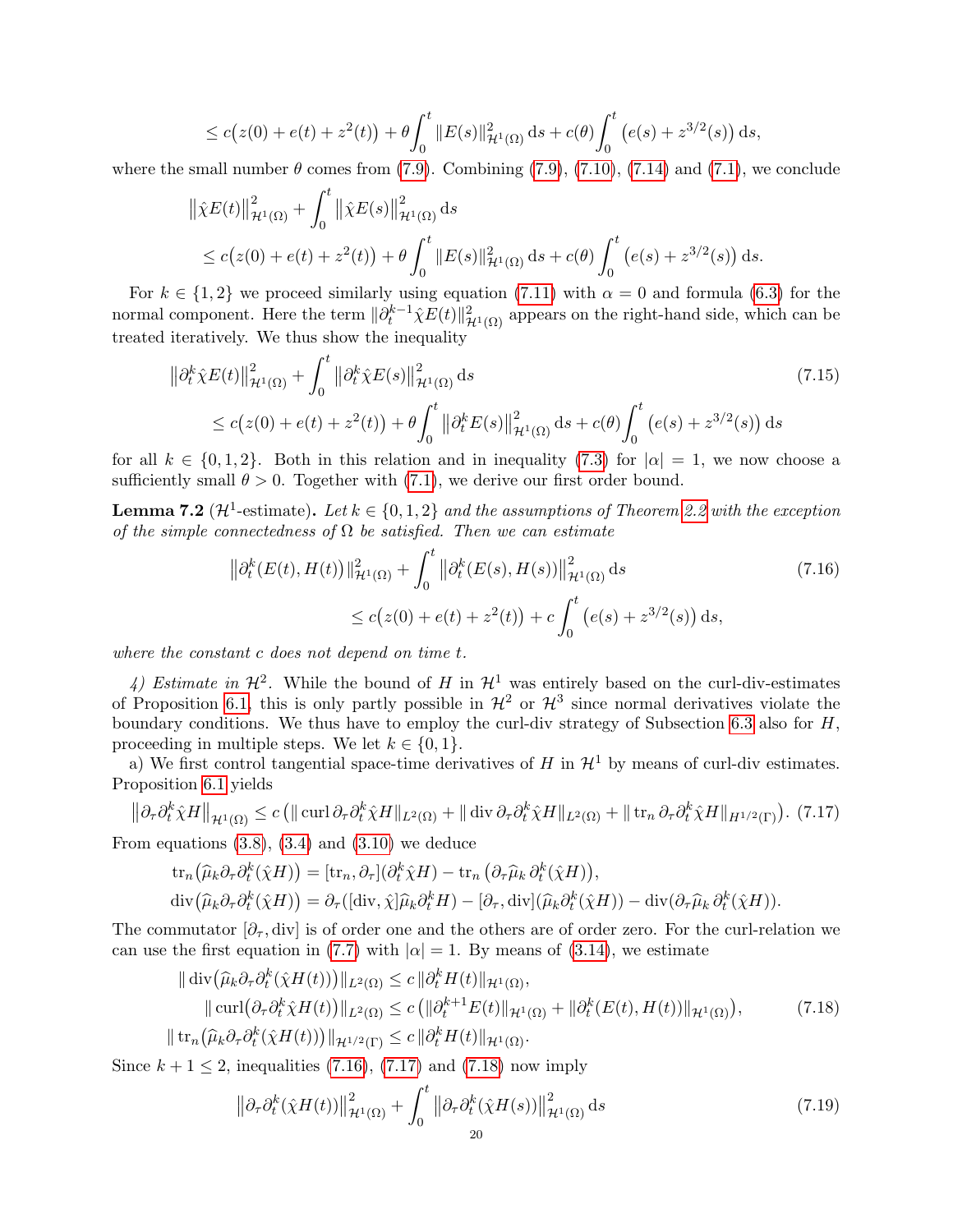<span id="page-20-0"></span>
$$
\leq c(z(0) + e(t) + z^2(t)) + c \int_0^t (e(s) + z^{3/2}(s)) ds.
$$

b) The estimate of the normal derivative of H in  $\mathcal{H}^1$  will be based on the curl-div strategy. We first solve in the first equation of [\(7.7\)](#page-17-0) with  $\alpha = 0$  for  $\partial_{\nu} (\partial_t^k \hat{\chi} H(t))^{\tau}$  using formula [\(6.1\)](#page-13-1), and derive the inequality

$$
\|\partial_{\nu}\partial_t^k(\hat{\chi}H(t))^{\tau}\|_{\mathcal{H}^1(\Omega)} \leq c \left( \|\partial_{\tau}\partial_t^k(\hat{\chi}H(t))\|_{\mathcal{H}^1(\Omega)} + \|\partial_t^k(E(t),H(t))\|_{\mathcal{H}^1(\Omega)} + \|\partial_t^{k+1}E(t)\|_{\mathcal{H}^1(\Omega)} \right).
$$

Equations [\(7.16\)](#page-19-0) and [\(7.19\)](#page-19-3) thus allow us to bound the tangential components by

$$
\|\partial_{\nu}\partial_{t}^{k}(\hat{\chi}H(t))^{\tau}\|_{\mathcal{H}^{1}(\Omega)}^{2} + \int_{0}^{t} \|\partial_{\nu}\partial_{t}^{k}(\hat{\chi}H(s))^{\tau}\|_{\mathcal{H}^{1}(\Omega)}^{2} ds
$$
\n
$$
\leq c(z(0) + e(t) + z^{2}(t)) + c \int_{0}^{t} (e(s) + z^{3/2}(s)) ds.
$$
\n(7.20)

As to the normal component, we apply formula [\(6.3\)](#page-13-0) to the divergence equation [\(7.4\)](#page-16-3) with  $\alpha = 0$ and  $\hat{\chi}$  instead of  $\chi$ . The  $\mathcal{H}^1$ -norm of  $\partial_{\nu}(\hat{\chi}H(t))_{\nu}$  is thus controlled by that of  $\hat{\chi}H(t)$ ,  $\partial_{\tau}(\hat{\chi}H(t))$ , and  $\partial_{\nu}(\hat{\chi}H(t))$ <sup>T</sup>. From [\(7.16\)](#page-19-0), [\(7.19\)](#page-19-3) and [\(7.20\)](#page-20-0), we now conclude

$$
\|\partial_{\nu}\partial_{t}^{k}(\hat{\chi}H(t))_{\nu}\|_{\mathcal{H}^{1}(\Omega)}^{2} + \int_{0}^{t} \|\partial_{\nu}\partial_{t}^{k}(\hat{\chi}H(s))_{\nu}\|_{\mathcal{H}^{1}(\Omega)}^{2} ds
$$
\n
$$
\leq c(z(0) + e(t) + z^{2}(t)) + c \int_{0}^{t} (e(s) + z^{3/2}(s)) ds.
$$
\n(7.21)

Combining the inequalities  $(7.19)$ ,  $(7.20)$ ,  $(7.21)$ ,  $(7.5)$  and  $(7.16)$ , we arrive at the  $\mathcal{H}^2$ -estimate for the fields H and  $\partial_t H$ 

$$
\|\partial_t^k H(t)\|_{\mathcal{H}^2(\Omega)}^2 + \int_0^t \|\partial_t^k H(s)\|_{\mathcal{H}^2(\Omega)}^2 ds
$$
\n
$$
\leq c(z(0) + e(t) + z^2(t)) + c \int_0^t (e(s) + z^{3/2}(s)) ds.
$$
\n(7.22)

c) We now turn our attention to E. Let  $|\alpha| = 2$ . The  $L^2$ -norms of the tangential derivatives  $\partial_{\tau}^{\alpha}(\hat{\chi}\partial_{t}^{k}E)$  is already controlled via inequalities [\(7.9\)](#page-18-2), [\(7.16\)](#page-19-0), and [\(7.22\)](#page-20-2) up to the term

<span id="page-20-4"></span><span id="page-20-3"></span><span id="page-20-2"></span><span id="page-20-1"></span>
$$
\theta \int_0^t \left\| \partial_t^k E(\tau) \right\|_{\mathcal{H}^2(\Omega)}^2 \, \mathrm{d} \tau.
$$

The second equation in [\(7.7\)](#page-17-0) with  $|\alpha|=1$  and formula [\(6.1\)](#page-13-1) lead to the estimate

$$
\left\|\partial_\nu\big[\partial_\tau\partial_t^k(\hat{\chi}E(t))\big]^\tau\right\|_{L^2(\Omega)}\leq c\big[\|\partial_\tau^2\partial_t^k(\hat{\chi}E(t))\|_{L^2(\Omega)}+\|\partial_t^k(E(t),H(t))\|_{\mathcal{H}^1(\Omega)}+\|\partial_t^{k+1}E(t)\|_{\mathcal{H}^1(\Omega)}+z(t)\big].
$$

Combined with the above mentioned tangential bound and the  $\mathcal{H}^1$ –result [\(7.16\)](#page-19-0), we obtain

$$
\|\partial_{\nu}(\partial_{\tau}\partial_{t}^{k}(\hat{\chi}E(t))\tau\|_{L^{2}}^{2} + \|\partial_{\tau}^{\alpha}\partial_{t}^{k}(\hat{\chi}E(t))\|_{L^{2}}^{2} + \int_{0}^{t} \left[\|\partial_{\nu}(\partial_{\tau}\partial_{t}^{k}(\hat{\chi}E(s)))\tau\|_{L^{2}}^{2} + \|\partial_{\tau}^{\alpha}\partial_{t}^{k}(\hat{\chi}E(s))\|_{L^{2}}^{2}\right]ds
$$
  
\n
$$
\leq c(z(0) + e(t) + z^{2}(t)) + \theta \int_{0}^{t} \|\partial_{t}^{k}E(s)\|_{\mathcal{H}^{2}(\Omega)}^{2} ds + c(\theta) \int_{0}^{t} (e(s) + z^{3/2}(s)) ds
$$
\n(7.23)

d) For the normal component and  $k = 0$ , we look at the divergence relation [\(7.13\)](#page-18-1) with  $|\alpha| = 1$ . As in [\(7.14\)](#page-18-4), we deduce from [\(6.5\)](#page-14-2) the estimate

$$
\|\partial_{\nu}(\partial_{\tau}(\hat{\chi}E(t)))_{\nu}\|_{L^{2}(\Omega)}^{2} + \int_{0}^{t} \|\partial_{\nu}(\partial_{\tau}(\hat{\chi}E(s)))_{\nu}\|_{L^{2}(\Omega)}^{2} ds
$$
\n
$$
\leq c(z(0) + e(t) + z^{2}(t)) + \theta \int_{0}^{t} \|E(s)\|_{\mathcal{H}^{2}(\Omega)}^{2} ds + c(\theta) \int_{0}^{t} (e(s) + z^{3/2}(s)) ds.
$$
\n(7.24)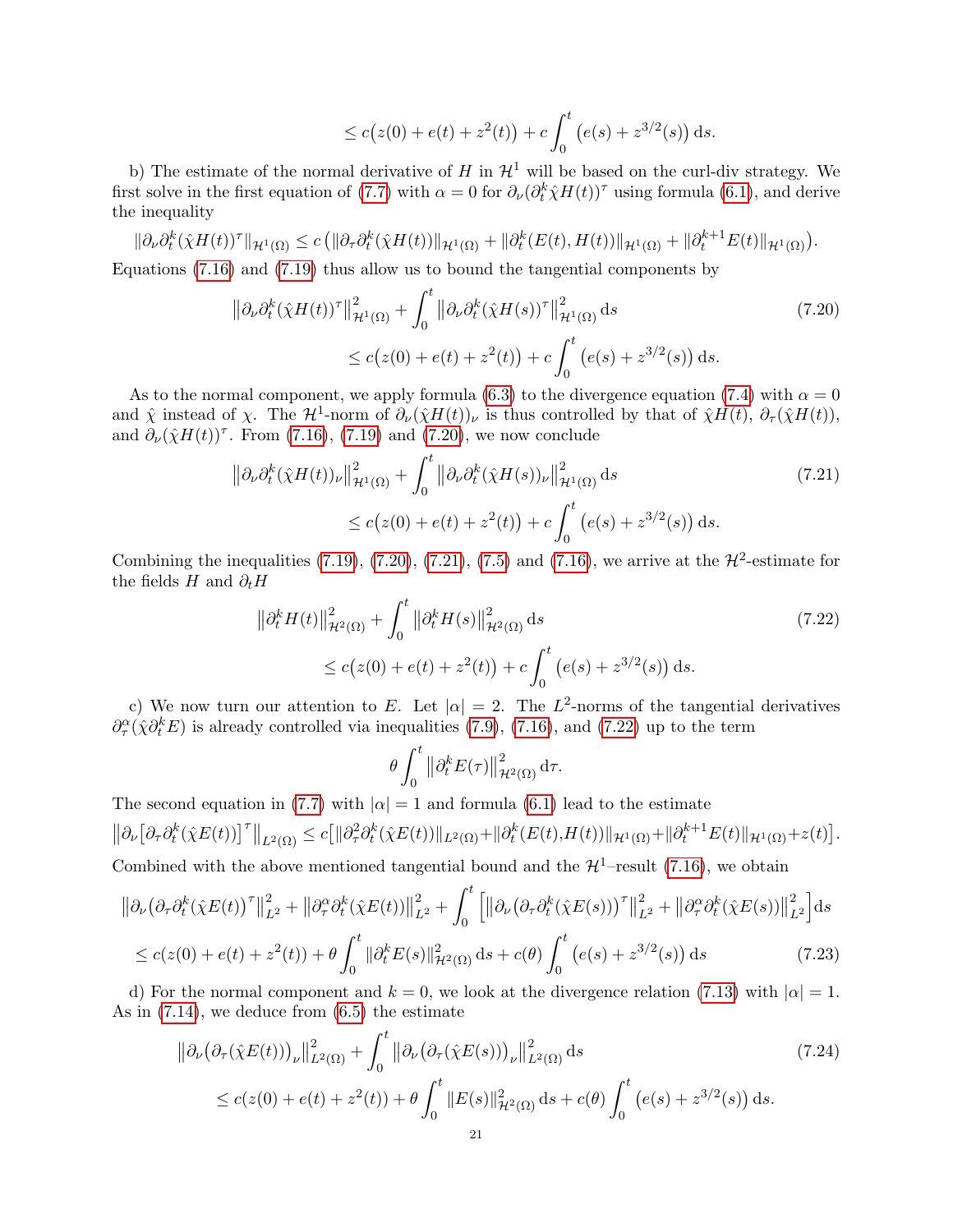The two above inqualities imply

<span id="page-21-2"></span><span id="page-21-0"></span>
$$
\|\partial_{\tau}(\hat{\chi}E(t))\|_{\mathcal{H}^{1}(\Omega)}^{2} + \int_{0}^{t} \|\partial_{\tau}(\hat{\chi}E(s))\|_{\mathcal{H}^{1}(\Omega)}^{2} ds
$$
\n
$$
\leq c(z(0) + e(t) + z^{2}(t)) + \theta \int_{0}^{t} \|E(s)\|_{\mathcal{H}^{2}(\Omega)}^{2} ds + c(\theta) \int_{0}^{t} (e(s) + z^{3/2}(s)) ds.
$$
\n(7.25)

To treat the case  $k = 1$ , we start from the divergence equation [\(7.11\)](#page-18-0) with  $|\alpha| = 1$  and use formula  $(6.3)$ . Employing also estimates  $(7.23)$ ,  $(7.25)$  and  $(3.14)$ , we get

$$
\left\|\partial_{\nu}\left(\partial_{\tau}(\hat{\chi}\partial_{t}E(t))\right)_{\nu}\right\|_{L^{2}(\Omega)}^{2} + \int_{0}^{t} \left\|\partial_{\nu}\left(\partial_{\tau}(\hat{\chi}\partial_{t}E(s))\right)_{\nu}\right\|_{L^{2}(\Omega)}^{2} ds
$$
\n
$$
\leq c(z(0) + e(t) + z^{2}(t)) + \theta \int_{0}^{t} \left(\|E(s)\|_{2}^{2} + \|\partial_{t}E(s)\|_{2}^{2} + \|\partial_{t}E(s)\|_{2}^{2} + \|\partial_{t}E(s)\|_{2}^{2} + \|\partial_{t}E(s)\|_{2}^{2} + \|\partial_{t}E(s)\|_{2}^{2} + \|\partial_{t}E(s)\|_{2}^{2} + \|\partial_{t}E(s)\|_{2}^{2} + \|\partial_{t}E(s)\|_{2}^{2} + \|\partial_{t}E(s)\|_{2}^{2} + \|\partial_{t}E(s)\|_{2}^{2} + \|\partial_{t}E(s)\|_{2}^{2} + \|\partial_{t}E(s)\|_{2}^{2} + \|\partial_{t}E(s)\|_{2}^{2} + \|\partial_{t}E(s)\|_{2}^{2} + \|\partial_{t}E(s)\|_{2}^{2} + \|\partial_{t}E(s)\|_{2}^{2} + \|\partial_{t}E(s)\|_{2}^{2} + \|\partial_{t}E(s)\|_{2}^{2} + \|\partial_{t}E(s)\|_{2}^{2} + \|\partial_{t}E(s)\|_{2}^{2} + \|\partial_{t}E(s)\|_{2}^{2} + \|\partial_{t}E(s)\|_{2}^{2} + \|\partial_{t}E(s)\|_{2}^{2} + \|\partial_{t}E(s)\|_{2}^{2} + \|\partial_{t}E(s)\|_{2}^{2} + \|\partial_{t}E(s)\|_{2}^{2} + \|\partial_{t}E(s)\|_{2}^{2} + \|\partial_{t}E(s)\|_{2}^{2} + \|\partial_{t}E(s)\|_{2}^{2} + \|\partial_{t}E(s)\|_{2}^{2} + \|\partial_{t}E(s)\|_{2}^{2} + \|\partial_{t}E(s)\|_{2}^{2} + \|\partial_{t}E(s)\|_{2}^{2} + \|\partial_{t}E(s)\|_{2}^{2} + \|\partial_{t}E(s)\|_{2}^{2} + \|\partial
$$

$$
\leq c(z(0) + e(t) + z^2(t)) + \theta \int_0^{\infty} \left( \|E(s)\|_{\mathcal{H}^2(\Omega)}^2 + \|\partial_t E(s)\|_{\mathcal{H}^2(\Omega)}^2 \right) ds + c(\theta) \int_0^{\infty} \left( e(s) + z^{3/2}(s) \right) ds.
$$

Combined with inequality [\(7.23\)](#page-20-3), this relation leads to

$$
\|\partial_{\tau}\partial_{t}(\hat{\chi}E(t))\|_{\mathcal{H}^{1}(\Omega)}^{2} + \int_{0}^{t} \|\partial_{\tau}\partial_{t}(\hat{\chi}E(s))\|_{\mathcal{H}^{1}(\Omega)}^{2} ds \qquad (7.27)
$$
  

$$
\leq c(z(0) + e(t) + z^{2}(t)) + \theta \int_{0}^{t} \left( \|E(s)\|_{\mathcal{H}^{2}(\Omega)}^{2} + \|\partial_{t}E(s)\|_{\mathcal{H}^{2}(\Omega)}^{2} \right) ds + c(\theta) \int_{0}^{t} \left( e(s) + z^{3/2}(s) \right) ds.
$$

e) It remains to control the term  $\partial_{\nu}^{2}(\partial_{t}^{k}\hat{\chi}E)$ . We first replace in system [\(7.7\)](#page-17-0) the derivative  $\partial_{\tau}^{\alpha}$  by  $\partial_{\nu}$ . The resulting second equation, the curl-formula [\(6.1\)](#page-13-1) and estimates [\(3.14\)](#page-6-2) allow us to bound

$$
\left\|\partial_{\nu}\left(\partial_{\nu}\partial_t^k(\hat{\chi}E(t))\right)^{\tau}\right\|_{L^2(\Omega)} \leq c \left(\left\|\partial_{\tau}\partial_{\nu}\partial_t^k(\hat{\chi}E(t))\right\|_{L^2(\Omega)} + \max_{j\leq 2} \left\|\partial_t^j(E(t),H(t))\right\|_{\mathcal{H}^1(\Omega)} + z(t)\right).
$$

The right-hand side can be controlled via inequalities [\(7.16\)](#page-19-0), [\(7.25\)](#page-21-0), and [\(7.27\)](#page-21-1).

For the normal component we use the modifications of the divergence relations  $(7.13)$  and  $(7.11)$ with  $\partial_{\nu}$  instead of  $\partial_{\tau}^{\alpha}$ . We then estimate  $\partial_{\nu}(\partial_{\nu}\partial_{t}^{k}(\hat{\chi}E(t)))_{\nu}$  for  $k \in \{0,1\}$  as in inequalities [\(7.24\)](#page-20-4) and [\(7.26\)](#page-21-2). Here and in [\(7.6\)](#page-17-1), [\(7.25\)](#page-21-0) and [\(7.27\)](#page-21-1) we take a small  $\theta > 0$  to absorb the  $\mathcal{H}^2$ -norms of  $\partial_t^k E$  on the right-hand side. Using also [\(7.22\)](#page-20-2) for the H field, we derive the desired bound in  $\mathcal{H}^2$ .

<span id="page-21-4"></span>**Lemma 7.3** ( $\mathcal{H}^2$ -estimate). Let  $k \in \{0,1\}$  and the assumptions of Theorem [2.2](#page-3-0) with the exception of the simple connectedness of  $\Omega$  be satisfied. Then we can estimate

<span id="page-21-3"></span><span id="page-21-1"></span>
$$
\|\partial_t^k(E(t), H(t))\|_{\mathcal{H}^2(\Omega)}^2 + \int_0^t \|\partial_t^k(E(s), H(s))\|_{\mathcal{H}^2(\Omega)}^2 ds \tag{7.28}
$$
  

$$
\leq c(z(0) + e(t) + z^2(t)) + c \int_0^t (e(s) + z^{3/2}(s)) ds,
$$

where the constant c does not depend on time t.

5) Estimate in  $\mathcal{H}^3$ . Since the reasoning is similar to the one presented above, we will omit unnecessesary details here. Let  $k = 0$ .

a) We again begin with the magnetic field H. We first look at the tangential derivative  $\partial_{\tau}^{\alpha}(\hat{\chi}E)$ with  $|\alpha| = 2$ , where we proceed as in [\(7.19\)](#page-19-3) using curl-div estimates. For  $\xi, \zeta \in \{\nu, \tau^1, \tau^2\}$ , differentiating the divergence relation [\(3.10\)](#page-5-1) we obtain

$$
\operatorname{div}(\mu(H)\partial_{\xi}\partial_{\zeta}(\hat{\chi}H)) = \partial_{\xi}\partial_{\zeta}([\operatorname{div},\hat{\chi}]\mu(H)H) - [\partial_{\xi}\partial_{\zeta},\operatorname{div}](\mu(H)\hat{\chi}H) \tag{7.29}
$$
  
 
$$
-\operatorname{div}(\partial_{\zeta}\mu(H)\partial_{\xi}(\hat{\chi}H)) - \operatorname{div}(\partial_{\xi}\mu(H)\partial_{\zeta}(\hat{\chi}H)) - \operatorname{div}(\partial_{\xi}\partial_{\zeta}\mu(H)\hat{\chi}H).
$$

Similary, the magnetic boundary condition in [\(1.1\)](#page-0-0) yields

$$
\text{tr}_n\big(\mu(H)\partial_\tau^{\alpha}(\hat{\chi}H)\big) = [\text{tr}_n, \partial_\tau^{\alpha}](\mu(H)\hat{\chi}H) + \text{tr}_n \sum_{0 \leq \beta < \alpha} \binom{\alpha}{\beta} \partial_\tau^{\alpha-\beta} \mu(H) \partial_\tau^{\beta}(\hat{\chi}H).
$$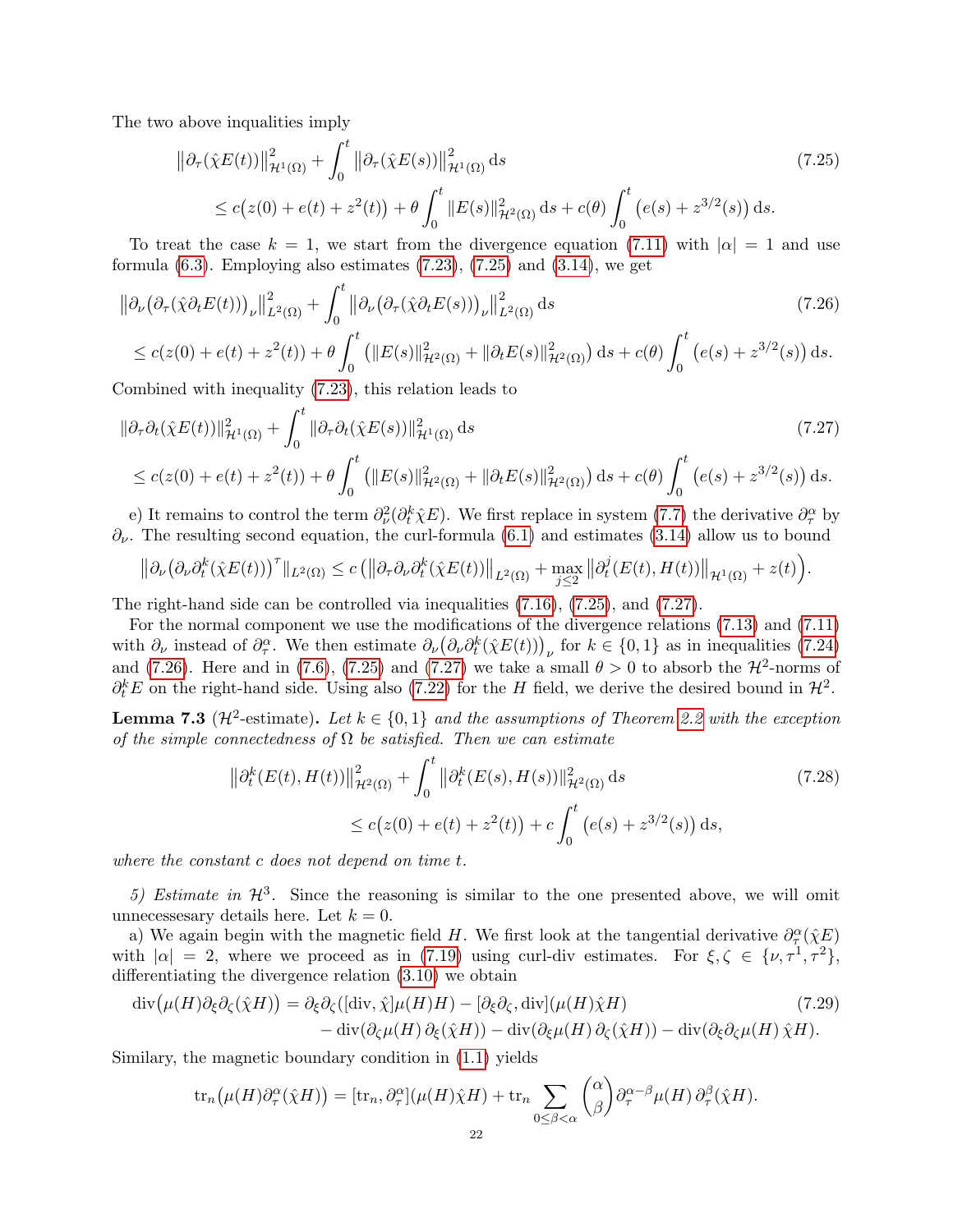Using  $(3.14)$ , from  $(7.7)$  and the above formulas we deduce the estimates

$$
\|\operatorname{curl}\left(\partial_{\tau}^{\alpha}\hat{\chi}H(t)\right)\|_{L^{2}(\Omega)} \le c\big(\|\partial_{t}H(t)\|_{\mathcal{H}^{2}(\Omega)} + \|(E(t),H(t))\|_{\mathcal{H}^{2}(\Omega)} + z(t)\big),
$$
  

$$
\|\operatorname{div}\left(\mu(H(t))\partial_{\tau}^{\alpha}(\hat{\chi}H(t))\right)\|_{L^{2}(\Omega)} \le c\left(\|H(t)\|_{\mathcal{H}^{2}(\Omega)} + z(t)\right),
$$
  

$$
\|\operatorname{tr}_{n}\left(\mu(H(t))\partial_{\tau}^{\alpha}(\hat{\chi}H(t))\right)\|_{\mathcal{H}^{1/2}(\Gamma)} \le c\left(\|H(t)\|_{\mathcal{H}^{2}(\Omega)} + z(t)\right).
$$
 (7.30)

The second-order bound [\(7.28\)](#page-21-3) and Proposition [6.1](#page-12-1) thus imply

$$
\left\|\partial_{\tau}^{\alpha}(\hat{\chi}H(t))\right\|_{\mathcal{H}^{1}(\Omega)}^{2} + \int_{0}^{t} \left\|\partial_{\tau}^{\alpha}(\hat{\chi}H(s))\right\|_{\mathcal{H}^{1}(\Omega)}^{2} ds \le c\big(z(0) + e(t) + z^{2}(t)\big) + c \int_{0}^{t} \big(e(s) + z^{3/2}(s)\big) ds.
$$
\n(7.31)

To handle the mixed derivative  $\partial_{\nu}\partial_{\tau}$ , we use the first quation in [\(7.7\)](#page-17-0) with  $|\alpha|=1$  and the curl-formula [\(6.1\)](#page-13-1). We can then bound the  $\mathcal{H}^1$ -norm of  $\partial_{\nu}(\partial_{\tau}(\hat{\chi}H(t)))^{\tau}$  by

<span id="page-22-3"></span><span id="page-22-2"></span><span id="page-22-1"></span><span id="page-22-0"></span>
$$
\|\partial^2_\tau (\hat{\chi}H(t))\|_{\mathcal{H}^1(\Omega)}+\max_{j\leq 1}\|\partial^j_t(E(t),H(t))\big\|_{\mathcal{H}^2(\Omega)}+z(t).
$$

The normal component is treated as in [\(7.21\)](#page-20-1), based on the divergence relation [\(7.4\)](#page-16-3) with  $|\alpha|=1$ , χ replaced by  $\hat{\chi}$ , and  $\partial_x^{\alpha}$  by  $\partial_{\tau}$ . By means of [\(6.3\)](#page-13-0) and [\(3.14\)](#page-6-2), the H<sup>1</sup>-norm of the function  $\partial_{\nu}(\partial_{\tau}(\hat{\chi}H(t)))_{\nu}$  is thus controlled by that of  $\partial_{\nu}(\partial_{\tau}(\hat{\chi}H(t)))^{\tau}$  and  $\partial_{\tau}^{2}(\hat{\chi}H(t))$  plus lower order terms. Combing these inequalities with [\(7.28\)](#page-21-3) and [\(7.31\)](#page-22-0), we infer

$$
\|\partial_{\nu}\partial_{\tau}(\hat{\chi}H(t))\|_{\mathcal{H}^{1}(\Omega)}^{2} + \int_{0}^{t} \|\partial_{\nu}\partial_{\tau}(\hat{\chi}H(s))\|_{\mathcal{H}^{1}(\Omega)}^{2} ds
$$
  
 
$$
\leq c(z(0) + e(t) + z^{2}(t)) + c \int_{0}^{t} (e(s) + z^{3/2}(s)) ds.
$$
 (7.32)

In this reasoning we can replace  $\partial_{\tau}$  by  $\partial_{\nu}$ , arriving at

$$
\|\partial_{\nu}^{2}(\hat{\chi}H(t))\|_{\mathcal{H}^{1}}^{2} + \int_{0}^{t} \|\partial_{\nu}^{2}(\hat{\chi}H(s))\|_{\mathcal{H}^{1}}^{2} ds \le c(z(0) + e(t) + z^{2}(t)) + c \int_{0}^{t} (e(s) + z^{3/2}(s)) ds. \tag{7.33}
$$

Combined with  $(7.6)$ , the estimates  $(7.31)$ ,  $(7.32)$  and  $(7.33)$  lead to

$$
\|H(t)\|_{\mathcal{H}^{3}(\Omega)}^{2} + \int_{0}^{t} \|H(s)\|_{\mathcal{H}^{3}(\Omega)}^{2} ds \le c(z(0) + e(t) + z^{2}(t)) + c \int_{0}^{t} (e(s) + z^{3/2}(s)) ds.
$$
 (7.34)

b) We finally tackle E in  $\mathcal{H}^3$ . The third-order tangential derivatives  $\partial_{\tau}^{\alpha}(\hat{\chi}E)$  were already treated in estimate [\(7.9\)](#page-18-2) with  $k = 0$ , where the lower order-terms on the right-hand side are now dominated by [\(7.28\)](#page-21-3) and [\(7.34\)](#page-22-3). Let  $|\beta|=2$ . The second equation in [\(7.7\)](#page-17-0) with  $|\alpha|=2$  and the curl-formula [\(6.1\)](#page-13-1) allow us to bound  $\partial_{\nu}(\partial_{\tau}^{\beta}(\hat{\chi}E))^{\tau}$  in the same fashion. The normal component  $\partial_{\nu}(\partial_{\tau}^{\beta}(\hat{\chi}E))_{\nu}$ can also be controlled via equations [\(7.13\)](#page-18-1) and [\(6.5\)](#page-14-2). We thus arrive at

<span id="page-22-4"></span>
$$
\|\partial_{\tau}^{\beta}(\hat{\chi}E(t))\|_{\mathcal{H}^{1}(\Omega)}^{2} + \int_{0}^{t} \|\partial_{\tau}^{\beta}(\hat{\chi}E(s))\|_{\mathcal{H}^{1}(\Omega)}^{2} ds
$$
\n
$$
\leq c(z(0) + e(t) + z^{2}(t)) + \theta \int_{0}^{t} \|E(s)\|_{\mathcal{H}^{3}(\Omega)}^{2} ds + c(\theta) \int_{0}^{t} (e(s) + z^{3/2}(s)) ds.
$$
\n(7.35)

We replace in system [\(7.7\)](#page-17-0) the tangential derivative  $\partial_{\tau}^{\alpha}$  with  $\partial_{\nu}\partial_{\tau}$ . The second equation therein and formula [\(6.1\)](#page-13-1) provide control of the tangential component  $\partial_{\nu}(\partial_{\nu}\partial_{\tau}(\hat{\chi}E))^{\tau}$  in  $L^2$  via inequalities [\(7.35\)](#page-22-4) and [\(7.28\)](#page-21-3). The related normal component can then be handled through the formula [\(6.5\)](#page-14-2) and the divergence identity [\(7.13\)](#page-18-1) with  $\partial_{\nu}\partial_{\tau}$  instead of  $\partial_{\tau}^{\alpha}$ . In this way we show the estimate

$$
\|\partial_{\tau}(\hat{\chi}E(t))\|_{\mathcal{H}^{2}(\Omega)}^{2} + \int_{0}^{t} \|\partial_{\tau}(\hat{\chi}E(s))\|_{\mathcal{H}^{2}(\Omega)}^{2} ds
$$
  
\n
$$
\leq c(z(0) + e(t) + z^{2}(t)) + \theta \int_{0}^{t} \|E(s,t)\|_{\mathcal{H}^{3}(\Omega)}^{2} ds + c(\theta) \int_{0}^{t} (e(s) + z^{3/2}(s)) ds.
$$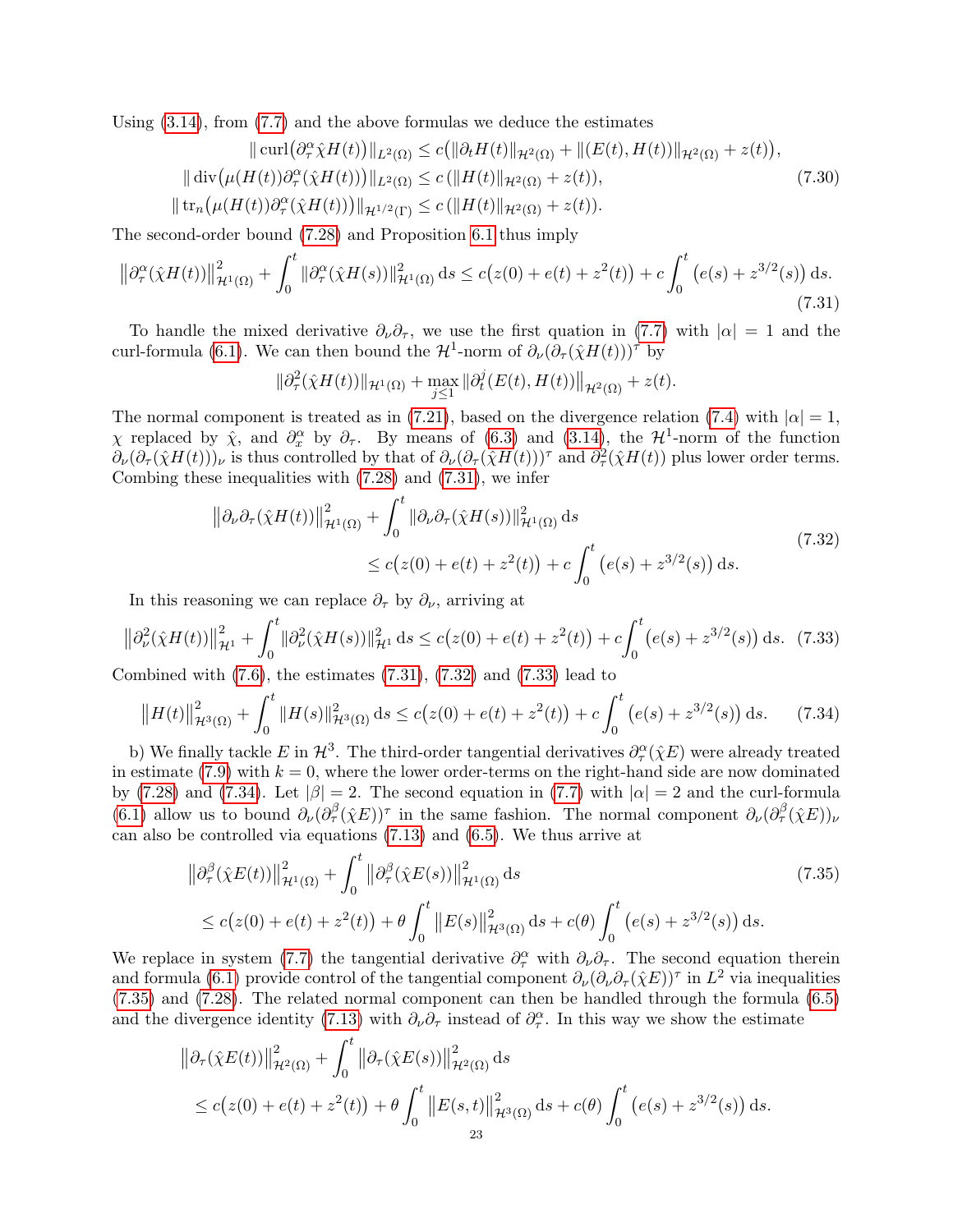The remaining  $\partial_{\nu}^{3}(\hat{\chi}E)$ -term is managed analogously, resulting in the inequality

$$
\|\hat{\chi}E(t)\|_{\mathcal{H}^{3}(\Omega)}^{2} + \int_{0}^{t} \|\hat{\chi}E(s)\|_{\mathcal{H}^{3}(\Omega)}^{2} ds
$$
  
\$\leq c(z(0) + e(t) + z^{2}(t)) + \theta \int\_{0}^{t} ||E(s)||\_{\mathcal{H}^{3}(\Omega)}^{2} ds + c(\theta) \int\_{0}^{t} (e(s) + z^{3/2}(s)) ds.\$

Fixing a sufficiently small number  $\theta > 0$ , the above inequalities and the interior estimate [\(7.6\)](#page-17-1) lead to the final bound

$$
\left\|E(t)\right\|_{\mathcal{H}^{3}(\Omega)}^{2} + \int_{0}^{t} \left\|E(s)\right\|_{\mathcal{H}^{3}(\Omega)}^{2} ds \le c\big(z(0) + e(t) + z^{2}(t)\big) + c\int_{0}^{t} \left(e(s) + z^{3/2}(s)\right) ds. \tag{7.36}
$$

Equation [\(7.34\)](#page-22-3) and [\(7.36\)](#page-23-16) now furnish our last result.

<span id="page-23-17"></span>**Lemma 7.4.** [H<sup>3</sup> estimate] Let the assumptions of Theorem [2.2](#page-3-0) with the exception of the simple connectedness of  $\Omega$  be satisfied. Then we can estimate

$$
\left\| (E(t), H(t)) \right\|_{\mathcal{H}^{3}(\Omega)}^{2} + \int_{0}^{t} \left\| (E(s), H(s)) \right\|_{\mathcal{H}^{3}(\Omega)}^{3} ds \le c \big(z(0) + e(t) + z^{2}(t)\big) + c \int_{0}^{t} \big(e(s) + z^{3/2}(s)\big) ds,
$$

where the constant c does not depend on time t.

Lemma [7.2,](#page-19-4) Lemma [7.3](#page-21-4) and Lemma [7.4](#page-23-17) complete the proof of Proposition [7.1.](#page-15-0)

<span id="page-23-16"></span> $\Box$ 

#### **REFERENCES**

- <span id="page-23-3"></span>[1] A. Anikushyn and M. Pokojovy. Global well-posedness and exponential stability for heterogeneous anisotropic Maxwell's equations under a nonlinear boundary feedback with delay. J. Math. Anal. Appl., 475:278–312, 2019.
- <span id="page-23-9"></span>[2] K. Beauchard and E. Zuazua. Large time asymptotics for partially dissipative hyperbolic systems. Arch. Ration. Mech. Anal., 199(1):177–227, 2011.
- <span id="page-23-0"></span>[3] J. Blum. Numerical Simulation and Optimal Control in Plasma Physics. With Applications to Tokamaks. John Wiley World Scientific Publishing, Montrouge, 1989.
- <span id="page-23-14"></span>[4] M. Cessenat. Mathematical Methods in Electromagnetism. Linear Theory and Applications. World Scientific Publishing, River Edge (NJ), 1996.
- <span id="page-23-10"></span>[5] P. D'Ancona, S. Nicaise, and R. Schnaubelt. Blow-up for nonlinear Maxwell equations. Electron. J. Differential Equations, Paper No. 73, 2018.
- <span id="page-23-12"></span>[6] R. Dautray and J.-L. Lions. Spectral Theory and Applications, volume 3 of Mathematical Analysis and Numerical Methods for Science and Technology. Springer-Verlag, Berlin Heidelberg, 2000.
- <span id="page-23-13"></span>[7] M. Eller. On symmetric hyperbolic boundary problems with nonhomogeneous conservative boundary conditions. SIAM J. Math. Anal., 44:1925–1949, 2012.
- <span id="page-23-4"></span>[8] M. Eller. Stability of the anisotropic Maxwell equations with a conductivity term. Evol. Equ. Control Theory, 8:343–357, 2019.
- <span id="page-23-5"></span>[9] M. Eller, J. Lagnese, and S. Nicaise. Decay rates for solutions of a Maxwell system with nonlinear boundary damping. Comput. Appl. Math., 21(1):135–165, 2002.
- <span id="page-23-6"></span>[10] M. Eller and D. Toundykov. Carleman estimates for elliptic boundary value problems with applications to the stabilization of hyperbolic systems. Evol. Equ. Control Theory, 1(2):271–296, 2012.
- <span id="page-23-15"></span>[11] M. Eller and M. Yamamoto. A Carleman's inequality for the stationary anisotropic Maxwell system. J. Math. Pure Appl., 9(86):449–462, 2006.
- <span id="page-23-2"></span>[12] O. Guès. Problème mixte hyperbolique quasi-linéaire caractéristique. Comm. Partial Differential Equations, 15(5):595–645, 1990.
- <span id="page-23-1"></span>[13] T. Kato. The Cauchy problem for quasi-linear symmetric hyperbolic systems. Arch. Ration. Mech. Anal., 58(3):181–205, 1975.
- <span id="page-23-7"></span>[14] V. Komornik. Boundary stabilization, observation and control of Maxwell's equations. Pan-American Math. J., 4:47–61, 1994.
- <span id="page-23-8"></span>[15] J. Lagnese. Exact controllability of Maxwell's equations in a general region. SIAM J. Control Optim., 27(2):374– 388, 1989.
- <span id="page-23-11"></span>[16] I. Lasiecka, M. Pokojovy, and X. Wan. Global existence and exponential stability for a nonlinear thermoelastic Kirchhoff-Love plate. Nonlinear Anal. Real World Appl., 38:184–221, 2017.